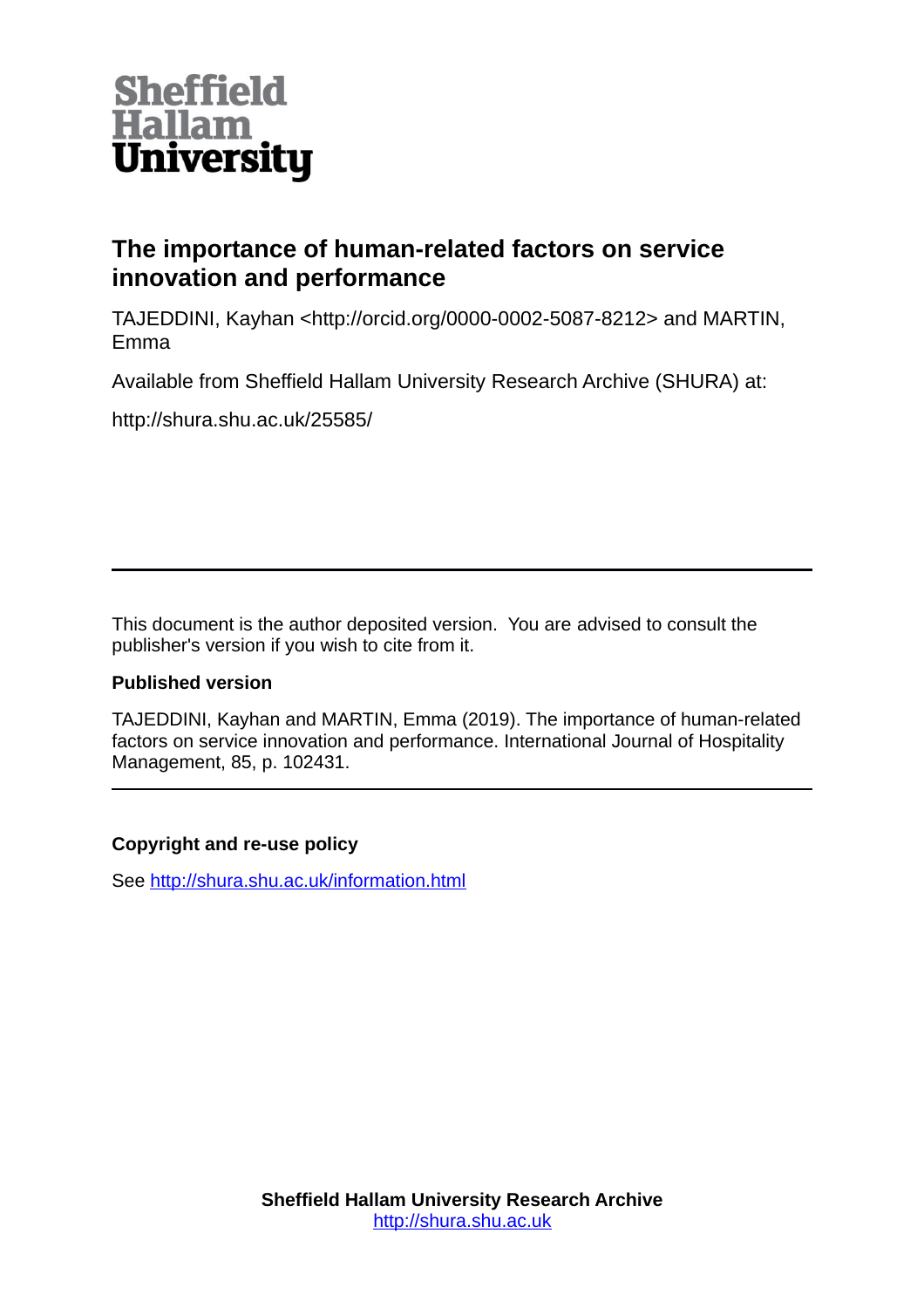# **Sheffield Business School, Service Sector Management, Sheffield Hallam University**

# **The importance of human-related factors on service innovation and performance**

## **Kayhan Tajeddini and Emma Martin**

E-mail addresses: K.Tajeddini@shu.ac.uk, kayhan120@gmail.com (K. Tajeddini), E.Martin@shu.ac.uk (E. Martin).

Sheffield Business School, Service Sector Management, Sheffield Hallam University, City Campus, Howard Street, Sheffield, S1, 1WB, UK

## **International Journal of Hospitality Management, Volume 85, February 2020, 102431**

**<https://www.sciencedirect.com/science/article/pii/S0278431919312241>**

**<https://doi.org/10.1016/j.ijhm.2019.102431>**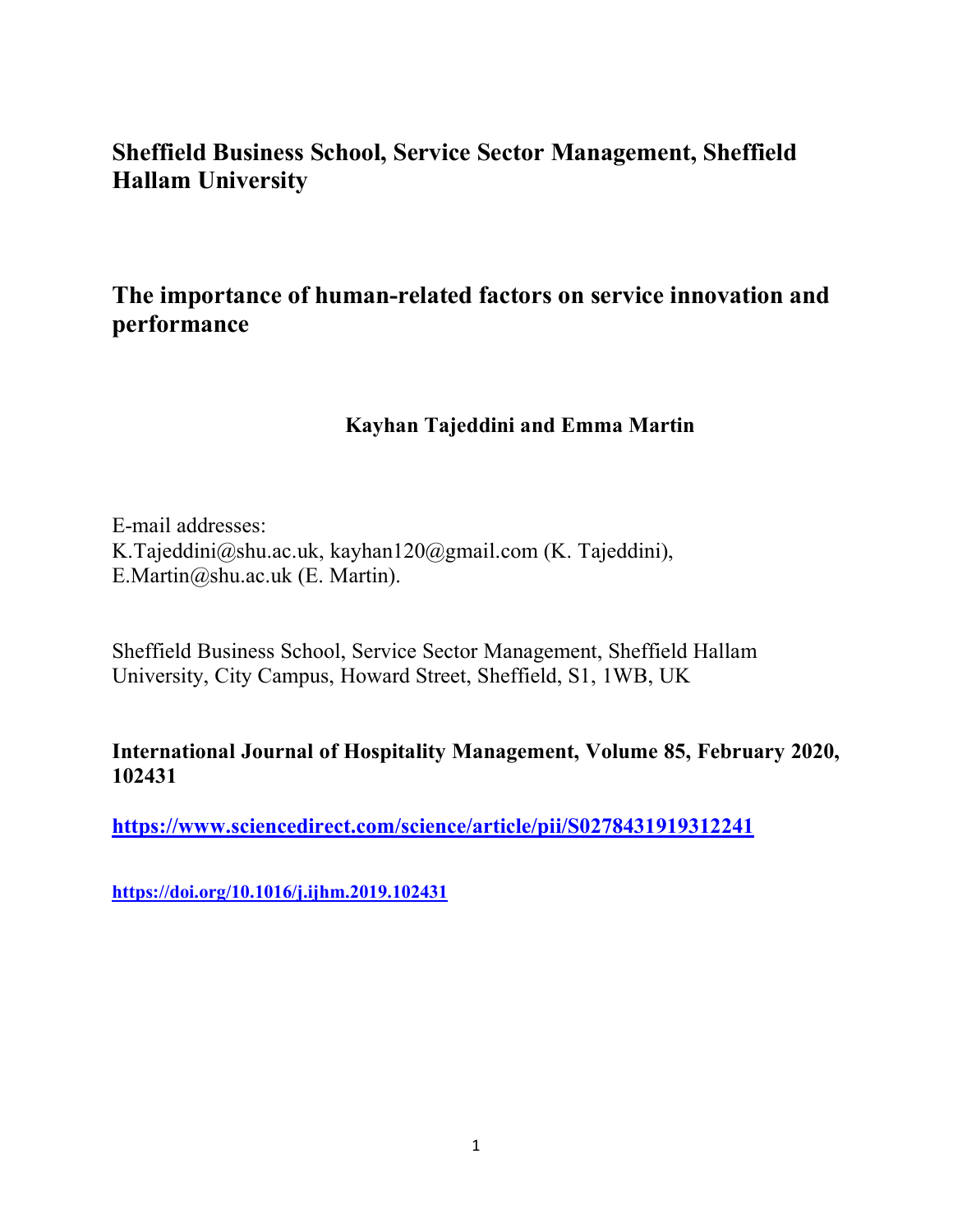## **THE IMPORTANCE OF HUMAN-RELATED FACTORS ON SERVICE INNOVATION AND PERFORMANCE**

### **ABSTRACT**

*Firm size, collaboration, foreign ownership and the level of formal training for employees are just some of the key inputs considered to be important in the amount of Service innovation in Tourism firms. However work has called for a greater empirical understanding on service innovation in Tourism and deeper consideration of employment focused practices as front line employees are crucial to innovation. The relationship customers have with service providers is a key determinate of satisfaction and as such the aim of this research is to unpick further the human-related factors associated with this area of study. Data for this research paper were gathered from 201 tourism service firms located throughout Japan. Whilst the results indicate that committed front-line employees and leadership are found to be the primary antecedents of service innovation, knowledge management and instilling creativity through the firm are also key. Our results suggestion that organizations can leverage the benefits associated with humanrelated factors to enhance service innovation behaviours and increase business performance.*

*Keywords: employee commitment, human-related factors, service innovation, tourism service firms*

#### **INTRODUCTION**

Whilst services dominate more than 70% of the world's gross domestic product (Chen et al., 2016) compared to new product development relatively little knowledge exists about managing innovation in a service environment (Trott, 2013). Researchers have started to note that within the service sector development of new services and customer enhancements are happening through innovation activities (Chen et al., 2016). Clear advantages for firms are being documented in relation to the survival of service providers, enhanced performance (e.g., Agarwal et al., 2003) as well as higher profits margins and market share (Murakami, 2016).

As competition intensifies in tourism firms and the operating environment becomes more challenging the management literature has shifted towards innovation rather than efficiency as the key driver of market competitiveness, growth, business success or failure (Hotho  $\&$ Champion, 2011; Salunke et al., 2013; Thakur & Hale, 2013). A limited number of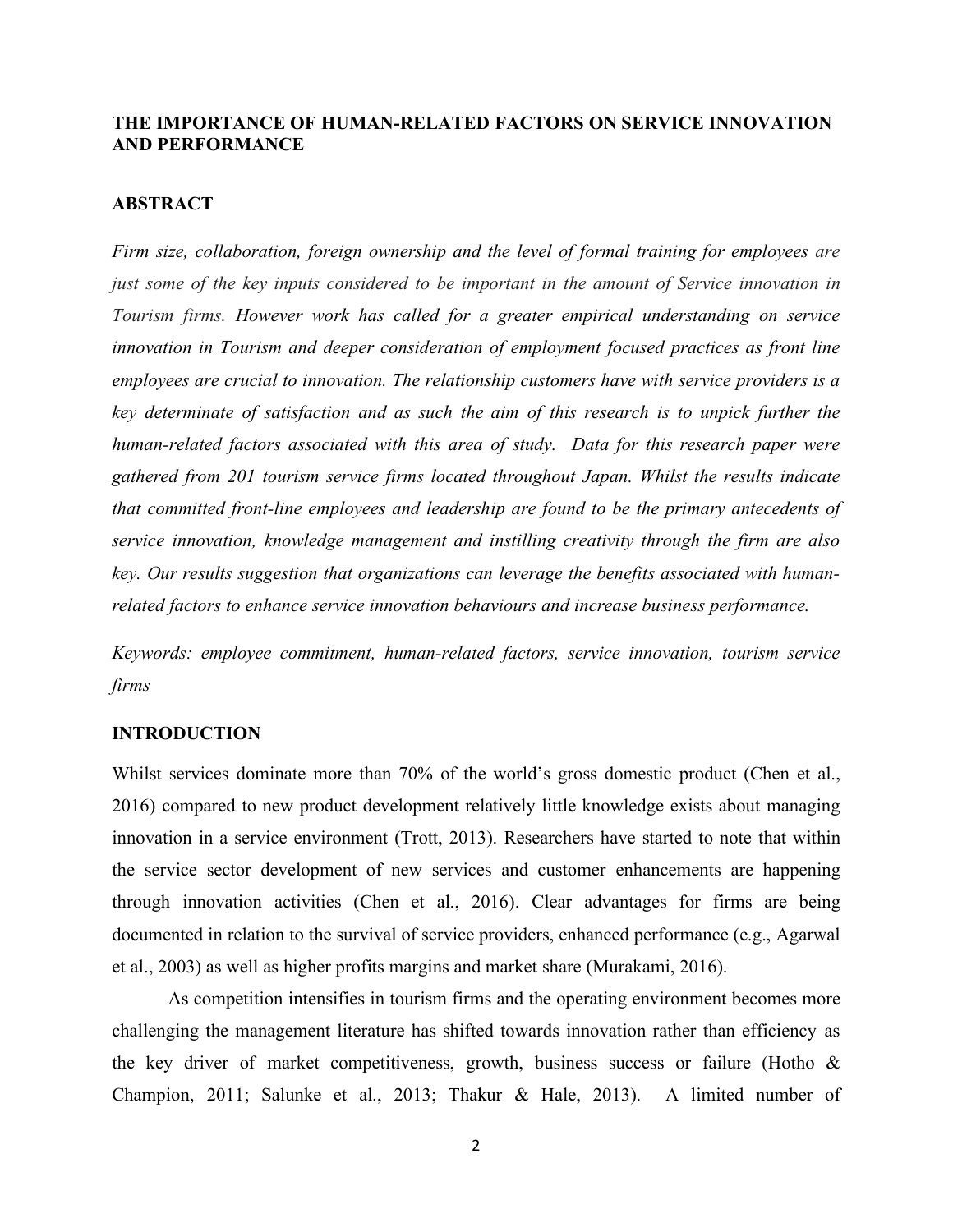organizations report utilizing formal procedures for new service development (Lightfoot & Gebauer, 2011) and problematically no strong consensus exists regarding the innovation process for service firms exists (Liu & Hong, 2016). Indeed as Divisekeva and Nguyen, (2018; p1120) note there is a "lack of empirical research that deals with the enablers and impediments of innovation in various service industries".

Tseng et al. (2020) suggest more empirical research is required to explore the effects of service innovation on improving business performance as arguably, the success of an organization is affected by the behavior of the organization (e.g., service innovation) and identifying factors exogenous (i.e., outside the organization's discretion) and endogenous (i.e., within the organization's control) are important to enhancing service innovation (Thakur & Hale, 2013). Whether this translates into a source of competitive advantage and corporate growth (Davies et al., 2006) is still under-developed (Grawe et al., 2009).

New product/service introduction often requires organizational resources such as abundant material, adequate capital equipment, R&D expenditure, effective marketing campaigns and appropriate changes in production facilities (Azadegan et al., 2019; Tajeddini, 2016; Zontek, 2016). While various resources (e.g., technology, information, finance) are important, the key that brings all the others into play is strong human resource factors (Binyamin & Carmeli, 2010; Chang et al., 2011; Lei et al., 1990; Lee et al., 2019, Rodrigues & Raposo, 2011) to unleash employee creativity (i.e., the generation of novel and useful ideas) (Wang et al., 2016), which is the underpinning of organizational innovation (Liu et al., 2017).

The world's most innovative companies are effective learning systems where human resource factors are developed and where organizations learn to sustain today's competitive advantages while preparing for future (García-Morales et al., 2007; Joshi, 2018). Human resource factors have been conceived and elaborated as integral tools that firms use to derive particular behaviors (Ahmed & Rafiq, 1992), which can "foster group innovation by influencing individual proactivity" (Lee et al., 2019, p. 839). These are regarded as the pillars of competitive gains suitable to service oriented organizations (Garg & Dhar, 2014). Studies covering innovation put emphasis on the importance of human resource factors possibly because other sources of competitive advantage are easier to access and, therefore, easier to duplicate (Chang et al., 2011; Pfeffer, 1998; Saunila, 2014). The rationale being that effective human resource management systems generally influence employees' human capital (i.e., skills and abilities) and motivation,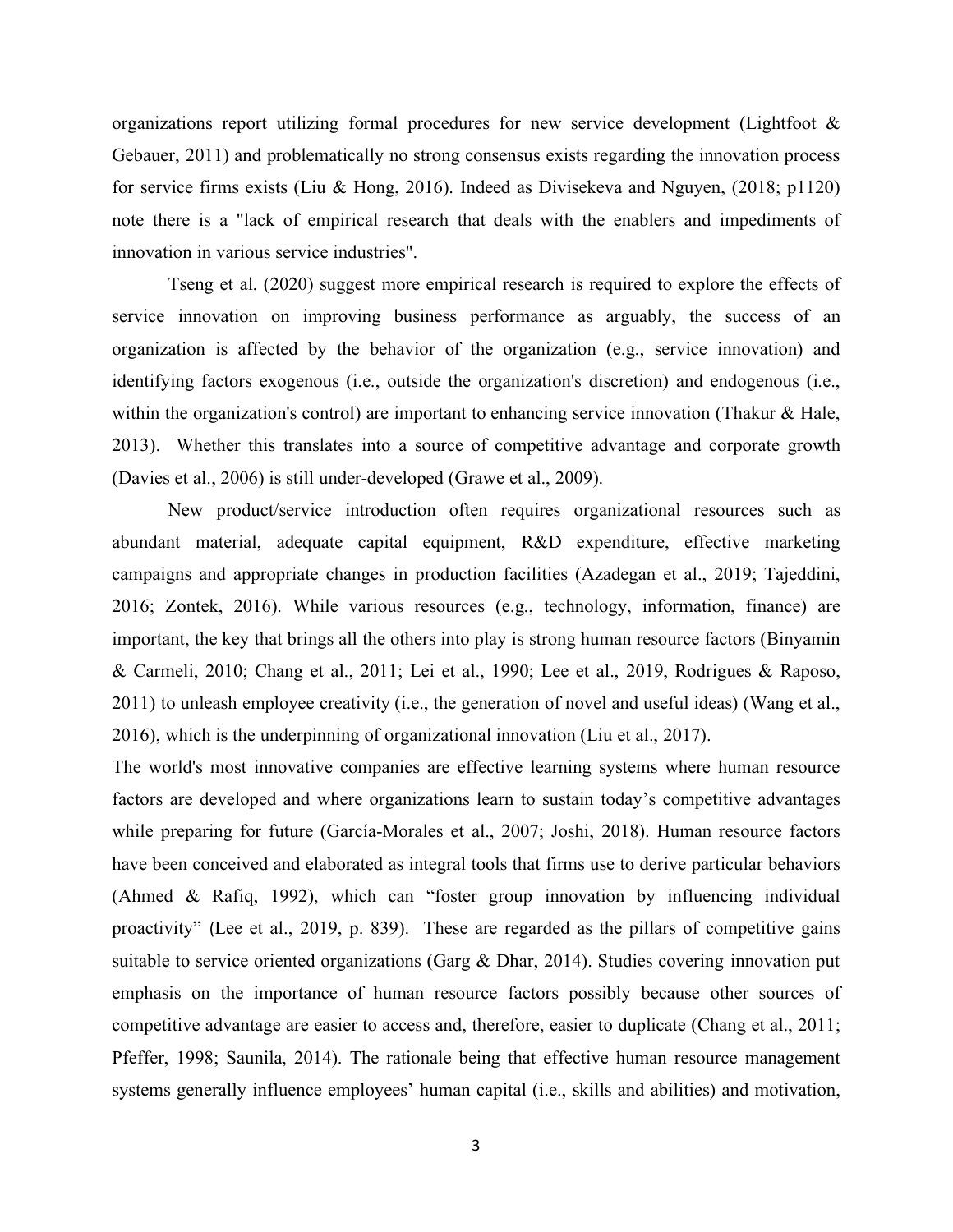which in turn accelerate firm innovation (Jackson et al., 2014). This study addresses previous calls suggesting scholars develop more comprehensive models by exploring the driving factors on service innovation (Johne & Storey,1998; Salunke et al., 2013; Salunke et al., 2019). With a recent study by Lee et al. (2019) highlighting the importance of HR systems in stimulating proactive behavior to enhance firm innovation establishing the level of the relationship of HR factors as an antecedent of service innovation is important. As Lee et al. (2019) note, HR systems must be taken more seriously in future research and whereas previous studies have highlighted HR areas in isolation e.g. training or selective recruitment, this work considers a more inclusive remit.

Characteristics of services (e.g., intangibility, heterogeneity, variability, inseparability, perishability, and interactivity) make it complex and difficult securing legal protection of intellectual property and measuring service innovation (Malik et al., 2019; Omerzel, 2016. Priporas et al., 2017). Some practices directly influence service innovation through encouraging the development of resources and capabilities by strengthening employees' skills and behavior or the capacities of the firm (Nieves & Quintana, 2018), however the link between human resource practices and service innovation performance is yet to be fully determined.

We need to be mindful that the tourism sector is renowned for high labor turnover and low pay and if, as Oradnini and Parasuraman (2011) note, contact employees (front line staff) are the most robust driver of service innovation both in volume and radicalness, then a wider view of human related working practices is called for.

Therefore this study analyses the human antecedents of innovation. Examining their inter-relationship and function in determining new service development and, in turn, impact on business performance. To do this the paper is structured into four sections. First the human related factors of service innovation are considered, human resource management, knowledge management, creativity, employee commitment and leadership before the paper moves on to consider the proposed research model. Following a presentation and discussion of the data the major findings and implications from the work are discussed.

#### Figure 1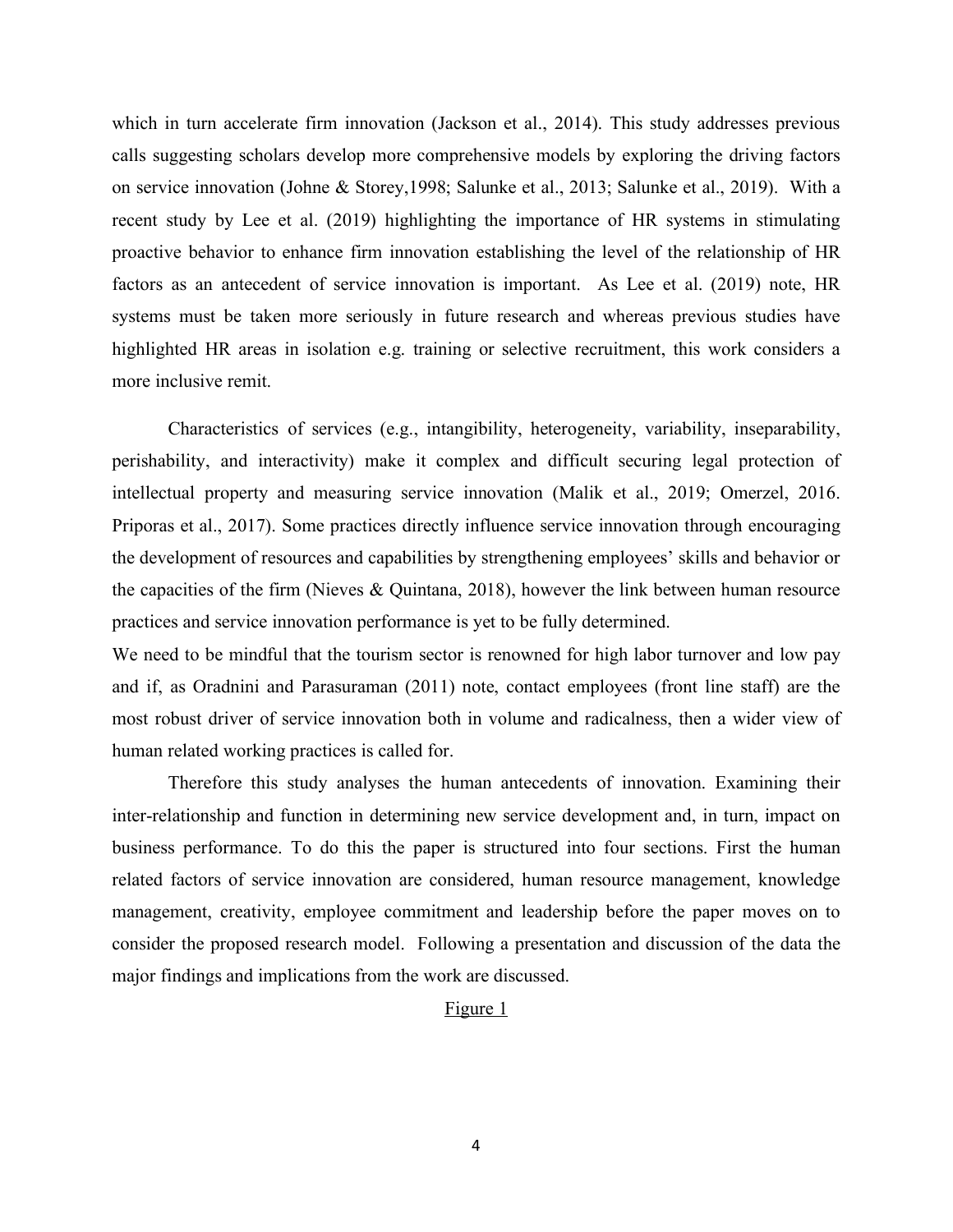### **THEORY AND HYPOTHESIS DEVELOPMENT**

#### *Service innovation*

Innovation is regarded as a key factor in the survival, and performance of service providers (Agarwal et al., 2003). Innovation allows firms to generate products, and/or services, unique from competitors aiming to create value for customers (Clarke et al., 2016). Despite the fact that the rising interest in value creation of service innovation and plurality of definitions, no consensus has emerged regarding the service innovation process. A portion of this ambiguity is due to the nature of service offerings being experiential, the lack of applicability of methods measuring innovation for tangible products and difficulty of transferability of the available tested models to the heterogeneous group of sectors such as tourism service firms (Kleinknecht, 2000; Tajeddini, 2001). Service innovations can be differentiated from traditional innovation features and can be characterized as the introduction of process innovations (Snyder et al., 2016), marketing strategies, creating value for stakeholders through new or improved service offerings (Halliday and Trott, 2010; Ostrom et al., 2010).

As Hjalager (2002) notes innovation in tourism can take many forms from regular, incremental changes that enhance provision, new offers, simplifying processes, partnering to provide distinction or being more revolutionary e.g. the introduction of ordering apps in restaurants. Based on this service-dominant logic, Lusch and Nambisan (2015) view new service development as the rebundling of various resources and capabilities to generate novel, valuable and beneficially augmented values aiming to delight customers. Service innovations allow firms to depart from offering impartial products and work toward integrating products and services in order to deliver customized solutions that address customers' specific needs (Lightfoot & Gebauer, 2011). This creates more effective ways to support firms in capturing future market opportunities (Essen, 2009).

Service innovation has evolved due to the necessity for a service-centered view to value generation. Service innovation, as discussed by O'Cass and Ngo (2010), is comprised of two forms: interactive and supportive. Interactive service innovation refers to direct value creation experienced by customers (front end) or as described by Salunke et al. (2019) as the service consumption interface (frontstage). It is characterized as the degree of which a firm changes its service offerings (i.e., novel, improved offering), service delivery (i.e. novel or superior methods of service delivery process), and customization associated alterations to meet specific customers'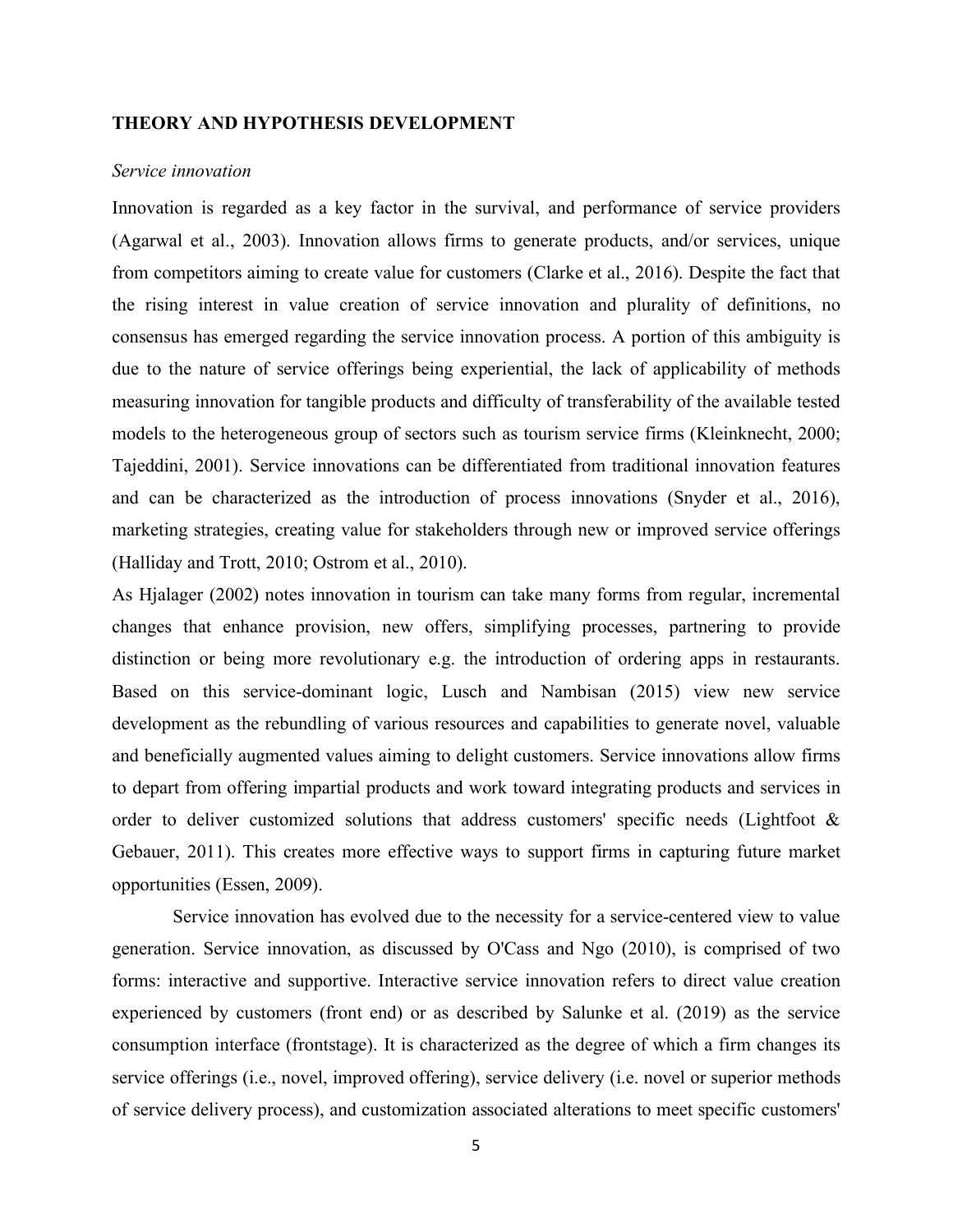needs (Salunke et al., 2013). Whereas, supportive service innovation is characterized by the organization changing its service production, sourcing, and service quality. Salunke et al. (2019) argue the service provision interface (backstage) usually supports the former'.

In other words, attempts and efforts occur at the back-end to in order to facilitate and deliver new value creation and proposition (Salunke et al., 2013). Any new service offering requires solid backstage configuration and support to make sure that novel service is able to generate the new value proposition to the customers, in turn, creating value for the organization. Notably, in order to make sure effective and efficient service delivery is crucial to comprehend the process of developing and executing successful innovations in service (Chae, 2012).

Management attention to service innovation can seem limited as organizations do not usually highlight and handle their service delivery, facility, establishment and endowment in a formal and structured manner (Gebauer & Friedli, 2005). Whilst results seem invisible developments can have a substantial (albeit indirect) influence on financial performance (Kindström et al., 2013).

As opposed to many tangible product innovations that may seem to make a radical change, service innovations appear to be more incremental improvements on existing and current services with comparatively inexpensive assessment (Johne & Storey, 1998). An *ad hoc process* due to the idiosyncratic nature of intangibility of service offering and the service mind-set (Lusch & Nambisan, 2015) which make it difficult to evaluate impact (Menor et al., 2002). But innovative service organizations should not overlook the consumer insight. For example, in addition to the product innovation, Starbucks introduced the store-value-card (service innovation), which was a reloadable prepaid card to swipe, allowing customers to use it in every US-Starbucks store for the transactions. While this new service makes the payment process easier for the customers and enhances the payment timeframe, and the firm had various innovation types gaining a strong position on the market, it lost the customer satisfaction focus (Moon, & Quelch, 2003).

Concerningly previous studies (e.g., Subramanian & Nilakanta, 1996) have noted an insignificant relationship between innovation and performance, sizeable number of studies have suggested that greater levels of organizational innovation may lead to enhanced business performance. For example, prior research demonstrates that, unlike the Starbucks example, service innovations enhance customers' service experiences (e.g., Sampson, 2012), increase the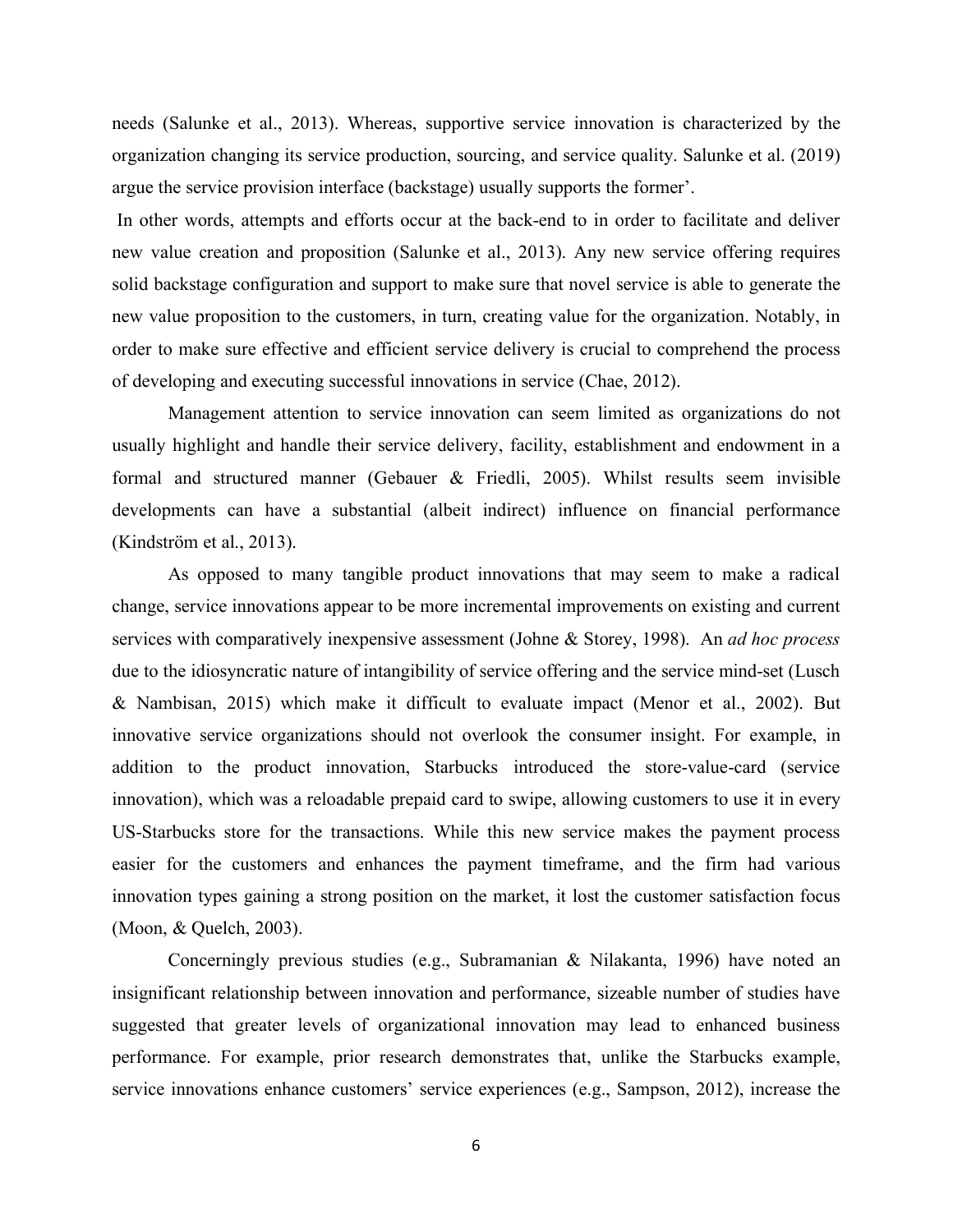firms' capabilities to deal with the uncertainties of environmental change (e.g., Binder et al., 2016; Brettel et al., 2015; Tsai et al., 2015), add value for the customers, employees, business owners and alliance partners (Ostrom et al., 2010; Yoon et al., 2012), offer an effective vehicle of creating sustained competitive advantage (Durst et al., 2015), and create benefits for a firm's performance (Melton and Hartline, 2010). Tseng et al. (2020) found that service innovation activities should be prioritized over other features of management decision-making, while Chen et al. (2016) suggest that firms should focus on service innovations providing bundled offerings through the marketing activities and the value-added chains with the aim of sustainability. Despite this substantial attention to exploring the outcomes of service innovation, Tseng et al. (2020) still mote more work is required and that scholars should focus on interactive and relational aspects of service innovations and their impact of business performance. It is evident that the relationship between service innovation and hotel performance is a largely under researched domain and limited research has focused on the combination of interactive (Customer focused) and supportive service innovation (Process and system focused) to various measures of business performance.

Service innovations play an important role in tourism service-based firms as not only are technological-based services substituting various long-established services, but emerging technologies are facilitating and boosting the generation of novel forms of services (Christiansen et al., 2010; Menor et al., 2002). Consequently, it would be valuable to study how value constructions of services are stabilized and the influence on interactive and supportive service innovation. Thus, we hypothesize,

**H1**: *There is a significant association between interactive service innovation and tourism service firms' performance measured by (a) financial and (b) marketing outcomes.*

**H2**: *There is a significant association between supportive service innovation and tourism service firms' performance measured by (a) financial and (b) marketing outcomes.*

#### *Service innovation stimulus*

## *Service innovation and human resource management*

Service innovation in the tourism sector is a complicated and multifaceted phenomenon, with the customer employee relationship playing a key role (Divisekera & Nguyen, 2018). Previous studies show that this process involves a number of non- research and development activities,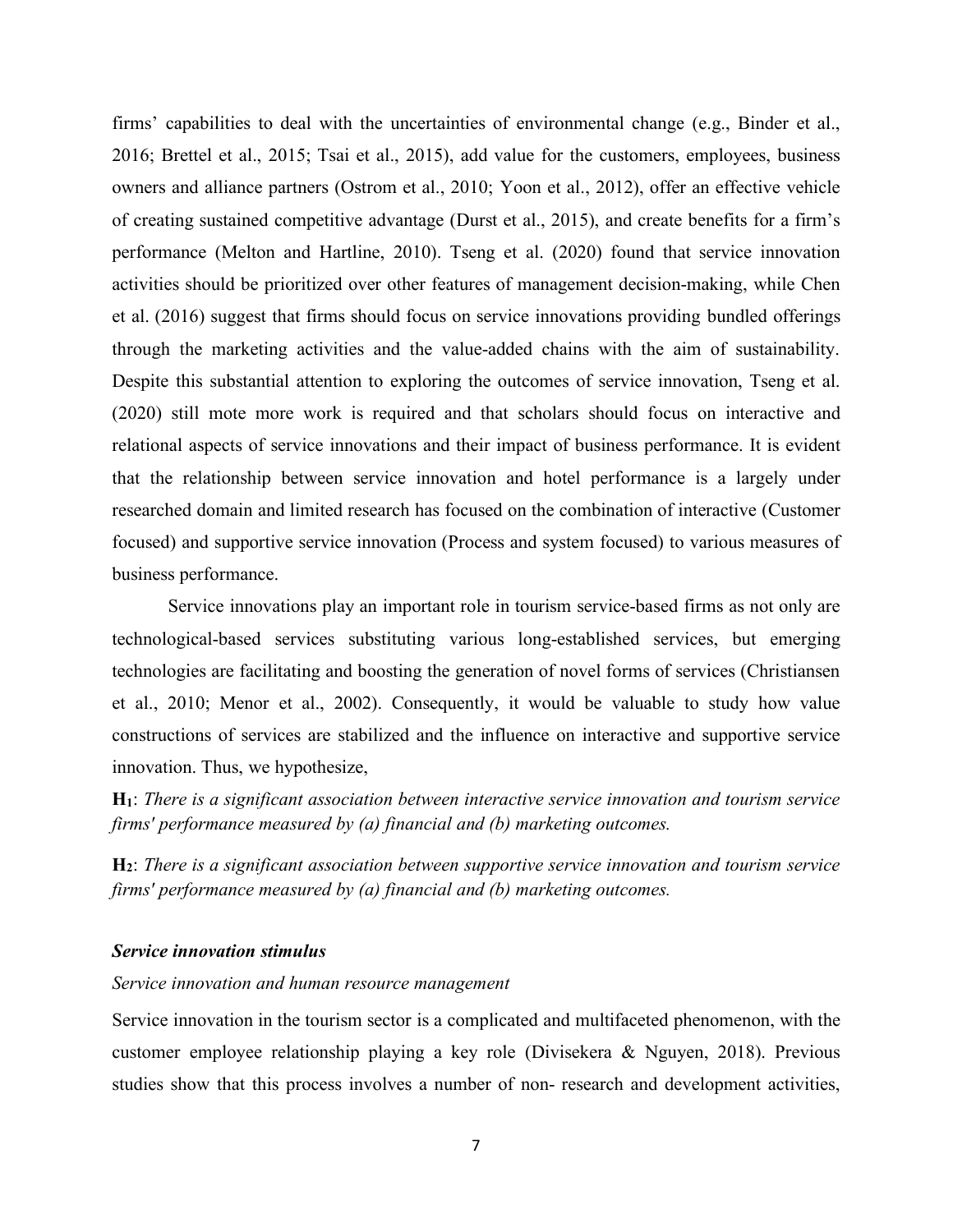such as managerial attitude toward change, learning orientation, and customer orientation (Tajeddini, 2011), as well as training personnel, investing in novel, tangible, production or intangible service competencies, market research, service human capital design (Chen et al., 2016), and human resources management (Prajogo & Ahmed, 2006).

'Human-related factors' have been shown to be an indispensable element in the process of service innovation (Stephens et al., 2013). However, it is surprising that the relationship between human-related factors (i.e., effective leadership, management practices, information handling, unleashing the imagination of people) and service innovation has received little attention (cf. Prajogo & Ahmed, 2006). Notably, this relationship is vital because versatile skills allow employees to be flexible and enable them to enhance their creativity in order to develop new ideas (Martínez-Sánchez et al., 2011). As a result, organizations are able to launch innovative services to the market earlier than competitors (Martínez-Sánchez et al., 2011). Scholars suggest that "winning" strategies put an emphasis on investing to develop a culture of service and innovation (Orfila-Sintesa et al., 2005) as evidenced by several top tier firms. For example, United Airlines has created innovation by developing mentorship programs, which have resulted in higher job creation opportunities (Kanter, 1999). Previous studies (e.g., Martínez-Ros & Orfila-Sintes, 2012) have also shown that investing in a firm's human developmental factor (e.g., training, educational level of executives and staffs, creativity, risk-averse) has a notable influence on innovativeness within the service industry. The principle premise that it is an individual's efforts and social practices that establish the primary root and component of creating and sustaining a proper environment that supports new service development (Prajogo & Ahmed, 2006).

## *Leadership commitment and support toward innovation*

Creative and innovative ideas are fostered by organizational support and leadership (Coakes et al., 2011) and when individuals are encouraged to share their experiences, values, give constructive feedback, and engage in risk-taking behavior (Azadegan et al., 2008). A commitment to leadership enables firms to create a participative culture and a positive climate (Aragon et al., 2007). Empowering leaders to adopt new practices supports and entices the adoption of creative or innovative ways of working (Hassi 2019).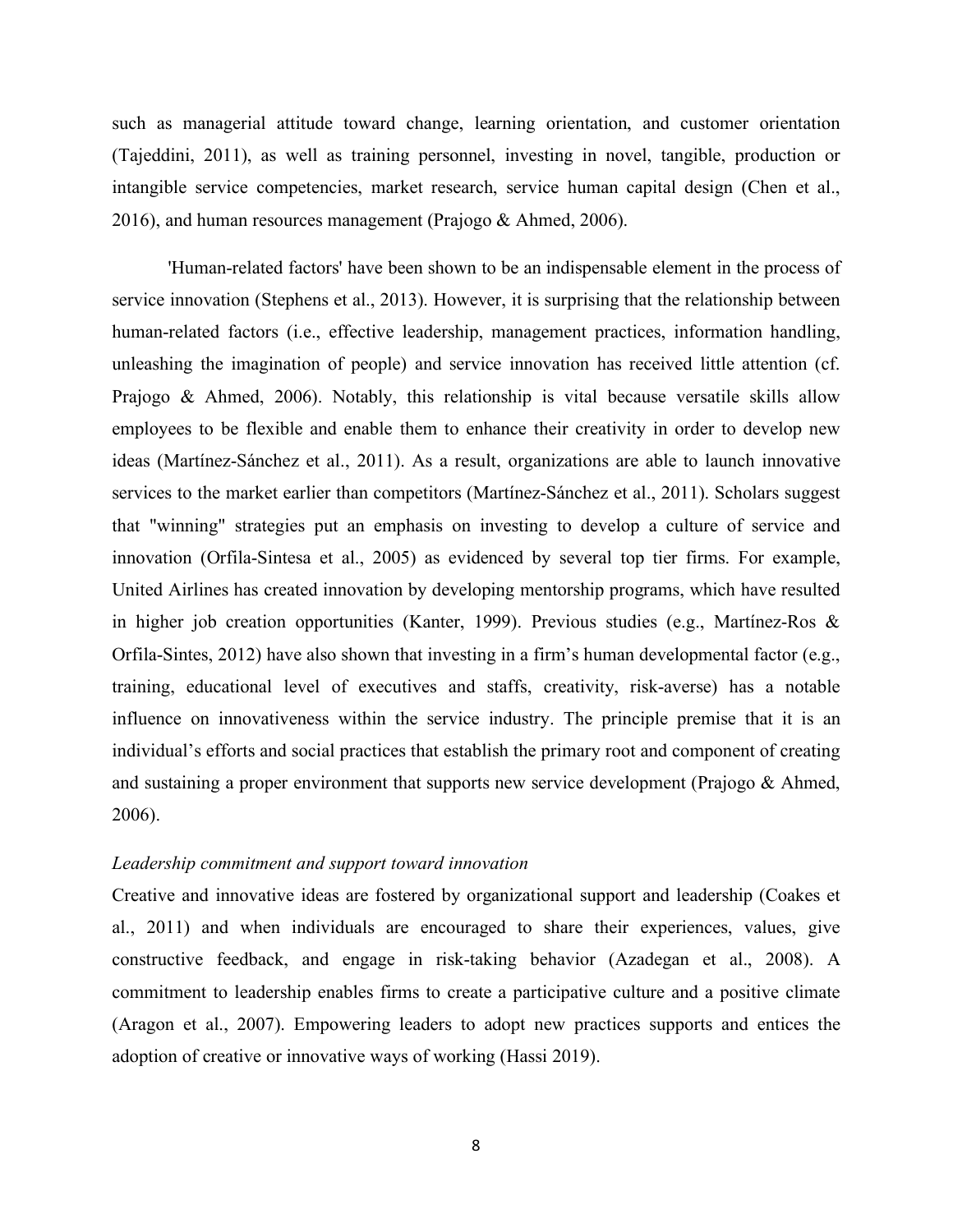This leadership commitment could be regarded as a key, non-technological driver, in the process of innovation management, leading to the development of managerial support, organizational and individual learning, and employee motivation. Despite remarkable diversity amongst successful leaders in terms of abilities, style, personality, and interests, leadership commitment is regarded as being capable of shaping organizational culture and plays a significant role for successful market-driven change (Aggarwal, 2018; Day, 2000). It also plays an essential role of shaping values regarding customer orientation among employees (Liaw et al., 2010) and translates organizational-level commitment into customer service and employees' actions (Clark et al., 2009).

Effective leadership establishes the exploitation of opportunities (Thakur, 1999), which creates a culture that enables knowledge exchange (Yang, 2007) and develops an organization towards a learning organization (Schuckert et al., 2018). de Brentani and Kleinschmidt (2004), assert that leadership interaction with primary clients can facilitate new service offerings by providing critical support for innovation champions, whilst innovation can be encouraged by communicating ideas for improvement via an intentionally participative managerial approach and a positive manner (Binder et al., 2016).

## *Human Resource Management*

Innovations often originate on an individual level, they need to be understood, developed and implemented by the whole organization requiring social stimuli (Van de Ven, 1986).

Despite excellent additions to research (Hotho & Champion, 2011) within this field, Prajogo, and Ahmed (2006) observe empowerment and involvement as two key practices aimed at building innovative behaviors within organizations. The dimension of empowerment for service innovation can be conceptualized as giving power and autonomy to employees to exercise their discretion and opinion to solve problems as customer contact employees. This also allows them to exercise control over job-related situations and decisions, which might contribute to improving employee and customer relations (Ottenbacher & Harrington, 2010). For example, in hospitality management, one principle of the Ritz–Carlton states "each employee is empowered". This means when an employee encounters a customer with a particular inquiry, she or he should break away from his or her regular duties and responsibilities to resolve the problem (Raub, 2008). In effect, this dimension requires changing the mindset of top management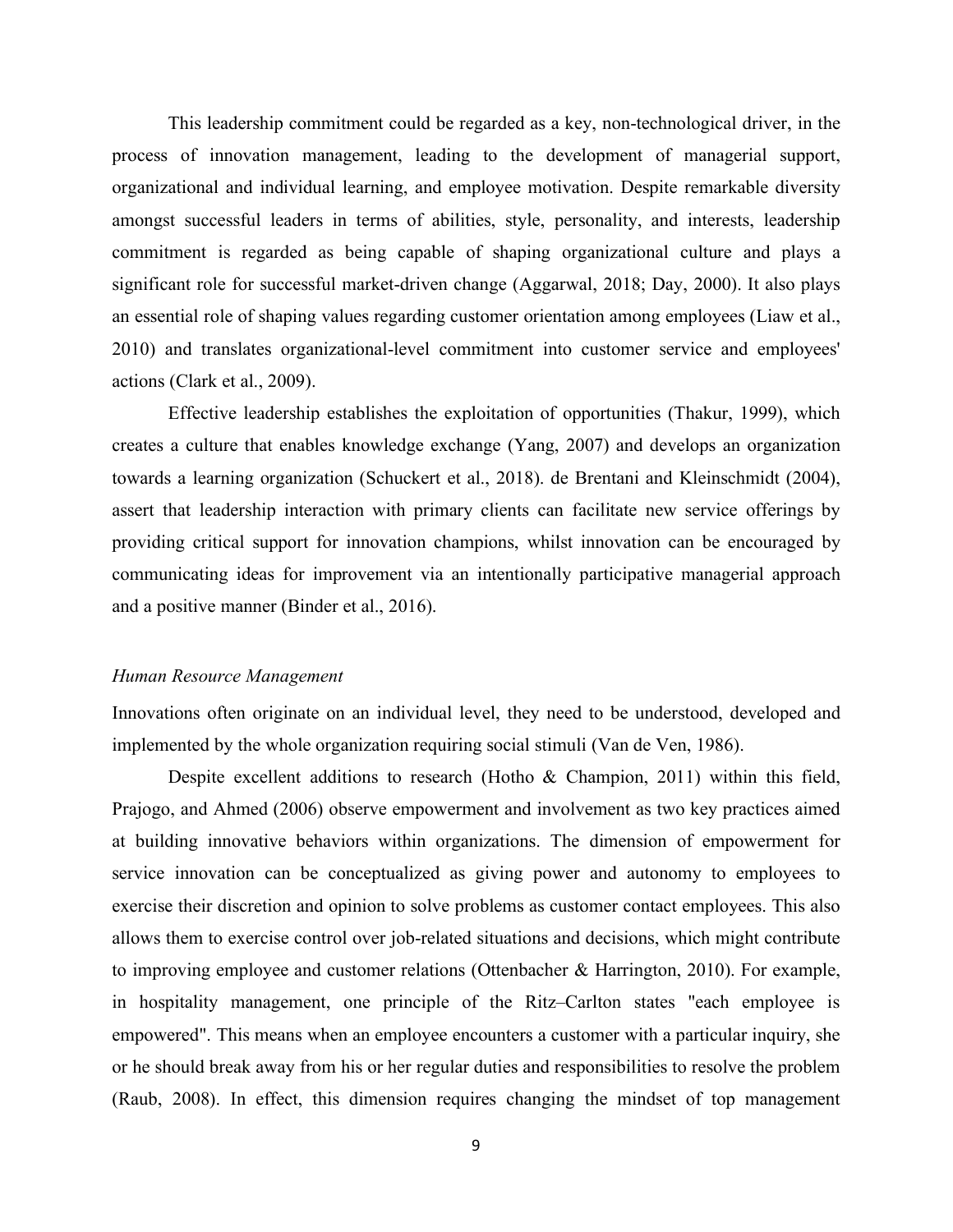moving from a more conventional top-down, control-oriented management style to a flexible, decentralized style. By this practice, a service firm can build trust with employees by transferring more responsibilities and empowering them with available resources. They can then explore new ideas, creative methods, and practices along with providing opportunities for personal initiatives. Prior research shows that employee involvement contributes to market orientation (Naqshbandi et al., 2019), spillover effects (Ilies et al., 2009.), customer-oriented behaviors, customer satisfaction and retention (Simons & Roberson, 2003), customer intimacy in buyer-seller relationships (Heide & John, 1992) and innovations (Binder et al., 2016).

## *Knowledge management*

Managing knowledge concerns the ability to identify and apply new knowledge effectively (Macpherson, 2005: Powell et al., 1996) and deals with a set of organizational skills, practices, and patterns by which knowledge can be acquired, disseminated, transferred, and exploited within the organization (Lukjanska, 2011). Notably, knowledge management shows how an organization leverages its knowledge internally and externally. It can be argued that organizations are able to build capabilities and organizational learning by strengthening crossfunctional operations and core competency (Grant, 2001). In effect, the right people (e.g., employees) receive the right knowledge at the right time which allows them to disseminate and implement information in ways that strive to develop new methods, effective partnerships, adopt insights and experiences which eventually enable firms to satisfy market needs and develop organization's competitiveness (Grant, 2001). Firm's intellectual assets include both explicit (recorded) and tacit (personal know-how) which have a positive effect on organizational performance (Dalkir, 2005). Often this knowledge, along with skills and know-how, is tacit and embedded in organizations through patterns of activity (Macpherson, 2005).

 Innovation is also associated with new forms of knowledge management (e.g., information handling) (Moscardo, 2008). The ability to create, adopt and disseminate knowledge and put it into the innovation process generates added value for the organization and improves organizational outcomes but is a challenge for any firm (Lukjanska, 2011). The management of knowledge is conceptualized as a strategic resource that facilitates the development and sustaining of innovative techniques along with effective collaborations (Alvarez & Barney, 2004). The ability to acquire and transfer knowledge through effective communication is one of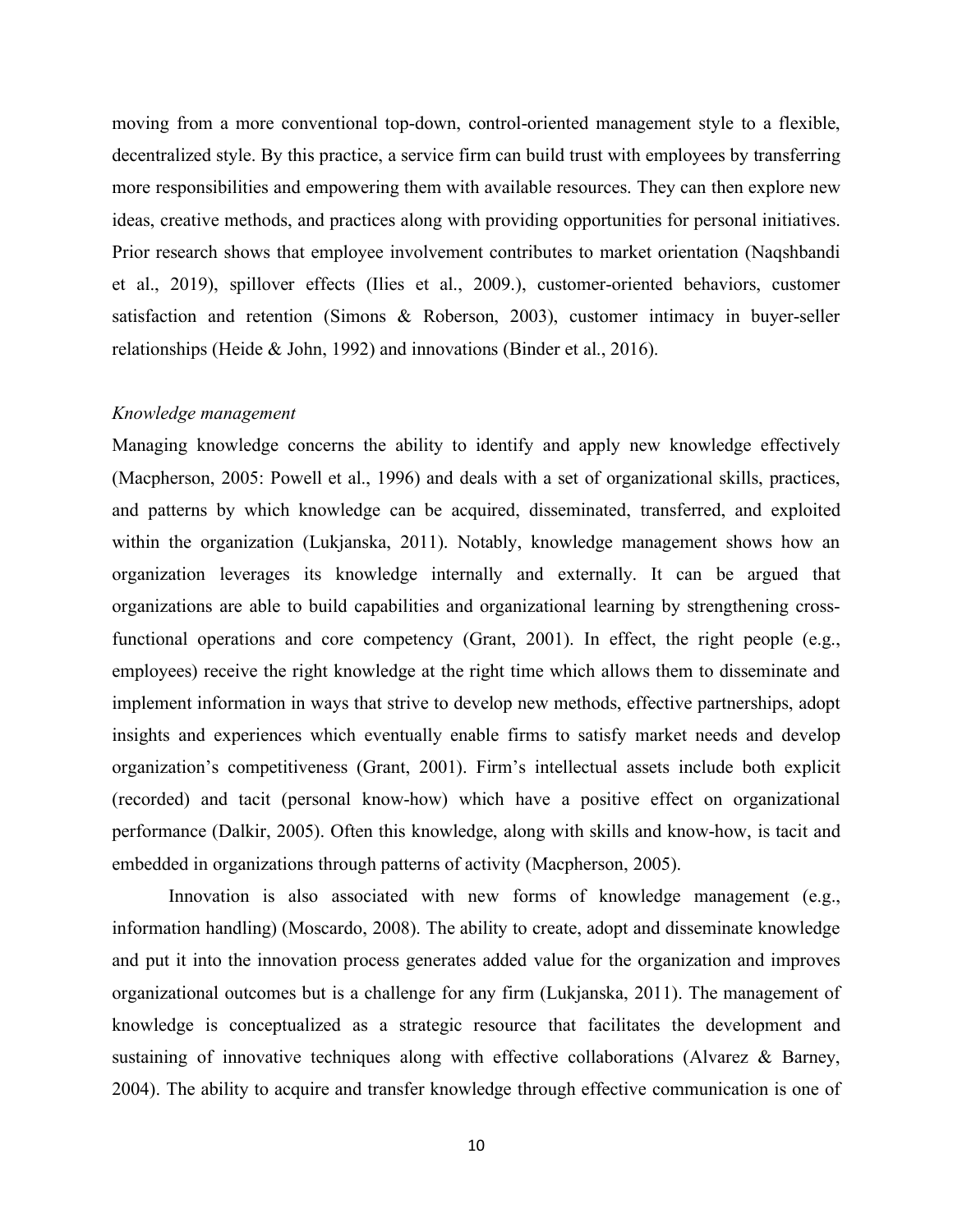the main competitive advantages of service firms (Reid et al., 2004). Arguably, employees are encouraged to accumulate tacit knowledge derived from their personal experiences and to transfer to others within their firms (Alvarez & Barney, 2004). This stresses that firms must endorse organizational learning to boost knowledge that can be utilized in the future; as a result, it facilitates the firm to achieve continuous improvement (Baker & Sinkula, 1999). The flow of knowledge, its adoption, and application in the service industry is a critical constituent in an innovation interactive and supportive development.

#### *Creativity Management*

Although the existing theory in the domain of creativity is diverse, most scholars observe it as a combination of knowledge in the minds of people that allows flexible thinking in the generation of something new and useful (Milosevic & Combs, 2018). Employee creativity is known as the main contributor to new service development and sustains a competitive advantage in dynamic environments (Li & Sandino, 2018). Creativity happens in the course of unleashing the imagination of people through playfulness and fun (Godfrey, 1996), intrinsic motivation (Wang et al., 2016), creative personality (Shane & Nicolaou, 2016), openness to experience (Tajeddini & Trueman, 2008). Notably, employees may have a new, fresh and brilliant idea but unless that idea brings a better solution to a field, it remains simply a novel idea. Therefore, creativity management is essential for an innovative service environment. While there is a consensus that creativity can effectively enhance new product development (e.g., Prajogo & Ahmed, 2006), noticeably few studies have been dedicated to how strategic creativity management promotes service innovation. This paper extends previous studies (e.g., Wright & McMahan, 1992) and examines the effect of patterns of planned human resource deployments to allow an organization to influence on employees' attitudinal and behavioral creativity, and in turn, boost interactive and supportive innovation. Therefore, we hypothesize:

**H3**: *Stimulus factors are positively related to (a) interactive service innovation and (b) supportive service innovation.* 

**H4**: *Stimulus factors are positively related to business outcomes measured by (a) financial performance and (b) marketing performance.*

### *Employee Commitment*

Past research suggests that employees attitude towards work plays a tremendous role in delivery service, new product and service innovation (Melton & Hartline, 2013). Academics (e.g.,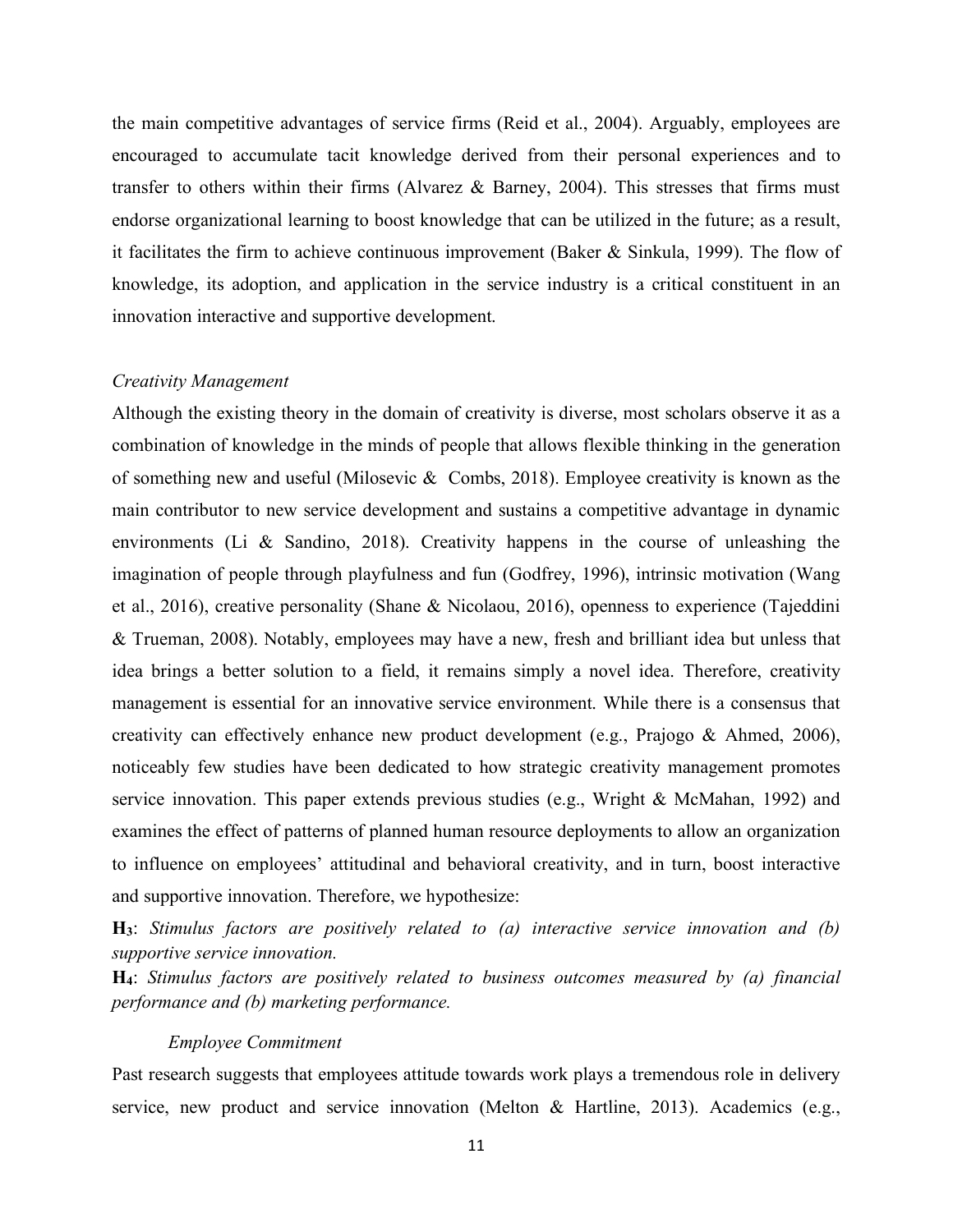Karatepe et al., 2009) view employees as the main driver of competitive advantage rather than as a cost suggesting that the right employees increases the likelihood of success for any organizations. A long-term committed workforce is a prerequisite for building a long lasting relationship with customers (Boshoff and Allen, 2000). Employee commitment is considered as the psychological attachment or state experienced by an individual for the company and committed employees believe in the organization's goals and values (He et al., 2011). Committed individuals value effective performance, compliance with directives, commit themselves to deliver high quality service to customers on behalf of the firm and the responsibility of to constantly contribute experiences, skills, and knowledge to creating superior value for customers (Chen, 2007). In contrast, it can be argued that if the employee commitment decreases, firms may face low quality service and products, unsatisfied customers, higher turnover and absenteeism. Ottenbacher and Harrington (2010) observe innovations as the result of "a professionally-managed organizational development process" in which entrepreneurial spirit and research and development often are merged with effective, inspiring, well-respected leadership, coupled with sound employee relationship management, and significant market considerations.

The importance of a committed workforce lies in the fact that it allows the organization to sense the alterations in the market, evaluate customer needs and wants, and deliver excellent value to customers. In a study to explore the determinants of service innovation, Yang et al. (2014) find that committed employees contribute greatly to the process of idea generation in new service development competencies. Studies show that committed workforce tends to increases creativity in new service development process when there is a match between their personalities and the characteristics of the jobs they perform (e.g., Schemmann et al., 2016). Since committed employees are effective to better fit of different types of innovations with the target market and the firm' design and structure, as well as to support the advancement of successful innovations (Zach, 2016), we propose that that there is a positive moderating impact upon employee commitment on the relationship between human-related factors and service innovation. That is, employees' committed behavior would enhance the impact of innovation stimulus (humanrelated factors) for supporting interactive and supportive innovation.

The significance of employee commitment in the services sector might seem obvious and are strongly supported by the literature; however, only a few studies could empirically confirm this significance and focus on its moderating role between the relationship between innovation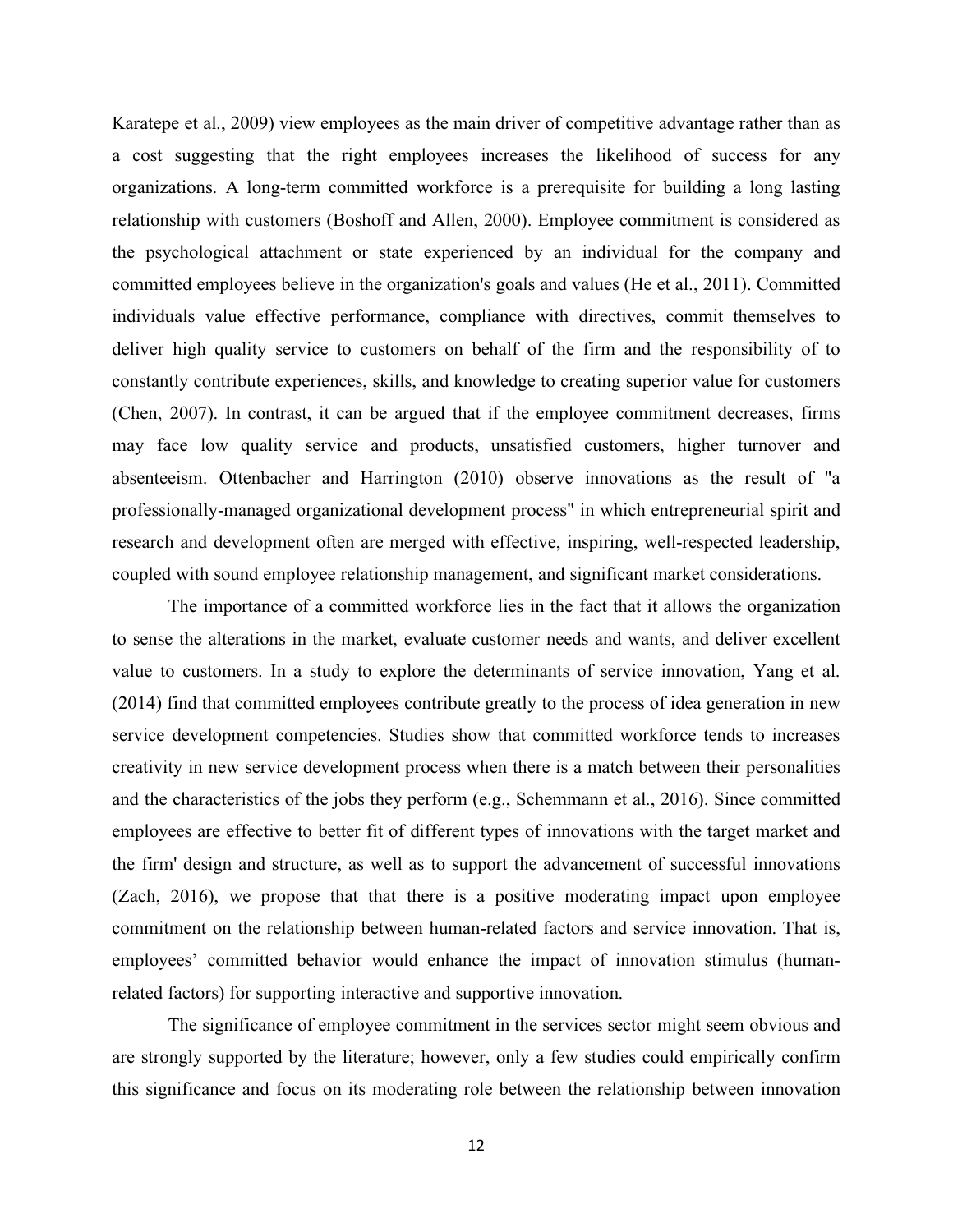stimuli and service innovation. Yet, the evidence bearing on the possibility of employee commitment to service innovation is very limited. Therefore, this study also theorizes and tests the role of employee commitment in moderating the relationship among the human-related (stimulus) factors and service innovation (Figure 1). Findings may assist tourism service executives to improve their understanding regarding the effect of human-related factors on service innovation activities and in turn, the effect of service innovation on financial and marketing performance. Furthermore, as service development becomes imperative for tourism organizations, the results can highlight the role of a committed workforce on the relationship service innovation outcomes. A systematic analysis of the antecedent of service innovations and the dimensions of service innovation in tourism service firms is hence crucial and will allow the industry to enhance performance (Chen & Chen, 2010).Therefore, we assume,

**H5**: *Employee commitment moderates the relationship between stimulus factors of innovation management and interactive service innovation, such that this relationship is stronger in highly employee commitment than in more poorly employee commitment.*

**H6**: *Employee commitment moderates the relationship between stimulus factors of innovation management and supportive service innovation, such that this relationship is stronger in highly employee commitment than in more poorly employee commitment.*

## **METHOD**

Sixteen in-depth interviews formed the foundation for this study aiding discovery of the determinants of service innovation, the relationship between the variables, and performance outcomes. Qualitative data was collected from three tour operations, one travel agency and seven hotels in Tokyo, alongside five interviews in Kyoto. The interview process was carried out over six month periods in 2017. Top managers and executives were key informants due to their familiarity with the research topic. The interviews were informal, lasted between 35 and 60 minutes, beginning with broad questions about the professional background of the informants and moving on to specific facets of service innovation, human-related factors and employee commitment. Following the guideline of Lucas (2005), all interviews were digitally recorded for information precision, transcribed and documented. During the interviews, notes were taken and later compared to transcripts. After interview sixteen, saturation was attained with no further insights being obtained. NVivo software was used for qualitative content analysis. The findings indicate that some managers have institutionalized service innovation in their firms. For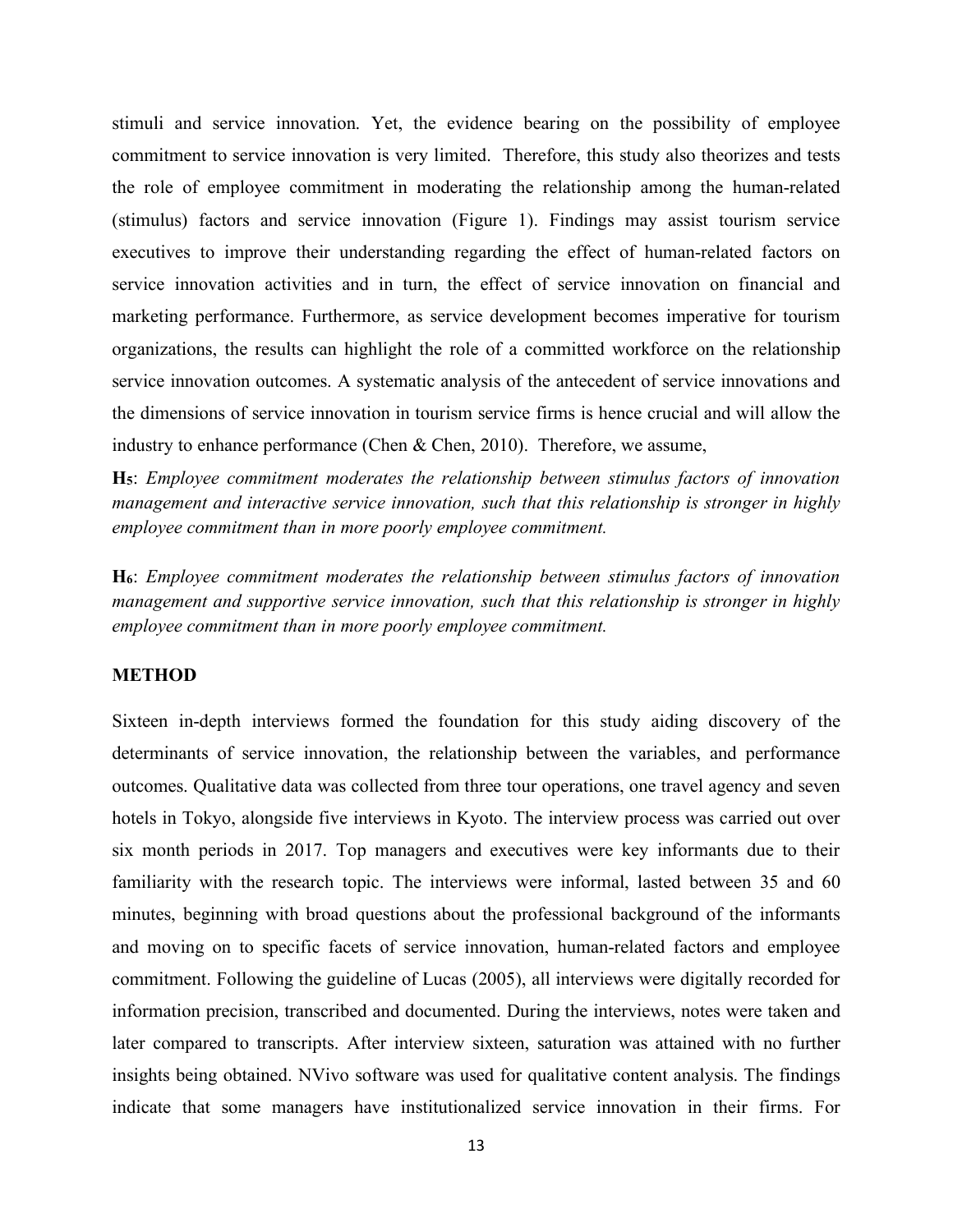example, one respondent put a high value on Japanese culture and noted that "... to serve dishes to our overnight guests, our staff used to offer Japanese hospitality "*omotenashi*", by bringing dishes to the guest rooms with the tray service and had to keep distance from the door. But recently we have introduced robots to deliver dishes to keep the privacy of our guests and enhance customer fulfilment". The connotation of "*omotenashi*" is a genuine form of hospitality, meaning true from the heart of the host. This reflects the idea that the notion of culture can influence the working environment in organizations. This cultural element continued as one respondent stated: "it is the policy and organizational culture to make every possible effort to increase customer satisfaction" stressing the crucial role of human resources and their development to enhance service innovation and productivity. "Innovation is not only the result of the change but also it should be seen as an ongoing process...". He further added that "...what affects this process is the individuals and their creativity which are the source of innovation". Similarly, "traditional Japanese innovation is the result of all efforts to pursue perfection in the details of product or service.... ". Further to this notion of process and trying to perfect services, observing the key successes of traditional Japanese firms. "I believe that 'strong loyalty' and 'strong commitment' of Japanese employees toward their firms are the pillar of their success. These employees regard their companies as the place to work until they retire". The respondents agreed, "Japanese innovation is synonymous with the 'organizational knowledge creation' using 'the employees' wisdom".

#### *The Sample*

Following preliminary content analyses in 2017, we gathered a mailing list of 750 tourism service firms from cities within Japan. The tourism industry offers an excellent research setting for five reasons. First, there has been exponential growth of tourism firms calls for further investigation (cf. Tussyadiah & Pesonen, 2016). Second, it is difficult to outperform rivals solely through promotion or price. Rather tourism service firms compete with rivals through product/service innovation, which demands human involvement (Deutscher et al., 2016). Third, service firms usually aim to institutionalize the procedure of new service development by mobilizing innovation teams which are involved with both interactive (i.e., the front-end) and supportive (i.e., back-end) service innovation (O'Cass & Ngo, 2010). Fourth, while low entry barriers and staff qualification levels can make tourism enterprises less competitive; a firm that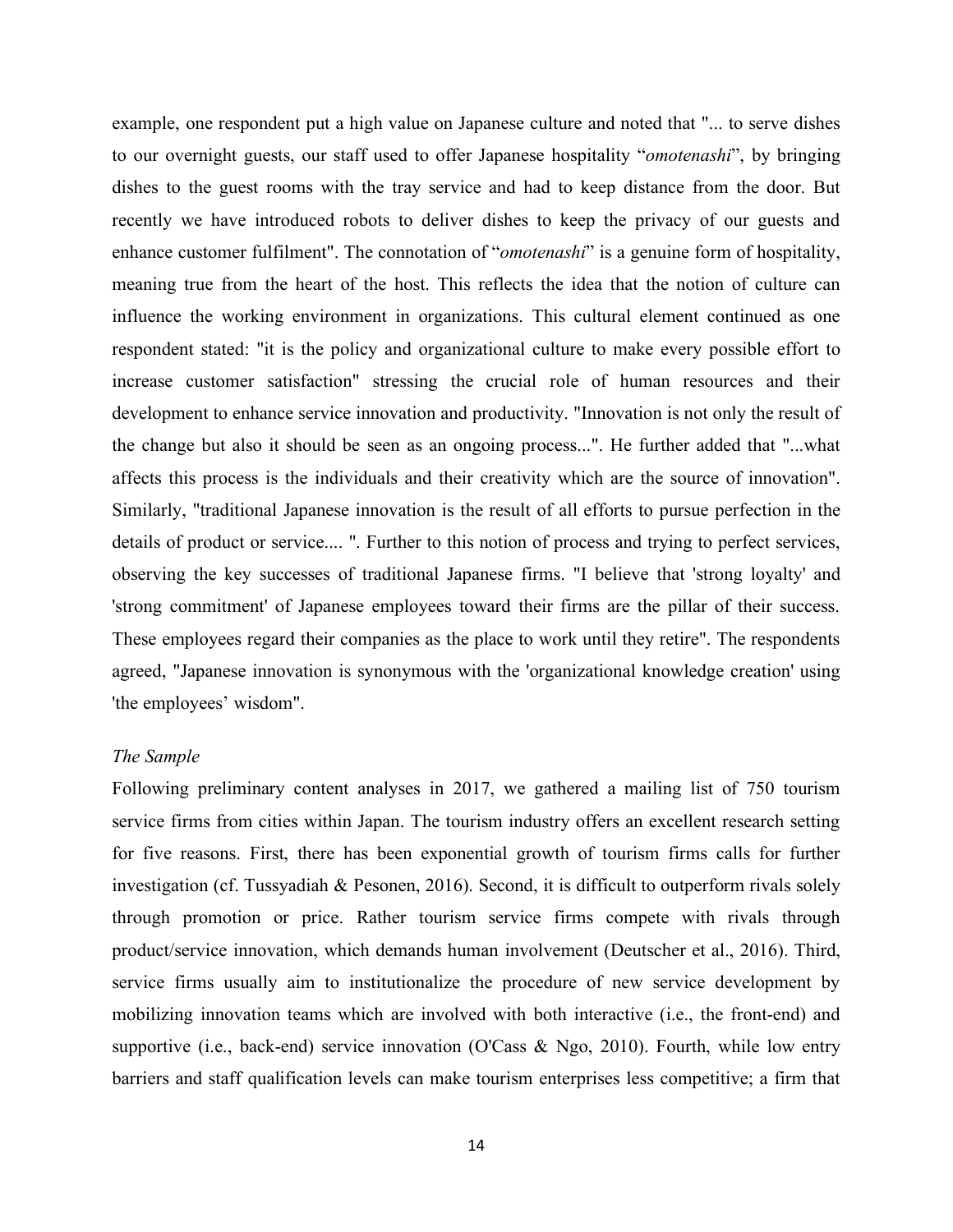provides quality, innovative and attractive tourism services can gain competitive advantage (Zehrer & Hallmann, 2015). Fifth, Murakami (2016) argues that innovation in the services industry is critical for revitalizing the Japanese economy, as the share of the manufacturing industry is declining steadily.

 This master list of 750 Japanese tourism service firms was obtained from publicly available data in Japan. We screened and eliminated duplicate firms that were in multiple databases. Following Dillman (1991) direct mail questionnaires were sent. Tourism firms consisted of accommodation, events and conference, transportation, food and beverage, travel, tour operators, and destination marketing organizations. The respondent's opinions and insights were utilized to gain an evaluation of circumstances within the firm. The questionnaire was designed to test the nature of human-related factors as service innovation stimulus, and the link with service innovation and performance. The items on the questionnaire were translated from English into Japanese by two bilingual speakers using the conventional back-translation approach to ensure exactness of the original scales in the Japanese language (Steenkamp  $\&$ Baumgartner, 1998).

The survey was pre-tested utilizing four scholars to ascertain the measurement scales were suitable. To test the items were applicable for informants; a subsequent pre-test was conducted with fifteen tourism service executives. Managers were invited to respond to the questionnaires due to their experience, position, and knowledge about the organization's operations. The fifteen pilot respondents were removed from the main list leaving a total of 735 remaining tourism firms which were sent mail surveys accompanied by self-addressed and stamped return envelopes over a period of five months. Two surveys per firm were used to diminish common method variance and to reduce the single source bias. The CEOs and senior managers were requested to introduce one or two more respondents from their firms, who were the most experienced about operations, new service process, business performance to complete the survey. No explicit incentive was provided and a total of three reminders were used. Of the 254 responses, 29 completed surveys were removed because of extreme missing data. Another 24 were eliminated because firms responded with only one survey– generating a final sample of 201 companies (27.3 % response rate). We made a series of 40 phone calls to respondents and conducted additional mail surveys to assure key informant quality. T-tests were utilized to early and late informants to verify any possible issue with non-response error. Variables such as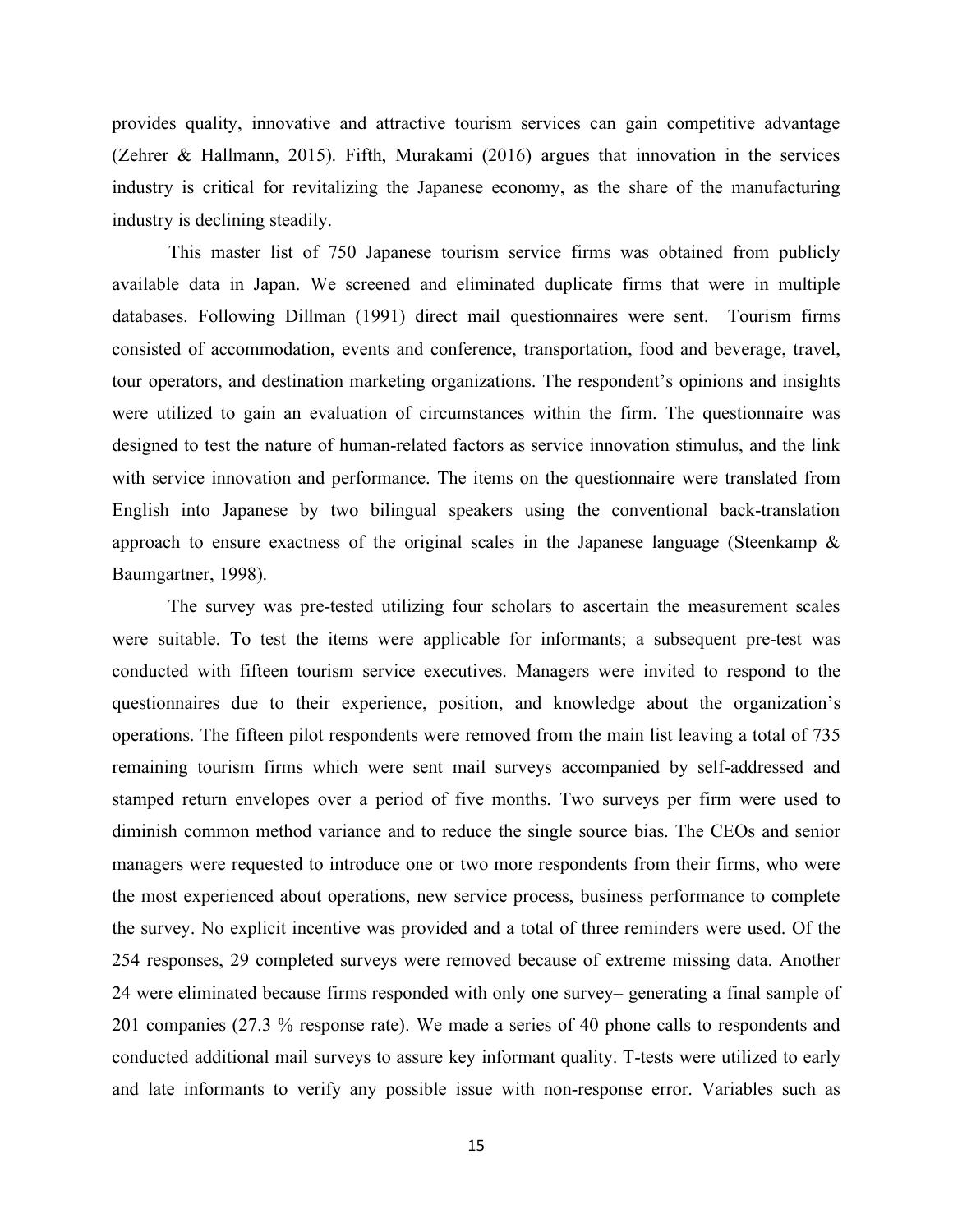organizational age, organizational size, organizational type, experience, and attitude were incorporated to assess t-values. The results of t-values were between .28 and .73, indicating no considerable differences between these two groups ( $p > .05$ ), thereby the likelihood of a nonresponse bias was minimum.

### *Measures and variables*

Multiple-item scales obtained from prior research when lined up with the conceptual facets of each concept for measuring human factors, strategic orientation and service innovations. Leadership (four items) and people management (five items) were quantified using the scale Samson and Terziovski (1999). Knowledge management and creativity management were quantified using four items for each derived from the Inventory of Organizational Innovativeness (IOI) Model (see, Darroch and McNaughton, 2002 and Tang, 1999). Employee commitment was evaluated using seven items developed by Jaworski and Kohli (1993). Service innovation was operationalized using 12 items for interactive and supportive service innovation measures adopted from Salunke et al. (2013). To effectively capture a firm's performance, multiple dimensions were adopted using 10 items capturing a range of financial success and customer satisfaction over the last 3 years (see, Azadegan and Pai, 2008) and Ottenbacher and Harrington (2010). Since this scale used both financial and marketing aspects of firm performance in tandem it allowed us to demonstrate a balanced perspective of how firms perform in the short and long term. The informants were requested to rate the variables on a seven-point Likert-type scale. While perceptual marketing performance was assessed based on customer retention, customer loyalty, customer satisfaction, reputation, perceptual financial performance was evaluated based on profit goals, sales goals, return on investment (ROI), return on sale (ROS), return on asset (ROA) and market share.

### *Controls*

Organizations of different age, size, and type demonstrate different behaviors (Divisekera & Nguyen, 2018), and managers with different experience and attitudes towards innovation can show difference towards change, in turn, influencing service innovation performance. To avoid non-causal relationships between human factors, strategic orientation, supportive and interactive service innovation, we included firm size, age, managerial attitude toward change, the years of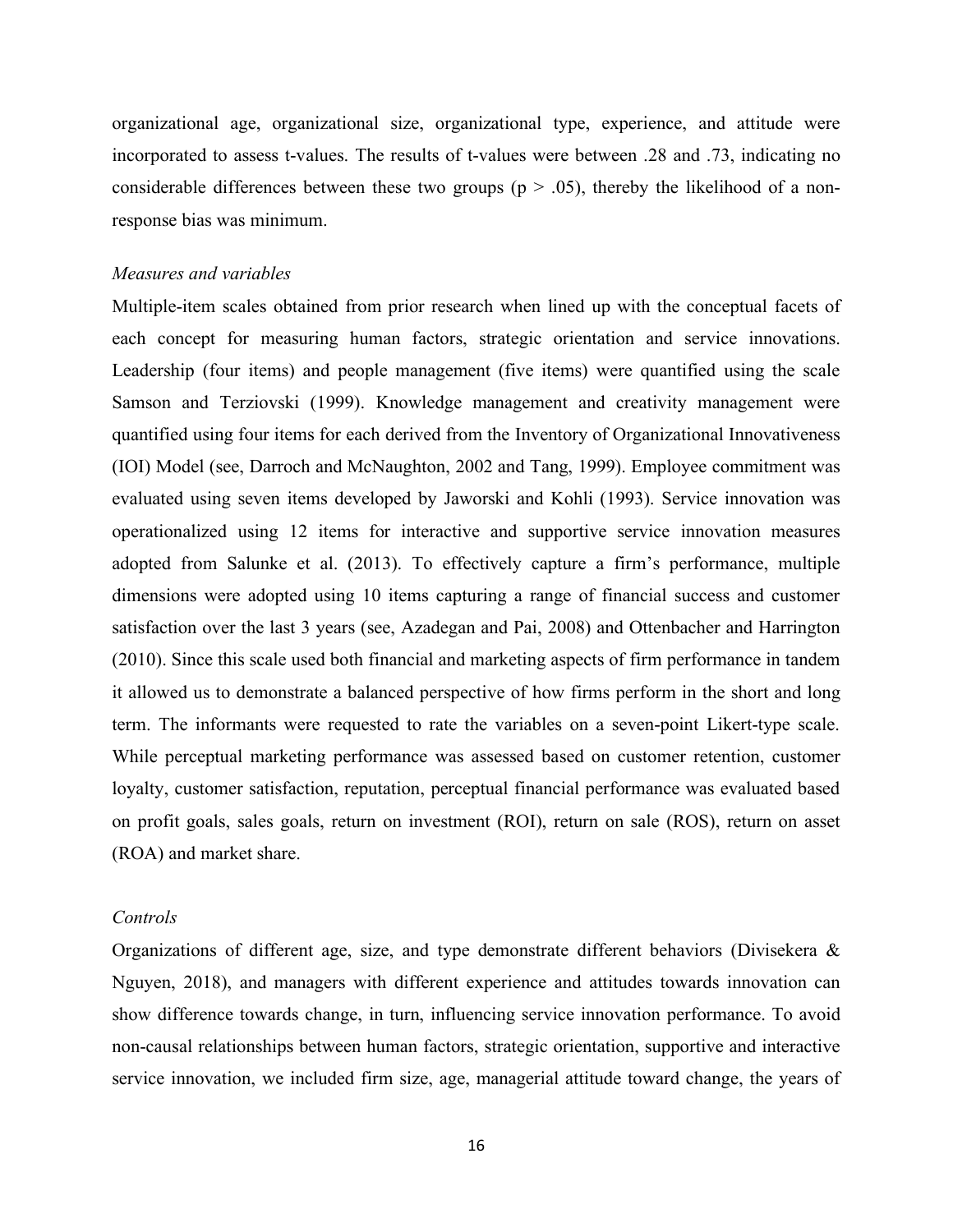experience of the informants and firm service type as controls. The organizational size was quantified as the logarithm of the total number of full-time workers to avoid skewness. Organizational age was assessed as the logarithm of the number of years since the formation of the organization. Managerial attitude toward change was operationalized using two items suggested by Zhou et al. (2005).

The years of experience was calculated as the logarithm of the number of years the informant had worked with the company and other project-oriented service enterprises and were codified as a dummy variable "type 1", while non-project-oriented services and other enterprises as "type 0" as controls. The base framework for our sample explicates approximately 4 per cent of the variance in the performance variables. Firm size  $\rightarrow$  financial performance (coefficient= .048, p= .582; t-statistic= .551) and marketing performance (coefficient= -.137,p= .115; t-statistic= - 1.583); firm age  $\rightarrow$  financial performance (coefficient= -.013, p=.860; t-statistic=-.177) and marketing performance (coefficient=-.137, p=.600; t-statistic= -.525); managerial attitude toward change→ financial performance (coefficient=.019, p=.776; t-statistic=.285) and marketing performance (coefficient=.053, p=.550; t-statistic=.598); years of experience $\rightarrow$  financial performance (coefficient=-.090, p=.230; t-statistic= -1.204) marketing performance (coefficient= -.020, p=.785; t-statistic= -.274); and service type  $\rightarrow$  financial performance (coefficient= .068, p= .234; t-statistic= 1.192) marketing performance (coefficient = .061, p= .413; t-statistic= .821). The major effects model in conjunction with the control variables explicates 5.5% variance in the performance variables.

### **RESULTS**

## *Psychometric characteristics of the scales*

To evaluate the dimensionality of scales, we used both exploratory and confirmatory factor analyses. Exploratory factor analysis using both oblimin and varimax rotations were carried out for all measures. The results of analyses support the unidimensionality of all scales. The measurement and structural relationship of the research models were concurrently examined and the results validate the four latent variables of human-related factors (service innovation stimuli), two latent variables of performance and two latent variables of service innovation. The factor loadings of exogenous and endogenous constructs are ranged from .70 to .89 and the Cronbach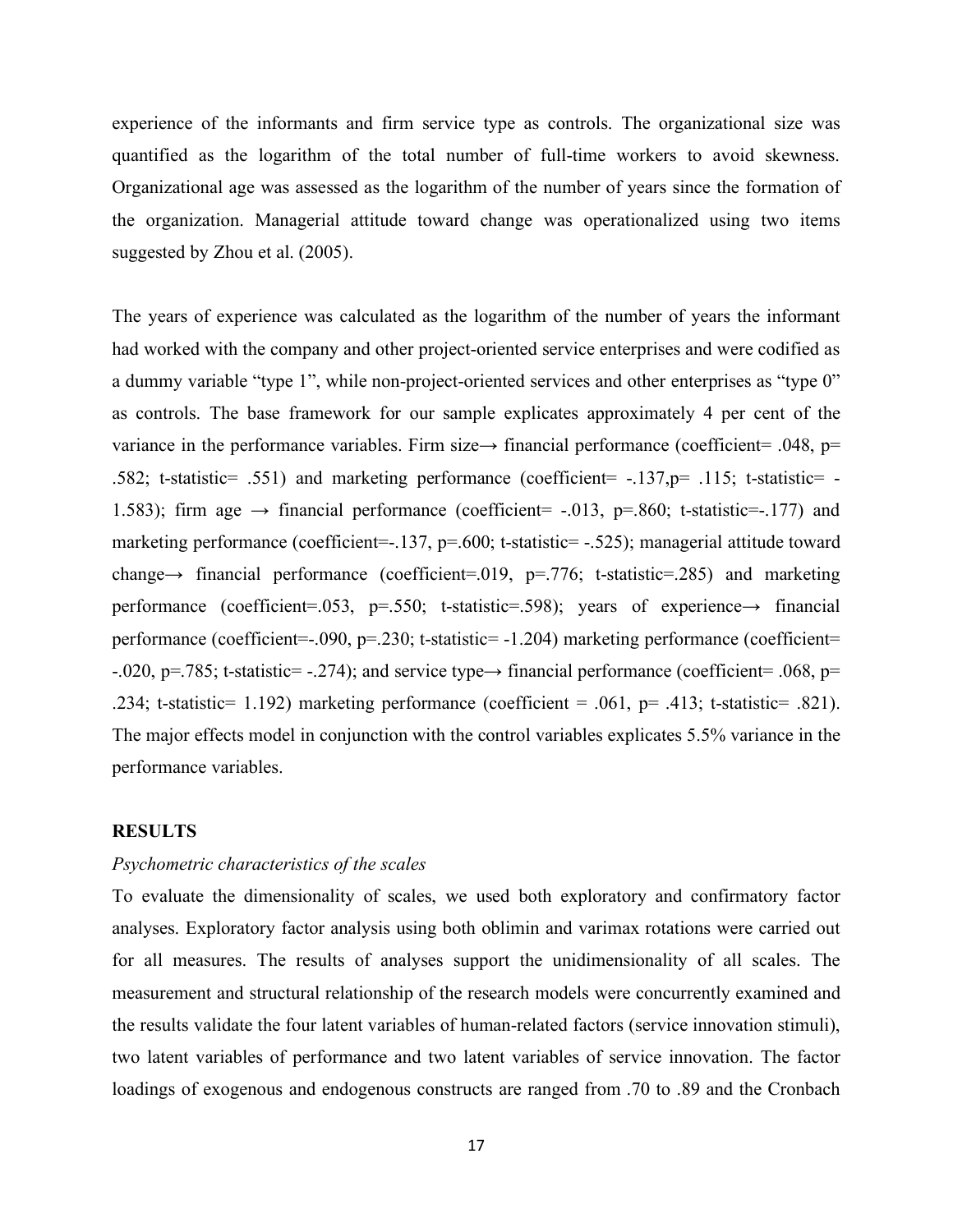alphas, which range from .710 to .915. To evaluate the internal consistency of the construct indicators, Composite Reliability (CR) was employed which represents the extent to which variables are free from random error and as a result produced consistent outcomes (Hair et al., 2005). As Table 1 presents, the composite reliability values for all eight constructs in our measurement model ranged from 0.811 to 0.943 exceeded 0.7.

#### Table 1

The average variance extracted value (AVE) offers a rigorous test of convergent validity and internal stability for the measures. As shown in Table 2, the AVE values for all scales ranged from .571 to .713 exceeded the benchmark of .5, representing reasonable convergent validity for all measures. Table 2 presents that all variance extracted estimates were greater than the squared correlation between the pairs of factors confirming the discriminant validity among the constructs. The measurement items and the results of validity analyses are reported in the appendix A. Next, all pairs of constructs in the two-factor CFA models were assessed. Each model was performed twice: once to restrain the correlation between the constructs to one and the second time to free the parameter. A chi-square check on the nested models was scrutinized whether the set of chi-squares were considerably lower for the unconstrained models. Results indicated that all pairs had a greater critical value  $(\Delta \chi^2(i)=2.91$  at the 5 per cent significance level), confirming satisfactory discriminant validity for each measurement.

#### Table 2

#### *Common method variance (CMV)*

CMV is observed as a potential problem associated with studies involving self-reports from the same sources such as survey questionnaires, and interviews. These problems may create inflated estimates of hypothesized links and mislead interpretations of results (Campbell & Fiske, 1959). To diminish and control any possible CMV occurrence, we carried out various procedural and statistical remedies. In the beginning, the items were cautiously assessed to avoid doublebarreled questions. The items were observed to make certain that the scale items were as simple, explicit, and short as possible. Also, we mixed the order of the items (*ex ante*) (Spector, 2006). Moreover, in the cover letter, the informants were guaranteed that all information would be kept unidentified to reduce evaluation apprehension (Tsai & Yang, 2014). To supply a supplementary check for CMV, the scales were purified and unrotated factors for all variables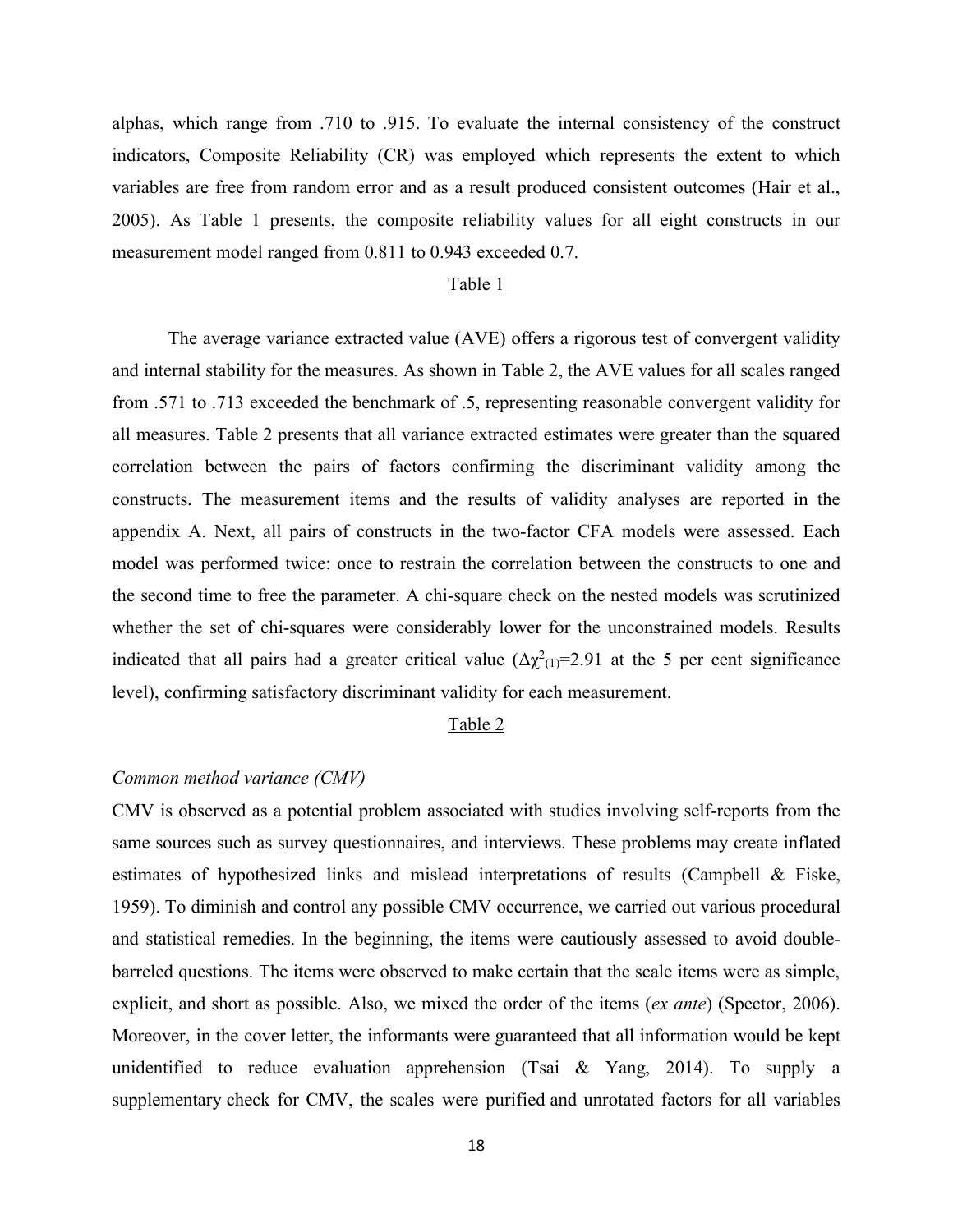were performed. Factor analysis produced eight factors with eigenvalues greater than 1.0, which accounted for 64.74% of the total variance, well above the prescribed specification of 50%. The findings show that a single factor did not emerge and also factor 1 accounted for 30.13% of the variance and did not explain the majority part of the variance, therefore, CMV is not a concern in this study. CMV was also examined through the Marker-Variable Technique employing a special marker-variable which is theoretically unrelated to the research constructs and intentionally included into our survey questionnaire in conjunction with the research variables of importance (Yee et al., 2008). As a proxy of marker-variable, a six-item socialization scale adopted from Strahan and Gerbasi (1972). It had no theoretical connection to any of the constructs employed in the research. The items for the scale of socially desirable responding using seven-point scales include: (1) There have been occasions when I took advantage of someone; (2) I sometimes try to get even rather than forgive and forget; (3) At times I have really insisted on having things my own way; (4) I like to gossip at times; (5) I have never deliberately said something that hurt someone's feelings; and (6) I'm always willing to admit when I make a mistake. The scale of socially desirable responding resulted in satisfactory reliability (Cronbach's alpha = .79). Then, the second lowest positive correlation  $(r_m = .03)$  between socially desirable responding and the other constructs were chosen due to avoid capitalizing on chance (cf. Lindell & Whitney, 2001). In order to test the adjusted correlations and their statistical significance, the equations proposed by Grayson (2007) were used:

 $r_{\text{ijm}} = (r_{\text{ij}} - r_{\text{m}})/(1 - r_{\text{m}})$  $t_{\alpha/2,N-3} = r_{ijm}/([1 - r^2_{ijm}]/[N-3])1/2,$ 

#### where:

 $r_{ij}$  the original (i.e., the pre-adjustment) correlation between constructs i and j;  $r_m$ = the marker-variable adjustment (i.e., the second lowest positive correlation between the marker-variable and one of the other variables);  $r_{\text{im}}$ = the adjusted correlation; and  $t_{\alpha/2,N-3}$ = the t-value of the adjusted correlation.

Table 2 presents the correlations among the pre-adjustment (the original) and the postadjustment (after the Marker-Variable adjustment) of the variables and the results indicate that the Marker-Variable adjustment does not alter the sign and significance level of any correlation coefficient. This suggests that the intercorrelations presented in the framework are not likely to be inflated as a result of CMV. Moreover, socially desirable responding is also incorporated as a control variable in the investigation to reduce any CMV concerns.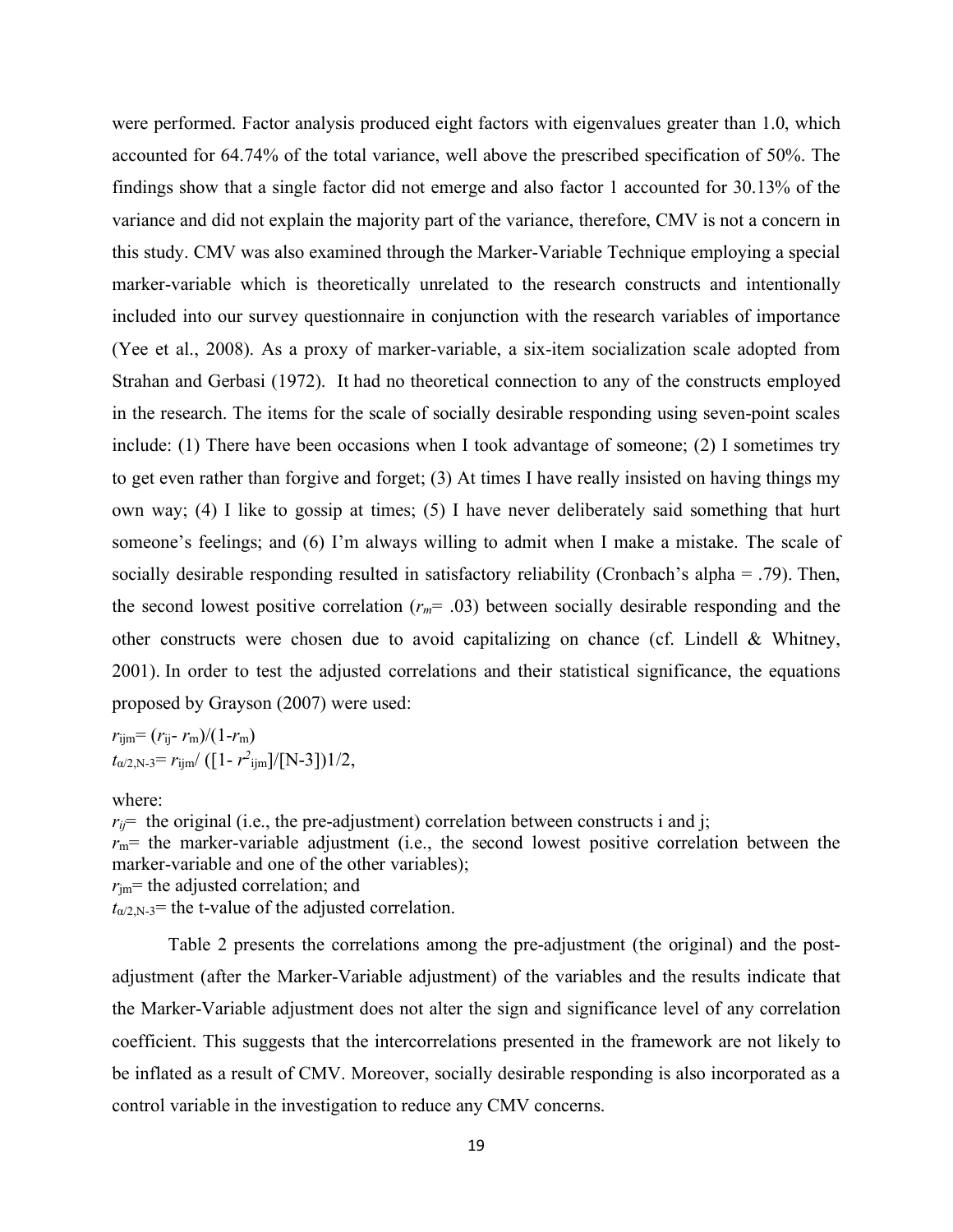#### *Relationship model results and discussion*

Prior research (e.g., Ottenbacher & Harrington, 2010; Salunke et al., 2013) supply theoretical base and empirical validation to produce a summated index of the constructs of this study. It is evident that some control variables were correlated and the other variables showed modest levels of correlation. For example, the correlation between size and people management (r=-.119, p<.05) suggests that in larger organizations, it is more likely that employees are prone to maintain existing practices and routines in tourism firms. The correlation between experience and people management  $(r = 129, p < .05)$  stresses that when more experienced members are in the organization, there is a tendency to establish trust with employees to explore novel ideas and creative practices. Finally, the correlation between leadership and firm age  $(r = -160, p < .01)$ indicates younger organizations enjoy more commitment of leadership to the managerial development and employee motivation. To examine the likelihood effect of multicollinearity, condition indices were performed using the square roots of the ratios of the largest eigenvalue to each suggestive eigenvalue. The maximum condition indices extracted indicating that all were less than 11.681. Since the maximum condition number was below both lax (30.0) and stringent (15.0) cut-off values (see Belsley, 1991; Cohen et al., 2003), multicollinearity seems not to pose a significant threat to valid statistical inference. Residuals were observed for magnitude, normality, linearity, and homoscedasticity after each step of analysis (Tabachnick & Fidell, 1989) and no violations were identified of these assumptions.

Structural equations modeling (SEM) by means of AMOS was performed to test all hypotheses. A two stage relationship has been observed between human-related factors (innovation stimulus factors), service innovation and performance. The results of SEM, depicted (in Figure 2) explain a mediating model to evaluate the study proposition. The results of hypotheses are depicted in Figure 2 with the broken line representing a non-significant relationship while the straight lines represent significant relationships. More specifically, whether human-related factors determine service business performance only through interactive and supportive service innovation (i.e. fully mediated) or whether they proceed through other factors (i.e. partially mediated by service innovation). The service innovation stimulus resources, composed of various human-related variables are evaluated by leadership, people creativity, and management as well as knowledge management. These two exogenous latent variables- i.e. human-related (stimulus) factors and service innovation dimensions- lead to one endogenous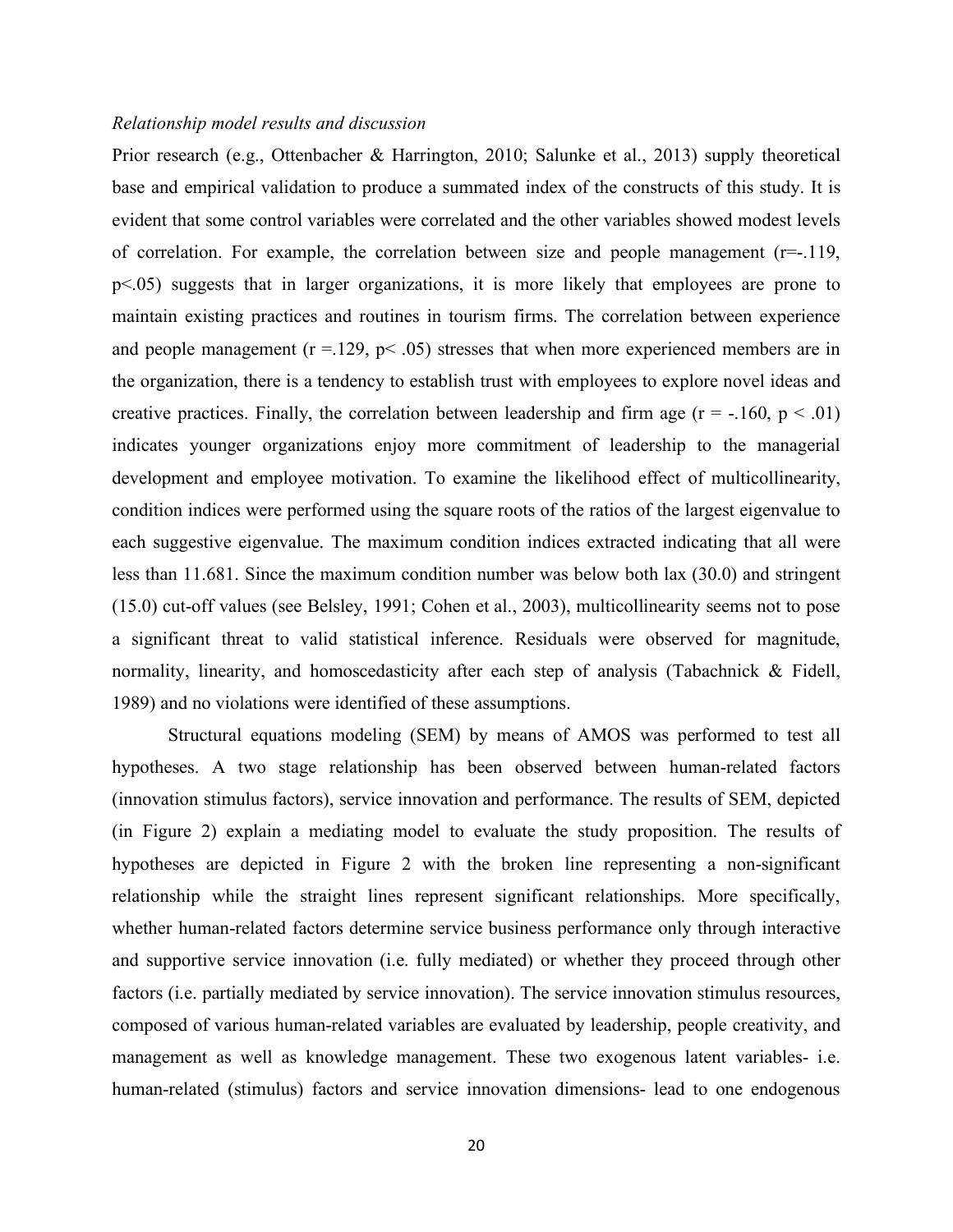construct of service business performance which was evaluated by two subsets of service innovation, namely interactive and supportive. In turn, performance has been influenced by service innovation. Bagozzi's (1980) recommendation was followed to construct the latent and observed variables in the structural equation modeling. The results of psychometric properties indicate that the values of CFI= .95, Delta2= .95, with the exception of TLI =.92, exceed slightly the cut-off value of .90, and the value of RMSEA=.06, is below the cut-off values .08 (cf. Hu & Bentler, 1999), and the value Normed Fit Index (NFI)=.89, Relative Fit Index (RFI)= .84, Chisquare  $\gamma$ 2(40) =119.78, Degree of Freedom (df)=69; Chi-square/Degree of Freedom=1.74, P= .00, ECVI= 1.17,  $\gamma$ 2/df=1.74 show a fairly satisfactory fit indicated by the goodness of fit indices. All factor loadings were statistically significant ( $p$ < .001).

## Figure2

With regard to  $H_1$  and  $H_2$ , we predicted significant interactive and supportive service innovation and tourism firms' performance measured by financial and marketing performance. According to the results of structural relationships, while the impact of interactive and supportive service innovation on financial performance is insignificant, the effect of interactive (path coefficient=.42, t value =  $3.52$ ,  $P < .001$ ) and supportive service innovation (path coefficient=.50, t value = 3.78, P< .001) on marketing performance is positive and significant. Thus,  $H_1$  and  $H_2$ were partially supported. In support of H3, human-related (stimulus) factors is statistically significant and positively related to both interactive service innovation (path coefficient=.67, tvalue=6.67, P< .001) and supportive service innovation (path coefficient=.66, t-value= 6.31, P< .001), hence support H3. Concerning H4, while human-related (stimulus) factors are statistically significant and positively related to financial performance (path coefficient=.43, t-value=2.50, P< .01), the impact of human-related (stimulus) factors on marketing performance is insignificant.

In line with H5 and H6, we included the interaction terms. Residuals were observed for magnitude, normality, linearity and homoscedasticity after each step of analysis (Tabachnick  $\&$ Fidell, 1989) and no violations were identified of these assumptions. The suggested framework comprises of interaction terms of innovation management and employee commitment, a moderated regression analyses serve to examine the proposed assumptions. A stepwise regression was performed to observe and evaluate the explanatory power of each group of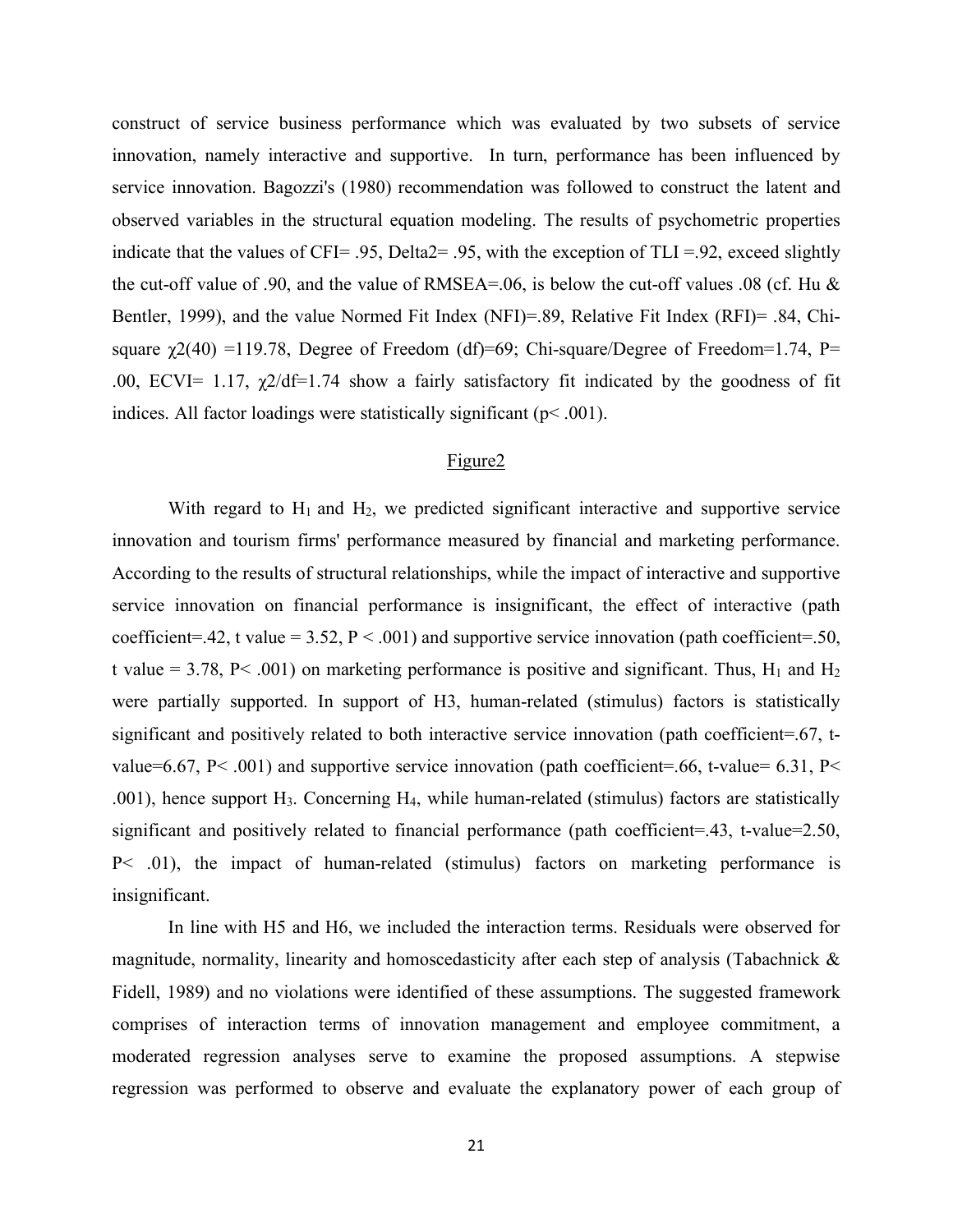variables. We established two separate series of seven subsequent regression models which assessed the alteration in the amount of variance explained  $(\Delta R^2)$  to examine the interaction impacts, and performed overall and incremental F value analysis of statistical significance. Model 1 entails the control variables whilst model 2 incorporates the direct impact of stimulus factors of innovation management and employee commitment. Models 3 and 7 entail the one interaction effect. Models 7 and 8 comprise of the interaction term simultaneously along with the marker variable. Tables 1 and 5 also presents the control variables accounting for 2.7% and 5.1% of the total variance in interactive service innovation  $(F= 1.603, \text{ ns})$  and supportive service innovation ( $F = 3.106$ ,  $p \le 0.001$ ) respectively. Adding the main predictors and the moderator variables increased the  $\mathbb{R}^2$  value for interactive and supportive service innovation and are described by a considerable enhancement in fit statistics compared to Model 1 and Model 8 respectively. As shown in Model 3 of Table 3, results offer support for Hypothesis 5 (β of the interaction between stimulus factors of innovation management and employee commitment (i.e. STIN  $\times$  EC) ( $\beta$  = 0.067; p < .001)). It implies that the relationship between stimulus factors of innovation management and interactive service innovation is stronger with high employee commitment than with weak levels of employee commitment. However, the results failed to support H6, the moderation of employee commitment on the link between relationship stimulus factors of service innovation and supportive service innovation ( $\beta = -106$ , p > .05). To explain the nature of these interaction terms, we plot the relationship between stimulus factors of service innovation and employee commitment and interactive service innovation at high and low levels of an employee commitment (Figure 3, Panel A), coupled with a simple slope examination for each (Aiken & West, 1991). Figure 3, Panel A illustrates that the positive relationship between stimulus factors of service innovation and interactive (front of house) service innovation become significant at high levels (simple slope  $=+.56$ , t-value = 4.33, p<.005) versus low (simple slope  $=+.40$ , t-value = 5.82, p<.005) levels of an employee commitment.

#### Figure3

Using an alternate model with human-related (stimulus) factors, two dimensions of service innovation (interactive and supportive) and performance measured by financial and marketing indicators, a mediating role of service innovation between human-related (stimulus) factors and performance was investigated. The status of service innovation as a mediating variable is confirmed by using the Baron and Kenny (1986) procedure. The findings highlight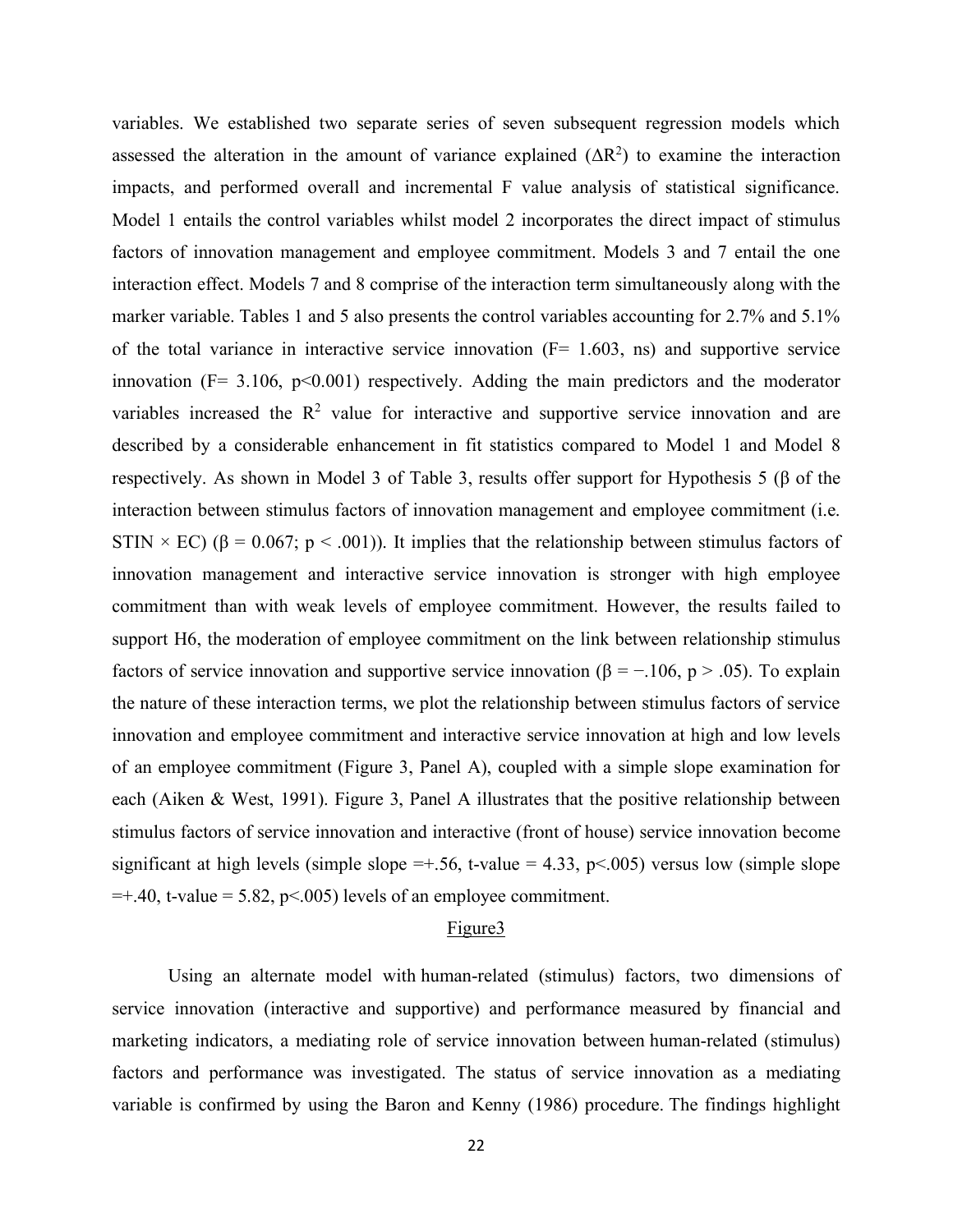that the connection between human-related factors and business performance is fully mediated by service innovation.

To substantiate this effect, a competing model was employed where the direct path between service innovation stimulus and service business performance was removed. While the overall competing model fit was satisfactory  $(\gamma 2=101.75, df=41, \gamma 2/df=2.48, p=.00,$ CFI=.93,  $\Delta_2$ =IFI=.93, RMSEA=.07, TLI=.86, ECVI=1.06), the results revealed that the difference between two chi-square values (101.41 and 101.75) was not statistically significant between the two competing models (Figure 4). This implies that eliminating the path between service innovation stimulus and business performance does not cause the model to weaken, and thus corroborates the full mediation of service innovation. Figure 3 depicts the total (standardized) impacts of the two drivers of firm performance and shows that direct impact of service innovation stimuli on firm's performance is insignificant; advocating that human-related factors must be mediated by service innovation in order to have an impact on tourism service firms' innovative performance. Having committed employees is not enough the firm must also be focused on innovation. The results correspond to the outcomes of O'Cass & Ngo, 2010 and hence validate Salunke et al. (2013) conceptual argument that interactive (i.e., the front-end) and supportive (i.e., back-end) service innovation can have positive economic value for firms. Strengthening the argument that new service development enables firms to outperform their competitors (cf., Tajeddini, 2011).

#### Figure4

## **CONCLUSIONS AND IMPLICATIONS**

Despite an increasing number of empirical investigations into service innovation management, and a plethora of studies demonstrating the positive impact of service innovation on performance, little or no consensus exists on what its antecedents are. Through the extant literature review, this research paper attempts to add to the body of knowledge and understanding of service innovation, answering Tseng et al., (2020) and Divisekera & Nguyen, (2018) calls for empirical work that deals with the enablers of service innovation. Although prior research has been fragmented our findings provide empirical evidence that interactive and supportive innovation in the service industry have a positive economic value, hence strengthening the debate on the value of service innovation in services. The study highlights the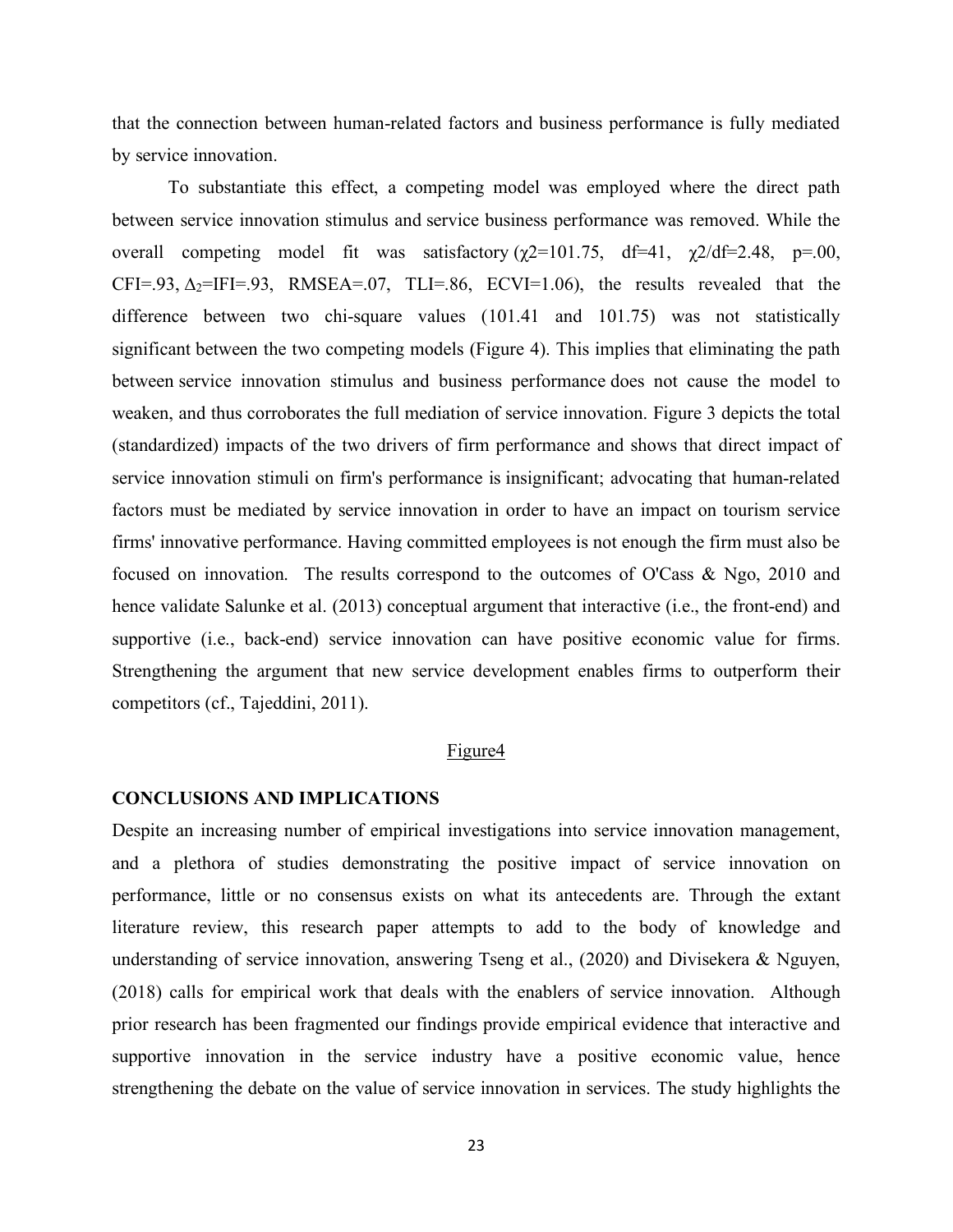importance of 4 key contributing factors; leadership, employee commitment and trust, a culture emphasizing creativity and finally knowledge management.

The findings of this research support prior studies (e.g., Schilling & Phelps, 2007) suggesting that effective service innovation requires coordinated management and leadership. Our results highlight that interactive and supportive innovation in tourism firms is highly dependent on the leadership commitment and support toward innovation. Successful service innovation requires leadership to create a culture and incentive structure that is consistent with the organization's aspirations. Effective leaders are able to inspire their followers to adopt the vision of the organization as though it were their own and to focus their energy toward the accomplishment of innovation goals.

Employees positively influence service innovation. Indeed this work substantiates earlier suggestions (See for example, Godbout; 2000; Sadıkoglu & Zehir, 2010) to enhance service innovation organizations needs to focus on effective management of human resources. People management being significantly correlated with innovation performance is a key finding of this work. The integration of HRM systems with effective people management can enable a more effective continuous service innovation. Our results suggest mangers should establish trust with employees in order to motivate and enthuse staff for successful service innovation. In contrast with profit-oriented organizations operating in a competitive industry which may need to push people to their limits in order to sustain business, our research notes people management plays a very important role in service innovation. The main rationale being people management attempts to create a work environment that encourages compassion and care which enhances the employees value proposition and increases employee commitment, and subsequent innovative and creative behaviours.

Our research has portrays creativity management as a complementary to effective HRM strategy that induces employees to act with greater initiative. Our results indicate that creativity management promote both interactive and supportive innovation. Indeed, creativity needs to be promoted, not simply with new service and product development but also operational and business model innovations and the impact of high commitment work systems and crossfunctional teams should not be overlooked. Creating an environment of supportive human resource systems can enhance service innovation and organizations can benefit from this approach. These systems can include, for example, team building, team working, team rewards,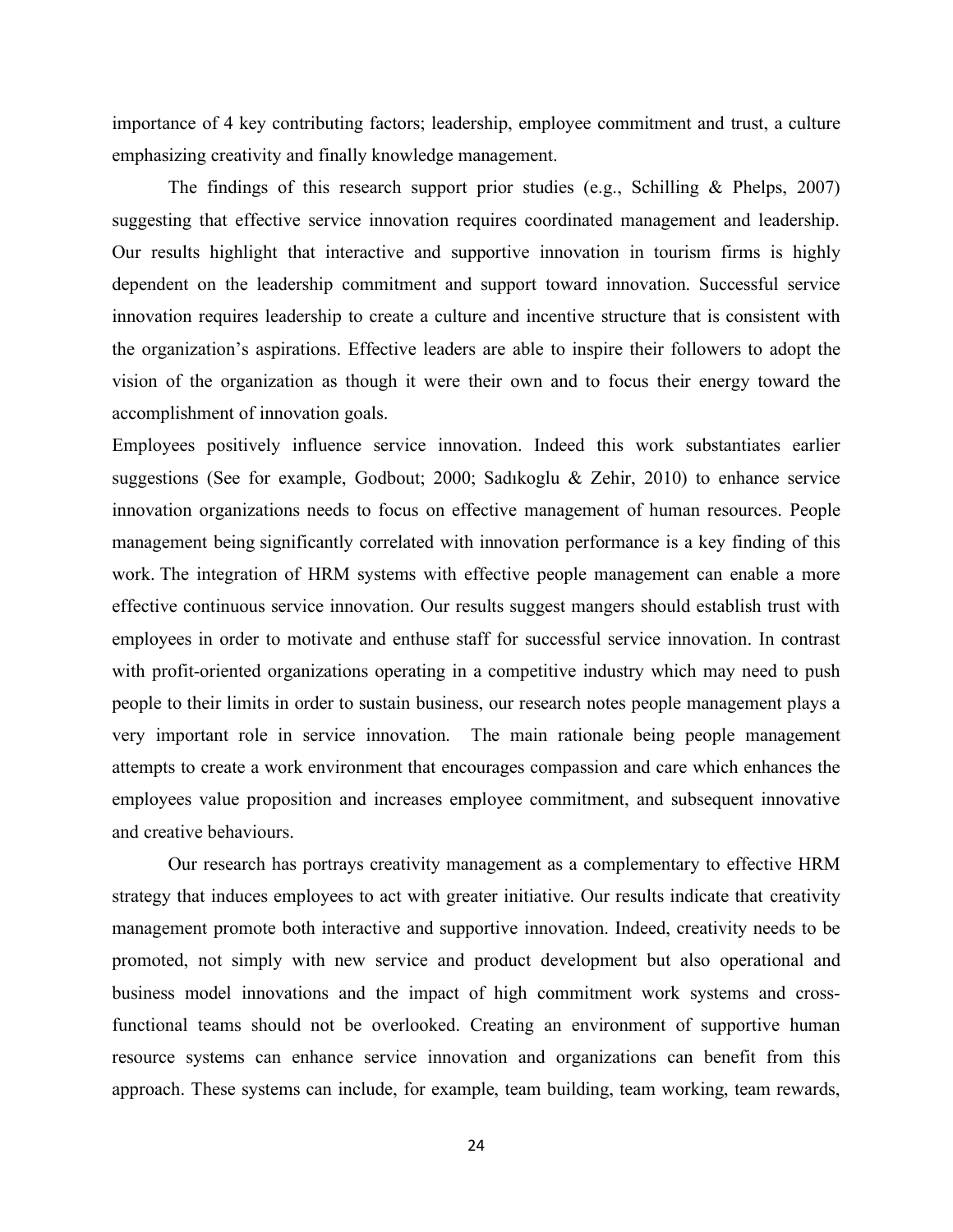staff participation, internal promotion, extrinsic motivation, extensive training and benefits, job security, coupled with encouraging creativity among lower and mid-level managers (Berman & Kim, 2010; Xiao & Tsui, 2007).

Similar to creativity management, knowledge management in organizations seeks to acquire and utilize information from employees to address and resolve new challenges. The research further strengthens the importance of knowledge management and provides evidence of a significant relationship between knowledge management strategy and new service development. Tacit knowledge is important when it comes to both interactive and supportive innovation; the findings highlight knowledge management components of business activities are embedded in service innovation practice at the customer facing, front-end and process and systems innovations, back-end of the tourism business. By leveraging, and retaining tacit knowledge, along with creating a knowledge-friendly culture and multiple channels for knowledge transfer, firms can increase direct value creation experienced by customers as well as enhance the indirect value creating alterations at the back-end that leverage the innovative value proposition, often a challenge in an industry with high levels of labor turnover.

Successful innovations are never a one-off event (cf. Hana, 2013), but a result of a longterm investment in which human-related factors are present (e.g., leadership, people management, knowledge management, and creativity management). Our results substantiate that the wider human factor is important to the success of innovative activities within the service industries. Firms should focus on the importance of occupational training, intrinsic motivation, investment in learning, and creativity and the findings indicate that although an innovation strategy drives technology, a tourism firm should not overlook its talent. Empowering and supporting human resources as a genuine source of growth is key in the model of service innovation and while recruiting the right people with the right attitude is important training and developing staff shows results (Nieves & Quintana, 2018). Arguably, service innovation requires better synergy with leadership, people management, creativity management, and knowledge management.

This study also confirms that service innovation enables Tourism firms to attain enhance performance and enjoy financial rewards, consistent with previous studies in other sectors (e.g., Ottenbacher & Harrington, 2010). The ability to create, develop and launch new effective services in the marketplace can boost performance (e.g., Ordanini & Maglio, 2009) and can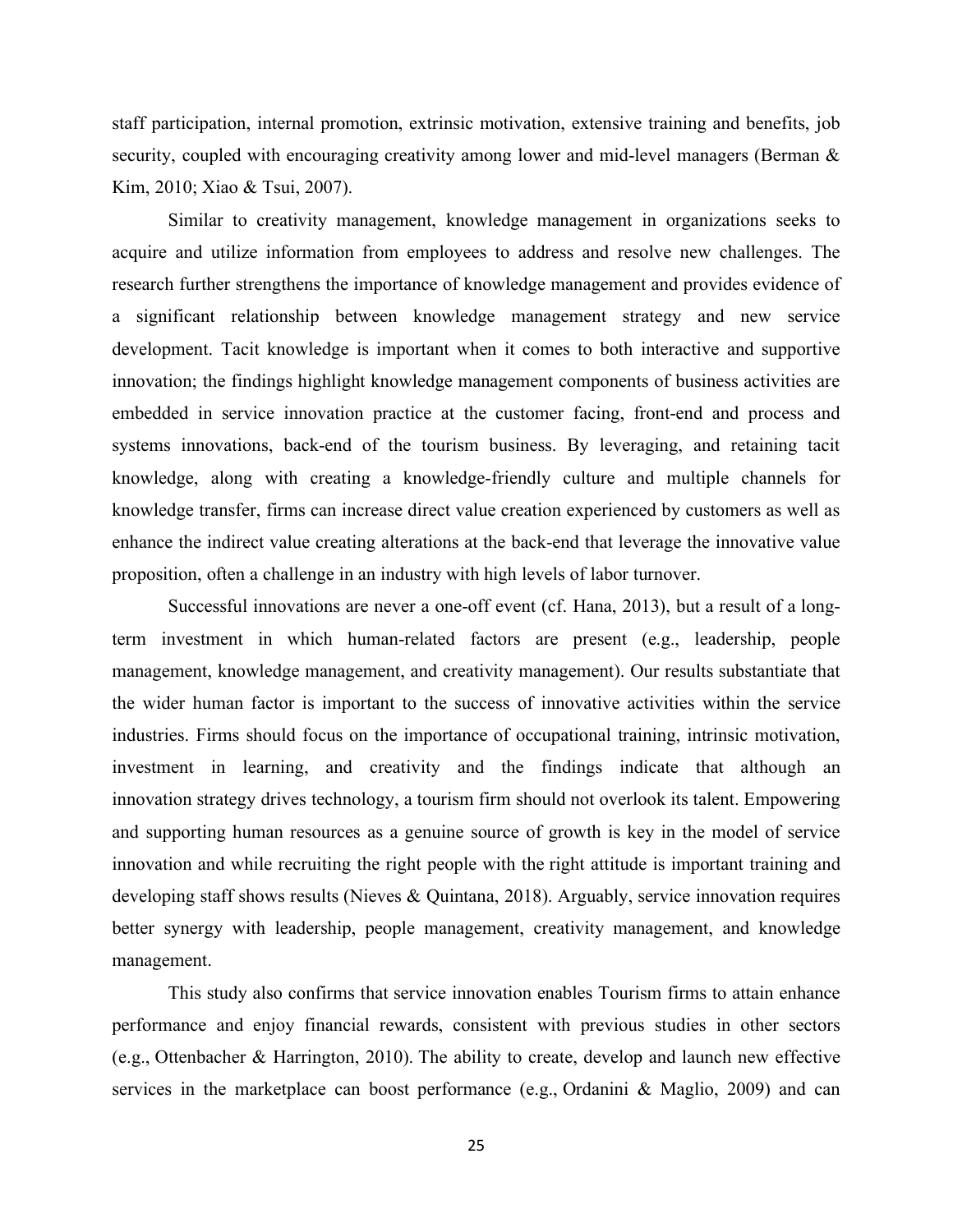be considered as one of the core competencies that firms need to compete, specifically in a dynamic and challenging business environment.

In conclusion, our results demonstrate the importance of service innovation on business performance in tourism service organizations. The evidence identified here implies that the interrelationships of human related factors serve to supply a sustained advantage to tourism firms and are thereby important to understand. The study further strengthens the notion that creativity and empowered human resources are prerequisites for interactive and supportive service innovation. Whilst this is fundamentally consistent with earlier studies (e.g., Prajogo & Ahmed, 2006) in so far as revealing that human-related stimuli significantly promote innovation, this study contributes to our understanding by revealing that four human-related factors are key; leadership, employee commitment and trust, knowledge management, and creativity management as critical parts of service innovation. Indeed, if service innovation is important for tourism firms performance, the task of the management is to formulate a strategy that embodies people management (ongoing support and direction for the employees), creativity management (the ability to transcend traditional ideas to meaning and useful novel methods), knowledge management (capture, leverage and dissemination the organization's intellectual assets) and leadership (influencing and inspiring employees to accomplish their tasks). Stronger relationship with committed employees has a real impact on service innovation and business performance. Consequently, managers are required not only to recruit committed employees to their organizations, they should also offer existing employees the opportunity to grow in the organization.

A number of constraints are evident within this study opening up avenues for future research. First, the sample is composed of tourism service managers in Japan; however, future research can examine the drivers of interactive and supportive innovation in different service sectors and industries such as entertainment, sport, healthcare, wellness, retail which are just as involved with both interactive and supportive service innovation. Secondly, due to the small number of Japanese tourism firms surveyed (201), we cannot be absolutely certain that our sample is representative of all similar tourism firms. To determine external reliability, this initial research should be followed by a large-scale survey in different countries. The special focus on tourism firms in the Japanese-specific cultural and value working situation, thus, it would be interesting to examine a comparable method in other cultures, with dissimilar working values,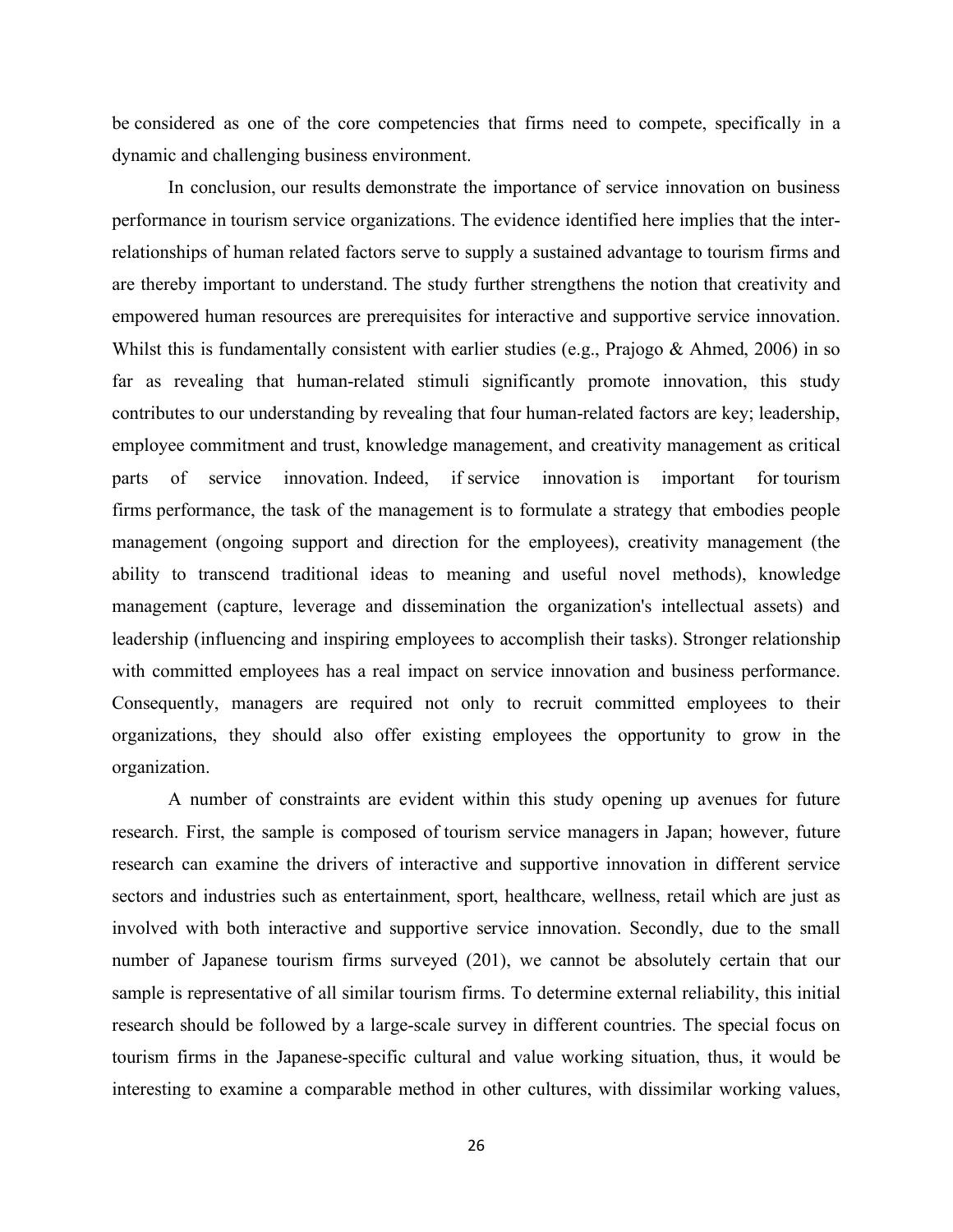norms and experiences, especially in developing countries, so that reliable comparisons can be made. This research was focused on the strategic side of the organizations. However, user involvement may offer unique competencies to the service design process and allow firms to design a new paradigm for new service development (Magnusson et al., 2003).

### Appendix A here

## **REFERENCES**

- Agarwal, S., & Dev, C. (2003). Market orientation and performance in service firms: role of innovation. *Journal of Services Marketing, 17*(1), 68-82.
- Aggarwal, A. 2018. Economic Growth, Structural Change and Productive Employment Linkages in India: Did Market Transition Matter? South Asia Economic Journal, 19(1): 64–85.
- Ahmed, P. K., & Rafiq, M. (1992). Implanting competitive strategy: A contingency approach. *journal of marketing management*, *8*(1), 49-67.
- Aiken, L. and West, S. (1991). *Multiple Regression: Testing and Interpreting Interactions*. Newbury Park, CA: SAGE Publications.
- Alvarez, S. & Barney, J. (2004). Organizing rent generation and appropriation toward a theory of the entrepreneurial firm. *Journal of Business Venturing, 19*(5), 621–635.
- Aragon-Correa, J., Garcıa-Morales, (2007). Leadership and organizational learning's role on innovation and performance *Industrial Marketing Management, 36*, 349–359.
- Azadegan, A., & Pai, D., . (2008). Industrial awards as manifests of business performance: An empirical assessment. *Journal of Purchasing & Supply Management, 14*, 149-159.
- Azadegan, A., Srinivasan, R., Blome, C., & Tajeddini, K., . 2019. Learning from near-miss events: An organizational learning perspective on supply chain disruption response. International Journal of Production Economics, 216: 215-226.
- Bagozzi, R. P., and Yi, Y. (1988). On the Evaluation of Structural Equation Models. *Journal of the Academy of Marketing Science, 16*(1), 74-94.
- Baker, W., and Sinkula, J. M. (1999). The Synergistic Effect of Market Orientation on Performance. *Journal of the Academy of Marketing Science, 27*(4), 411-427.
- Baron, R. M., and Kenny, D. A., . 1986. The Moderator-Mediator Variable Distinction in Social Psychological Research: Conceptual, Strategic, and Statistical Considerations. Journal of Personality and Social Psychology, 51(6): 1173-1182.
- Belsley, D. A. (1991). *Conditioning Diagnostics:* New York.: Wiley.
- Berman, E. M., & Kim, C.G., . 2010. Creativity Management in Public Organizations. Public Performance & Management Review, 33(4): 619-652.
- Binder, P., Mair, M., Stummer, K., & Kessler, A., . (2016). Organizational Innovativeness and its Results, *Journal of Hospitality & Tourism Research, 40*(3), 339–363.
- Binyamin, G., & Carmeli, A.,. 2010. Does structuring of human resource managementprocesses enhance employee creativity? The mediating role of psychologicalavailability. Human Resource Management, 49(6): 999–1024.
- Bhatnagar, J., & Thakur, S. J.,. 2017. Amazon as an Employer. Harvard Business Review.
- Boshoff, C. Allen, J. (2000). The Influence of Selected Asntecedents on Frontline Staff's Perceptions of Service Recovery Performance. International Journal of Service Industry Management, 11 (1), 63-90.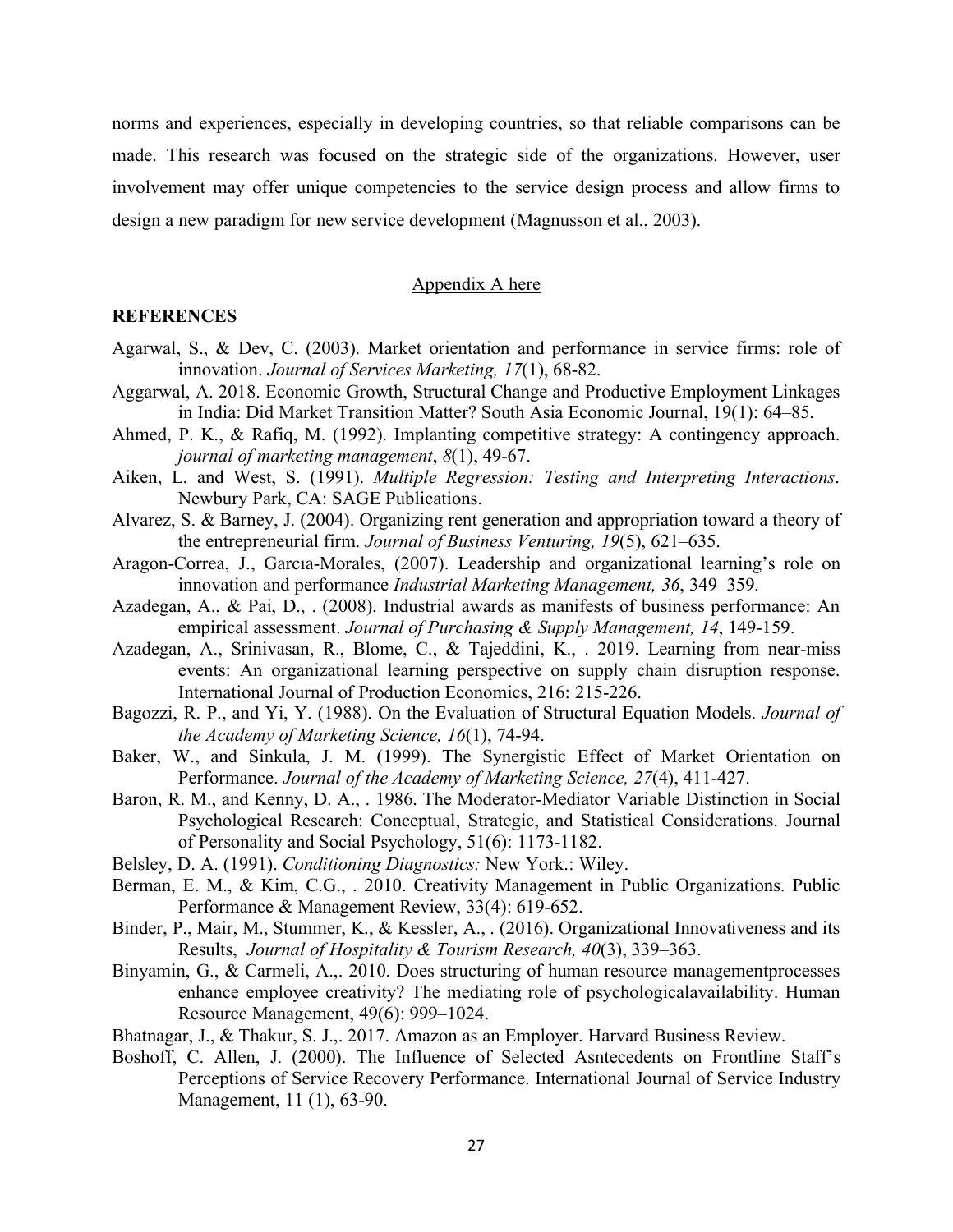- Brettel, M., Klein, M., & Friederichsen, N. (2016). The relevance of manufacturing flexibility in the context of Industrie 4.0. *Procedia Cirp*, *41*, 105-110.
- Brouder, P., & Eriksson, R. (2013). Tourism evolution: *Annals of Tourism Research, 43*(October), 370-389.
- Brown, S. and Eisenhardt, K. (1995). Product Development, *Academy of Management Review, 20*, 343–378.
- Cabrera, E. F., & Cabrera, A.,. (2005). Fostering knowledge sharing through people management practices. *International Journal of Human Resource Management, 16*(5), 720-735.
- Calantone, R., Zhao, Y. (2002). Learning orientation, firm innovation capability, and firm performance. *Industrial Marketing Management, 131*, 515-524.
- Campbell, D. & Fiske, D. (1959). Convergent validation by the multitraitmultimethod matrix. *Psychological Bulletin, 56*, 81-105.
- Chae, B. (2012). An evolutionary frame work for service innovation: Insights of complexity theory for service science. *Int. J.Production Economics, 135*, 813-822.
- Chang, S., & Cai, Y., (2014). Do High-Commitment Work Systems Affect Creativity? A Multilevel Combinational Approach to Employee Creativity. *Journal of Applied Psychology, 99*(4), 665-680.
- Chang, S., Gong, Y., & Shum, C.,. (2011). Promoting innovation in hospitality companies through human resource management practices. International Journal of Hospitality Management, 30: 812-818. .
- Chen, C.-F., & Chen, F.-S., (2010). Experience quality, perceived value, satisfaction and behavioral intentions for heritage tourists. *Tourism Management*, 31(1): 29-35.
- Chen, J. (2007). *Advances in Hospitality and Leisure, Volume 3*. Burlington: Elsevier.
- Chen, K. H., Wang, C. H., Huang, S. Z., & Shen, G. C., .(2016). Service innovation and new product performance: The influence of market-linking capabilities and market turbulence. *Int. J. Production Economics*, 172: 54-64.
- Chen, K. H., & Shen, G. C., . (2016). Service innovation and new product performance:The influence of market-linking capabilities and market turbulence. *Int. J. Production Economics, 172*, 54-64.
- Christiansen, J. K., Varnes, C. J., Gasparin, M., Storm-Nielsen, D., and Vinther, E. J., . 2010. Living Twice: How a Product Goes through Multiple Life Cycles. Journal Product Innovation Management, 27: 797–827.
- Clark, R. & Jones, K. (2009). The effects of leadership style on hotel employees' commitment to service quality. *Cornell Hospitality Quarterly,* 209–231.
- Clarke, T. & Adler, J. (2016). Celebrity chef adoption and implementation of social media, particularly pinterest: A diffusion of innovations approach. *International Journal of Hospitality Management, 57*, 84-92.
- Coakes, E. W. and Alwis, D., (2011). Sustainable Innovation and Right to Market. *Information Systems Management, 28*, 30–42.
- Collier, J.E., and Pelletier, M.J., 2018. Idiosyncratic service experiences,*Journal of Business Research*, *84*, pp.150-161.
- Cooper, R. G., and Edgett, S.J. (1996). Critical success factors for new financial services. *Marketing Management, 5*(3), 26-37.
- Dalkir, K. (2005). *Knowledge management in theory and practice*. Burlington, MA, USA
- Darroch, J., and McNaughton, R.,. (2002). Examining the link between knowledge management practices and types of innovation. *Journal of Intellectual Capital, 3*, 210–222.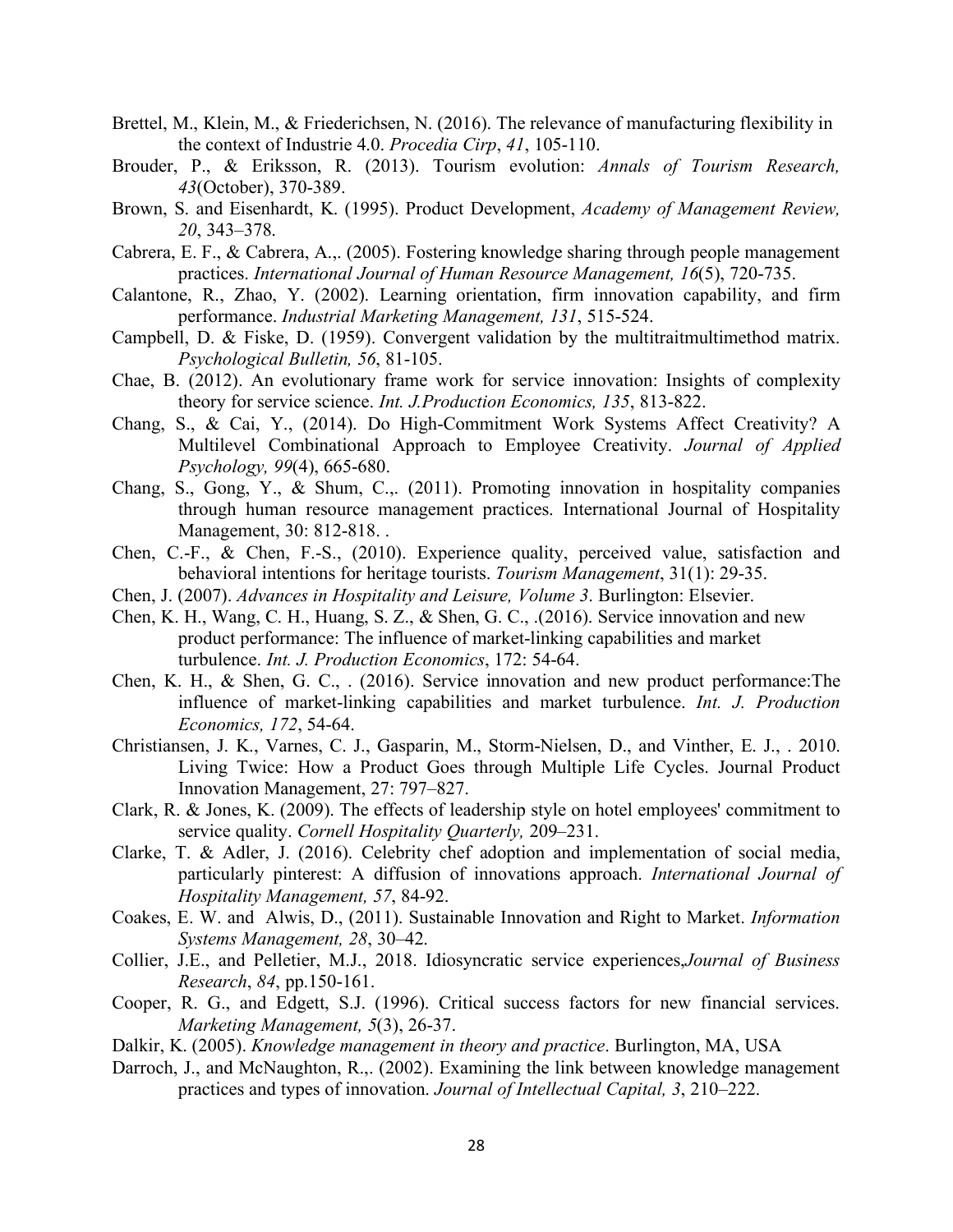- Davies, A., & Hobday,M (2006). Charting a path toward integrated solutions. *MIT Sloan Management Review, 47*, 39–48.
- Davies, A., Brady,T., & Hobday,M.,. 2006. Charting a path toward integrated solutions. MIT Sloan Management Review, 47: 39–48.
- Day, G. and Wensley, R. (1988). Assessing advantage: a framework for diagnosing competitive superiority. *Journal of Marketing, 52*(2), 1-20.
- Day, G. S. 2000. Managing market relationships. Journal of the Academy of Marketing Science, 28: 24–30.
- de Brentani, U., and Kleinschmidt, E.J.,. 2004. Corporate Culture and Commitment: Impact on Performance of International New Product Development Program. Journal of Product Innovation Management, 21(5): 309-333.
- Deutscher, F., Kabst, R., . (2016). Strategic orientations and performance: *Journal of Business Research, 69*.
- Dillman, D. 1991. The design and administration of mail surveys. Annual Review of Sociology, 17(1): 225–249.
- Divisekera, S., & Nguyen, V. K. (2018). Determinants of innovation in tourism evidence from Australia. *Tourism Management*, *67*, 157-167.
- Dolfsma, W. (2004). The logic of collective consuming. *International Journal of Social Economics*, *31*(9), 832–839.
- Durst, S., Mention, A., & Poutanen, P. (2015). Service innovation and its impact: What do we know about? *Investigaciones Europeas de Dirección y Economía de La Empresa*, *21*(2), 65–72.
- Ensley, M. D., Hmieleski, K. M., & Pearce, C. L. (2006). The importance of vertical and shared leadership within new venture top management teams: Implications for the performance of startups. *The leadership quarterly*, *17*(3), 217-231.
- Essen, A. (2009). The emergence of technology-based service systems. *Journal of Service Management, 20*, 98–122.
- Fornell, C., and Larcker, D. (1981). Evaluating Structural Equation Models *Journal of Marketing Research, 19*, 39-50.
- Garg, S., & Dhar, R., L., . 2014. Effects of stress, LMX and perceived organizational support on service quality: Mediating effects of organizational commitment. Journal of Hospitality and Tourism Management, 21(December): 64-75.
- Gebauer, H., & Friedli, T. (2005). Behavioral implications of the transition process from products to services. *Journal of Business & Industrial Marketing*, *20*(2), 70–78.
- Godbout, A. (2000). Managing core competencies. *Knowledge and Process Management, 7*(2), 76-86.
- Godfrey, A. B. (1996). Creativity, innovation and quality. *Quality Digest, 16*(12), 17
- Goes, J. and Park, S. (1997). Interorganizational links and innovation: the case of hospital services. *Academy of Management Journal, 40*(3), 673-696.
- Grant, R. M. (2001). Knowledge and Organization. In I. I. Nonaka, (Ed.), *Managing Industrial Knowledge: Creation, Transfer and Utilization*
- Grayson, K. (2007). Friendship versus business in marketing relationships. *Journal of Marketing, 71*(October), 121−139.
- Grawe, S., Chen, H., & Daugherty, P.,. 2009. The relationship between strategic orientation, service innovation, and performance. International Journal of Physical Distribution and Logistics Management, 39(4): 282–300.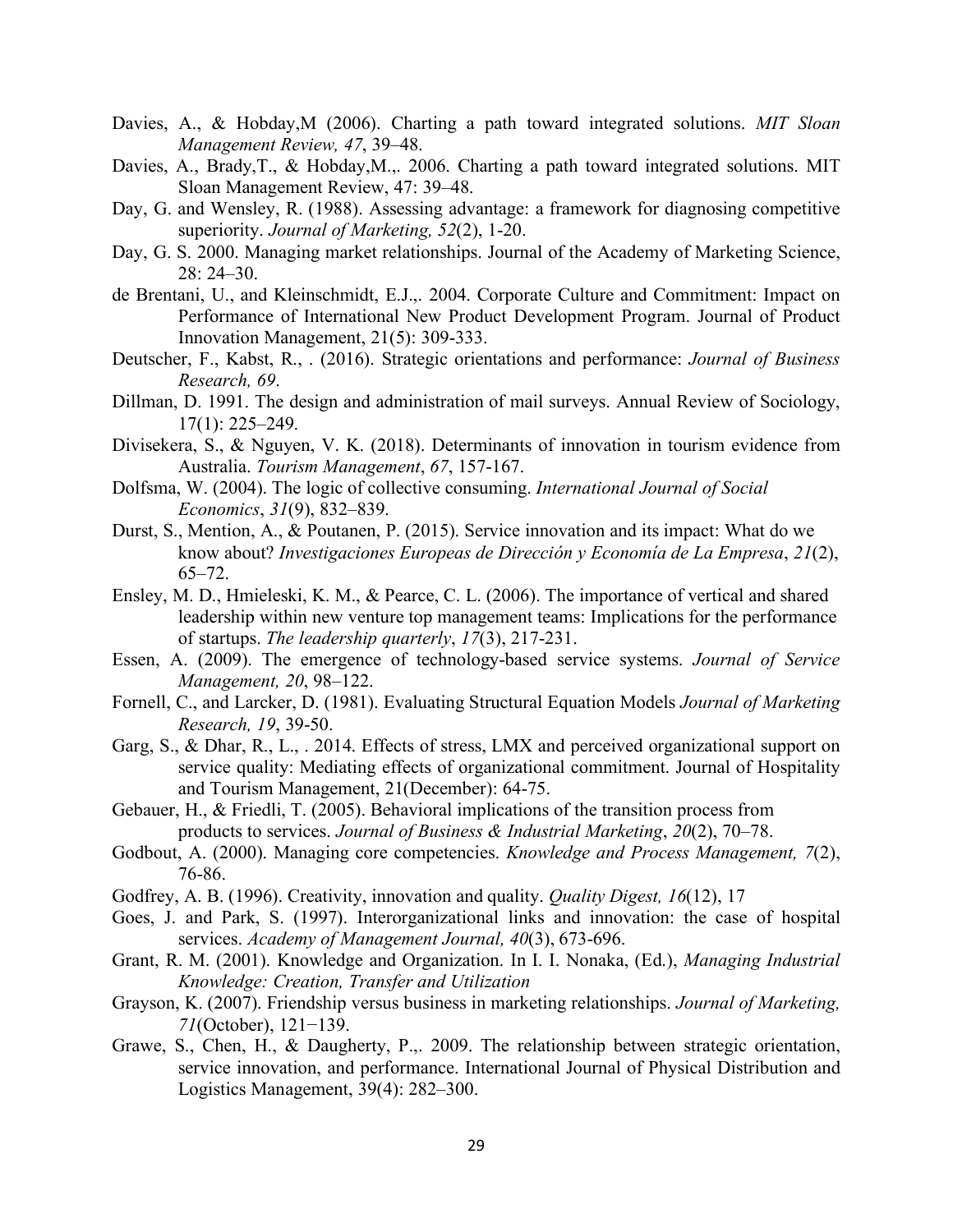- Groysberg, B., & Wagonfeld, A. (2011). Keeping Google "Googley". *Harvard Business Review, July*, 409-439.
- Hair, J. Black, B, and Tatham, R. (2005 ). *Multivariate Data Analysis*.
- Hana, U. (2013). Competitive Advantage Achievement. *Journal of Competitiveness, 5*(1), 82-96.
- Hassi, A. (2019). Empowering leadership and management innovation in the hospitality industry context: The mediating role of climate for creativity. *International Journal of Contemporary Hospitality Management*, *31*(4), 1785-1800.
- He, Y., Li, W., and Lai., K.K., . 2011. Service climate, employee commitment and customer satisfaction: Evidence from the hospitality industry in China. International Journal of Contemporary Hospitality Management, 23(5): 592-607.
- Heide, J. B., & John, G., . 1992. Do Norms Matter in Marketing Relationships? Joumal of Marketing, 56(April): 32-44.
- Hjalager, A.-M. 2002. Repairing innovation defectiveness in tourism. Tourism Management, 23: 465-474.
- Hotho, S., & Champion, K.,. (2011). Small businesses in the new creative industries: innovation as a people management challenge. *Management Decision, 49*(1), 29–54.
- Hu, L. T., & Bentler, P. M. (1999). Cutoff criteria for fit indexes in covariance structure analysis: Conventional criteria versus new alternatives. *Structural equation modeling: a multidisciplinary journal*, *6*(1), 1-55.
- Hu, M.-L. & Sun, Y. (2009). Hospitality teams: Knowledge sharing and service innovation performance. *Tourism Management, 30*, 41-50.
- Ilies, R., Wilson, K. S., & Wagner, D. T.,. 2009. The spillover of daily job satisfaction onto employees' family lives: The facilitating role of work-family integration. Academy of Management Journal, 52(1): 87-102.
- Jackson, S. E., Schuler, R. S., & Jiang, K.,. 2014. An aspirational framework for strategic human resource management. The Academy of Management Annals, 8: 1–56.
- Jaworski, B. J., & Kohli, A. K. (1993). Market orientation: antecedents and consequences. *Journal of marketing*, *57*(3), 53-70.
- Jogaratnam, G., Tse, E. (2006). Entrepreneurial Orientation and the Structuring of Organizations. *Int. J. Contemporary Hospitality Management, 18*(6), 454-468.
- Johne, A., & Storey, C. (1998). New service development: a review of the literature and annotated bibliography. *European Journal of Marketing*, *32*(2).
- Johnston, R. (2005). Service operations management: from the roots up. *International Journal of Operations & Production Management, 25*(12), 1298-1308.
- Joshi, B. 2018. Disruptive Innovation in Hospitality Human Resource. Journal of Tourism and Hospitality Education, 8: 48-61.
- Kanter, R. M. (1999). From spare change to real change. The social sector as beta site *Harvard Business Review May-Jun;77*(3), 122-132.
- Karatepe, O. M., Yorganci, I. and Haktanir, M.,. 2009. Outcomes of customer verbal aggression among hotel employees. International Journal of Contemporary Hospitality Management, 21(6): 713-733.
- Kim, E. 2018. Amazon employees start their day by answering a simple question about work, Vol. https://www.cnbc.com/2018/03/30/amazon-employee-reaction-to-hr-programsconnections-forte.html. United States: CNBC.
- Kindström, D., Kowalkowski, C., & Sandberg, E., . 2013. Enabling service innovation: A dynamic capabilities approach. Journal of Business Research, 66: 1063-1073.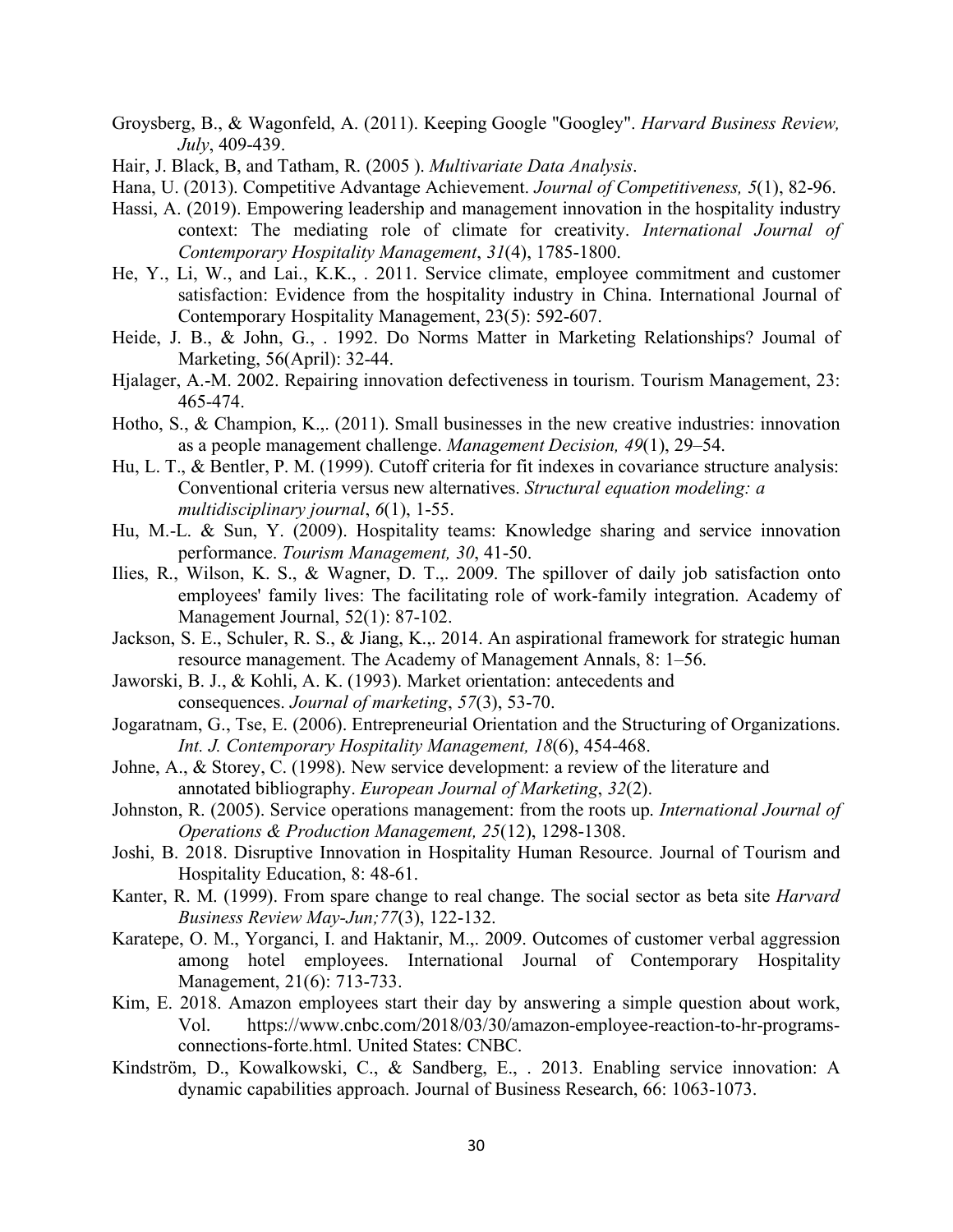- **Kleinknecht, Alfred (2000), 'Indicators of Manufacturing and Service Innovation: Their Strengths and Weaknesses**', in Metcalfe, John S. and Miles, Ian (eds), Innovation Systems in the Services Economy: Measurement and Case Study Analysis, Boston: Kluwer Academic Publishers, pp. 169-186.
- Kotler, P., and Armstrong, G. (1994). *Principles of Marketing* (Sixth Edition ed.). Englewood Cliffs, New Jersey: Prentice-Hall, Inc.
- Lei, D., Slocum, J. and Slater, R. (1990). Global strategy and reward systems: the key roles of management development and corporate culture. *Organisational Dynamics,* 27-41.
- Li, S. & Sandino, T.,(2018). Effects of an Information Sharing System on Employee Creativity, *Journal of Accounting Research*, 56(2): 713-
- Liaw, Y. Chi, N. & Chuang, A.,. (2010). Examining the mechanisms linking transformational leadership, and service performance *Business and Psychology, 25*(3), 477–492.
- Lightfoot, H. W., & Gebauer, H. (2011). Exploring the alignment between service strategy and service innovation. *Journal of Service Management, 22*(4), 664-683.
- Lindell, M. K., & Whitney, D. (2001). Accounting for Common Method Variance in Cross-Sectional Research Designs. *Journal of Applied Psychology, 86*(1), 114-121.
- Lee, H. W., Pak, J., Kim, S., & Li, L. Z.,. 2019. Effects of human resource management systems on employee proactivity and group innovation. Journal of Management, 45(2): 819-846.
- Liu, D., Gong, Y., Zhou, J., & Huang, J.C., . 2017. Human resource systems, employee creativity, and firm innovation: the moderating role of firm ownership. Academy of Management Journal, 60(3): 1164–1188.
- Liu, C., & Hong, J., . (2016). Strategies and service innovations of haitao business in the Chinese market, *Innovation and Entrepreneurship, 10* (1), 101-121.
- Lucas, B. 2005. Structured Interviews. Performance Improvement, 44(8): 39-43.
- Lukjanska, R. (2011). Knowledge innovation hindering factors, *Library Review, 60*(1), 68-79.
- Lusch, R. & Nambisan, S. (2015). Service Innovation: A Service-Dominant Logic Perspective. *Mis Quarterly, 39*(1), 155-175.
- Macpherson, A. (2005). Learning how to grow: resolving the crisis of knowing. *Technovation, 25*, 1129–1140.
- Magnusson, P. & Kristensson, P (2003). Managing User Involvement in Service Innovation. *Journal of Service Research, 6*(2), 111-124.
- Malik, S., A., Akhtar, F., Raziq, M.M., & Ahmad, M.,. 2019. Measuring service quality perceptions of customers in the hotel industry of Pakistan. Total Quality Management & Business Excellence
- Malhotra, N. K., Kim, S.S., and Patil, A. (2006). Common method variance in IS research: A comparison of alternative approaches and reanalysis of past research,". *Managent Science, 52*(12), 1865–1883.
- Martínez-Román, J. A., & Romero, J.E., . (2015). Innovativeness and business performances in tourism SMEs. *Annals of Tourism Research, 54*, 118-135.
- Martínez-Ros, E., and Orfila-Sintes, F. (2012). Training plans, manager's characteristics and innovation. *IJHM, 31*(3), 686-694.
- Martínez-Sánchez, A., Vela-Jiménez, M. and de-Luis-Carnicer, P (2011). The Dynamics of Labour Flexibility *Journal of Management Studies, 48*(4), 715-736.
- Melton, H. L., & Hartline, M. D.,. 2013. Employee collaboration, learning orientation and new service development performance. Journal of Service Research, 16: 67-81.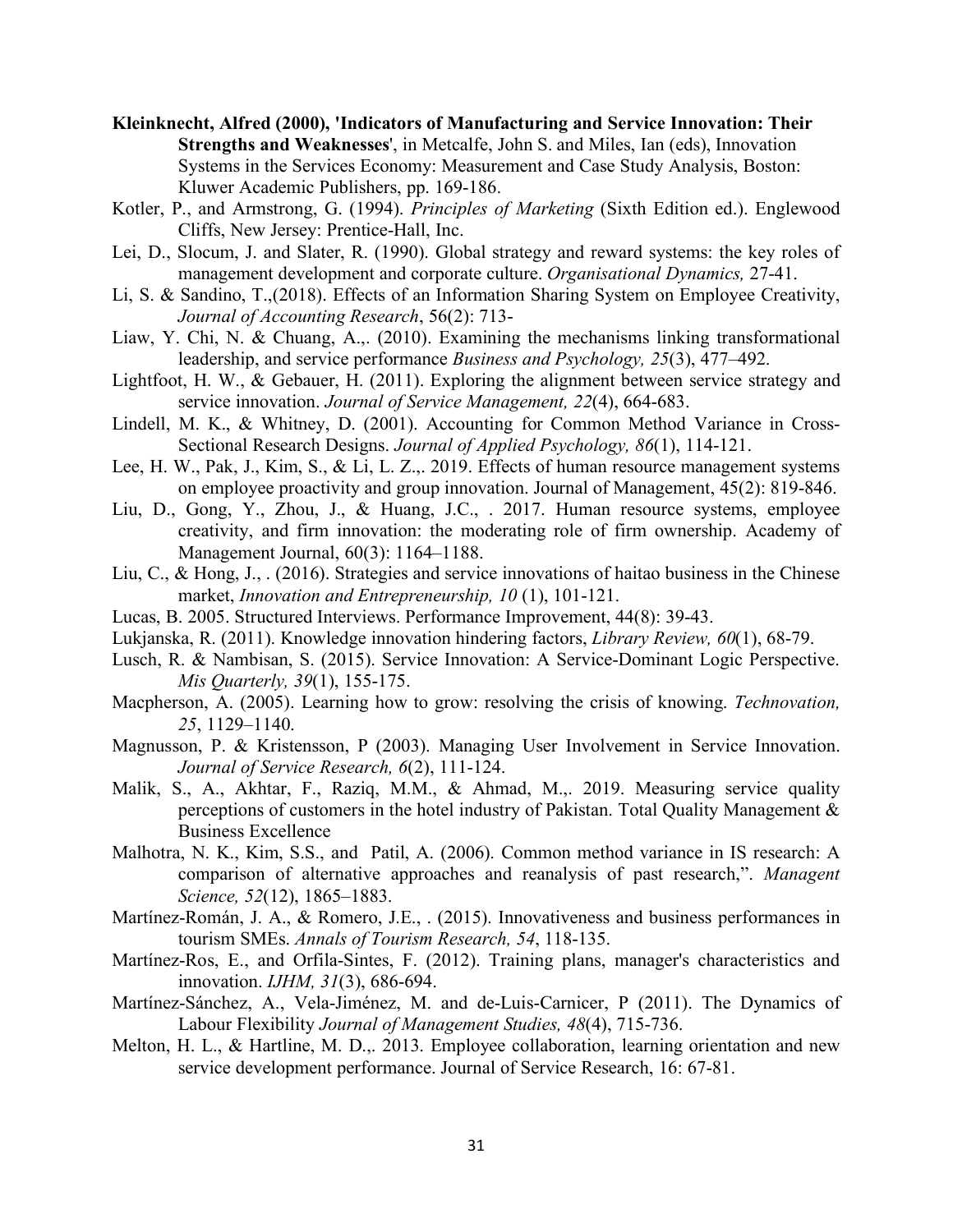- Melton, H. L., & Hartline, M. D. (2010). Customer and frontline employee influence on new service development performance. *Journal of Service Research*, *13*(4), 411-425.
- Menor, L. J., Mohan, V. T., and Sampson, S. E. . (2002). New service development: areas for exploitation and exploration. *Journal of Operations Management, 20*(2), 135-157.
- Milne, P. (2007). Motivation, incentives. *Journal Of Knowledge Management 11*(6), 28-38.
- Milosevic, I., & Combs, G. M., (2018). The Paradox of Knowledge Creation in a High-Reliability Organization: A Case Study. Journal of Management, 44(3): 1174–1201.
- Möller, K., Rajala, R., & Westerlund, M. (2008). Service Innovation Myopia? A New Recipe for Client-Provider Value Creation. *California Management Review*, *50*(3), 31–48.
- Moon, Y., & Quelch, J. A. (2003). *Starbucks: delivering customer service*. Harvard Business School.
- Moscardo, G. 2008. Sustainable tourism innovation: Challenging basic assumptions. Tourism and Hospitality Research, 8(1): 4-13.
- Murakami, T. (2016). Service Innovation in Japan and the Service- Dominant Logic. In S. K. Kwan, Spohrer, J. Sawatani, Y., (Ed.), Global Perpectives on Service Science
- Naqshbandi, M. M., Tabche, I., & Choudhary, N., . 2019. Managing open innovation: The roles of empowering leadership and employee involvement climate. Management Decision 57(3): 703-723.
- Nieves, J., & Quintana, A. (2018). Human resource practices and innovation in the hotel industry: The mediating role of human capital. *Tourism and Hospitality Research*, *18*(1), 72-83
- O'Cass, A., & Ngo, L. V., (2011). Achieving customer satisfaction in services firms via branding capability Journal of Services Marketing, 25(7), 489 - 496.
- O'Dell, C., and Grayson, C. (1998). *If Only We Knew What We Know: The Transfer of Internal Knowledge and Best Practice*
- Ordanini, A., & Maglio, P. (2009). Market orientation, internal process, and external network: A qualitative comparative analysis of key decisional. *Decision Sciences, 40*(3), 601-625.
- Ordanini, A., & Maglio, P., (2009). Market orientation, and external networks *Decision Sciences 40*, 601–625.
- Ordanini, A., & Parasuraman, A. (2011). Service innovation viewed through a service-dominant logic lens: a conceptual framework and empirical analysis. *Journal of Service Research*, *14*(1), 3-23.
- Omerzel, D. G. 2016. A systematic review of research on innovation in hospitality and tourism. International Journal of Contemporary Hospitality Management, 28(3): 516-558.
- Orfila-Sintesa, F., & Martínez-Ros, E. (2005). Innovation activity in the hotel industry, *Tourism management, 26*(6), 851-865.
- Ostrom, A., Bitner, M., Brown, S., Burkhard, K., Goul, M., Smith-Daniels, V., … Rabinovich, E. (2010). Moving Forward and Making a Difference: Research Priorities for the Science of Service. *Journal of Service Research*, *13*(1), 4–36.
- Ottenbacher, M., & Harrington, R., (2010). Strategies for achieving success for innovative versus incremental new services. *Journal of Services Marketing, 24*(1), 3-15.
- Papadakis, V., and Bourantas, D. (1998). The chief executive officer as corporate champion of technological innovation, *Technology Analysis and Strategic Management, 10*, 89–109.
- Pfeffer, J. 1998. Seven practices of successful organizations. California Management Review, 40(2): 96-124.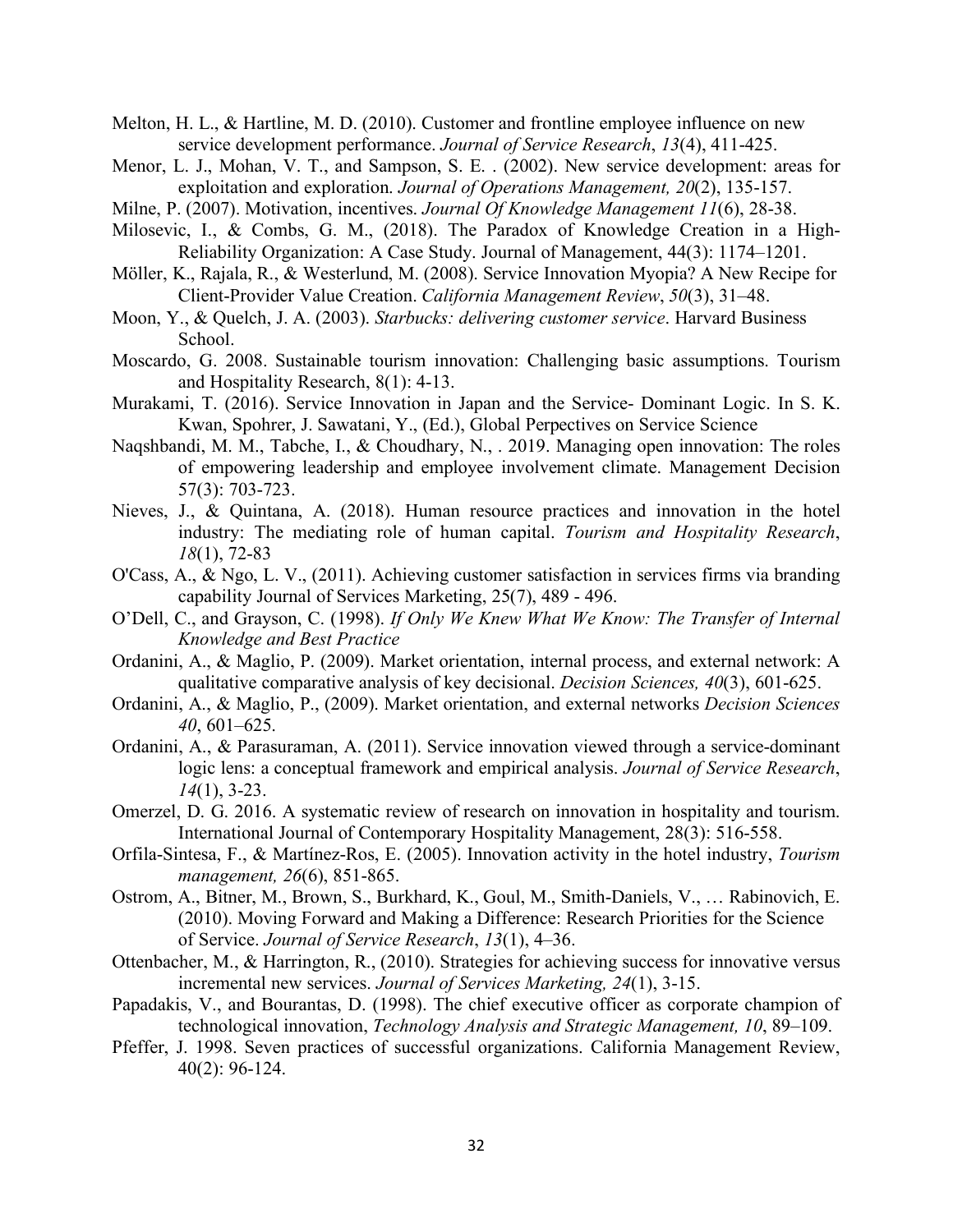- Podsakoff, P. & Podsakoff, N. (2003). Common method biases in behavioral research, *Journal of Applied Psychology, 88*, 879-903.
- Powell, W. W., Koput, K. (1996). Interorganizational collaboration and the locus of innovation, *Administrative Science Quarterly, 4*, 1116–1145.
- Prajogo, D., and Ahmed, P. (2006). Relationships between innovation stimulus, and innovation performance. *R&D Management, 36*(5), 499-515.
- Priporas, C. V., Stylos, N., Vedanthachari, L. N., & Santiwatana, P., . 2017. Service quality, satisfaction, and customer loyalty in Airbnb accommodation in Thailand. Int Journal of Tourism Research, August: 1-12.
- Quinn, J. B. (1999). Strategic Outsourcing, *Sloan Management Review, 40*(4), 9-21.
- Raub, S. (2008). Does bureaucracy kill individual initiative? *International Journal of Hospitality Management, 27*, 179–186.
- Reid , D., & George , W . (2004). Community Tourism Planning: A self-assessment instrument. *Annals of Tourism Research, 31*(3), 623–639.
- Richardson, H. & Sturman, M. (2009). A tale of three perspectives examining post hoc statistical techniques. *ORM, 12*(4), 762-800.
- Rodrigues, R. G., & Raposo, M., . 2011. Entrepreneurial Orientation, Human Resources Information Management, and Firm Performance in SMEs. Canadian Journal of Administrative Sciences, 28: 143–153.
- Sadıkoglu, E., & Zehir, C. (2010). Investigating the effects of innovation and employee performance on the relationship between total quality management practices and firm performance: *Int .J .Production Economics, 127*, 13-26.
- Sakakibara, K. (2007). Capturing the Value from Innovation, Introduction to Our Discussion at the Japan Research Center for Technology and Innovation Management. *Strategic Management of Technology, December*, 3-5.
- Salunke, S., & McColl-Kennedy, J. (2013). Competing through service innovation *Journal of Business Research, 66*, 1085-1097.
- Salunke, S., Weerawardena, J., & McColl-Kennedy, J.R. 2019. The central role of knowledge integration capability in service innovationbased competitive strategy. Industrial Marketing Management, 76: 144-156.
- Sampson, S. (2012). Visualizing Service Operations. *Journal of Service Research*, *15*(2), 182– 198.
- Samson, D., & Terziovski, M.,. 1999. The relationship between total quality management practices and operational performance. Journal of Operations Management, 17: 393- 409.
- Saunila, M. (2014). Innovation capability for SME success: perspectives of financial and operational performance. *Journal of Advances in Management Research, 11*(2), 163
- Schemmann, B., Herrmann, A.M., Chappin, M.M., and Heimeriks, G.J., . 2016. Crowdsourcing ideas: involving ordinary users in the ideation phase of new product development. Research Policy, 45(6): 1145–1154.
- Schilling, M. & Phelps, C. (2007). Interfirm Collaboration Networks: *Management Science, 53*(7),
- Schuckert, M., Kim, T. T., Paek, S., & Lee, G. (2018). Motivate to innovate: How authentic and transformational leaders influence employees' psychological capital and service innovation behavior. *International Journal of Contemporary Hospitality Management*, *30*(2), 776-796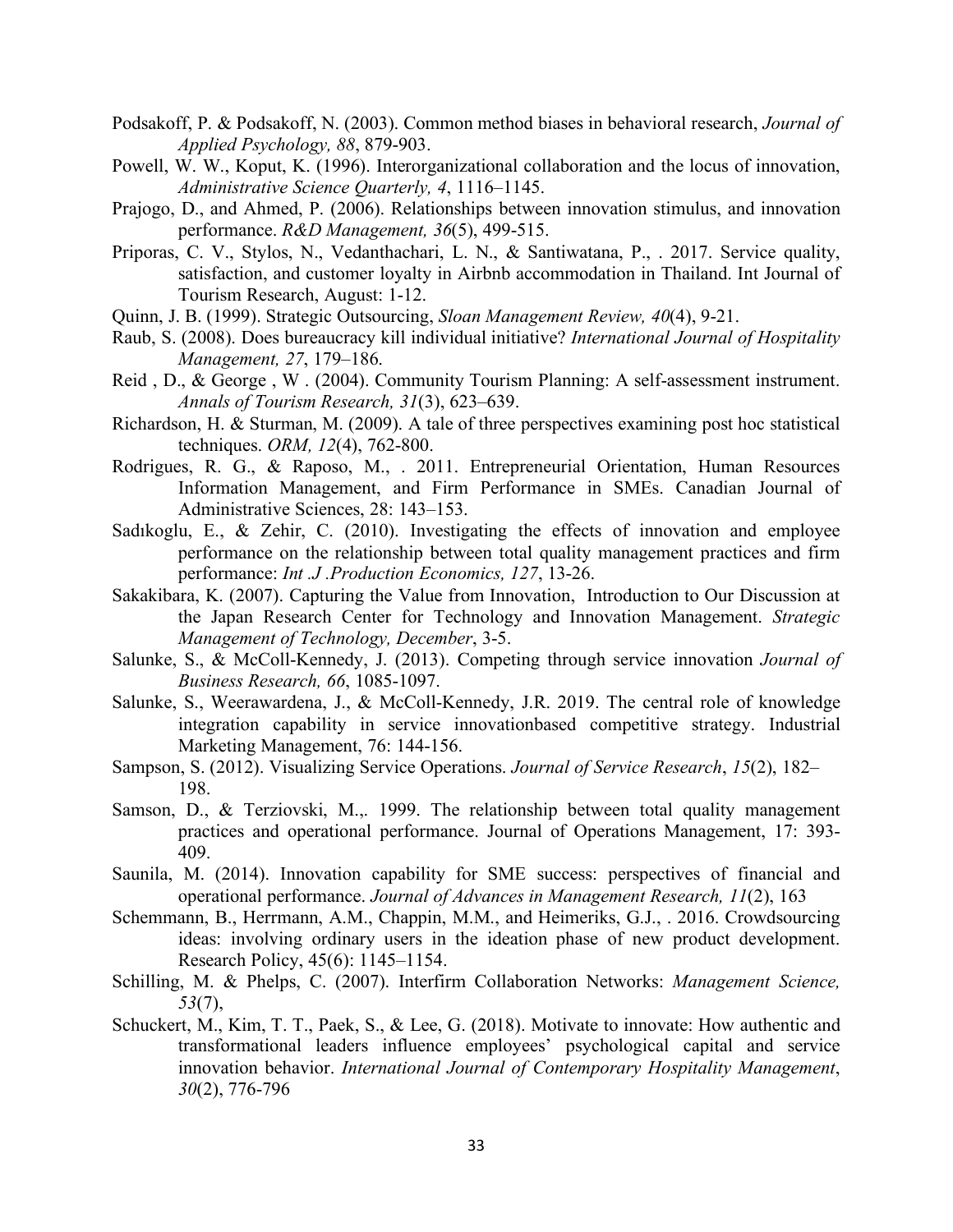- Shane, S., & Nicolaou, N. (2016). Creative personality, opportunity recognition and the tendency to start businesses: *Journal of Business Venturing, 30*(3), 407-419.
- Simons, T., & Roberson, Q. (2003). Why Managers Should Care About Fairness: *Journal of Applied Psychology 88*(3), 432–443.
- Slater, S. & Olson, E. (2007). On the importance of matching strategic behavior and target market selection, *Academy of Marketing Science 35*, 5–17.
- Slater, S. F., Narver, J.C. (1998). Customer-led and market-oriented: *Customer-led and marketoriented: 19* (10), 1001-1006.
- Snyder, H., Witell, L., Gustafsson, A., Fombelle, P., & Kristensson, P. (2016). Identifying categories of service innovation: A review and synthesis of the literature. *Journal of Business Research*, *69*(7), 2401–2408.
- Spector, P. E. (2006). Method Variance in Organizational Research: Truth or Urban Legend? *Organizational Research Methods, 9* (2), 221–232.
- Steenkamp, J. and Baumgartner, H. (1998). Assessing measurement invariance in cross-national consumer research. *Journal of Consumer Research, 25*(1), 78-90.
- Stephens, H. Partridge, M. & Faggian, A. (2013). Innovation, entrepreneurship and economic growth in lagging regions. *Journal of Regional Science 53*(5), 778–812.
- Strahan, R., and Gerbasi, K.C.,. 1972. Short, Homogenous Versions of the MarloweCrowne Social Desirability Scale. Journal of Clinical Psychology, 28: 191-193.
- Subramanian, A., & Nilakanta, S. (1996). Organizational innovativeness: Exploring the relationship between organizational determinants of innovation, types of innovations, and measures of organizational performance. *Omega*, *24*(6), 631-647.
- Tabachnick, B. and Fidell, L. (1989). *Using Multivariate Statistics*. New York: Harper
- Tajeddini, K. (2016). Analyzing the influence of learning orientation and innovativeness on performance of public organizations. *Journal of Management Development*, *35*(2), 134– 153.
- Tajeddini, K. (2011). New Service Development: *Journal of Hospitality & Tourism Research, 35*  (4), 437 - 468.
- Tajeddini, K., and Trueman, M. (2008). The potential for Innovativeness: a tale of the Swiss watch industry. *Journal of Marketing Management, 24*(1-2), 169-184.
- Tajeddini, K., Altinay, L., and Ratten, V.,. 2017. Service innovativeness and the structuring of organizations: The moderating roles of learning orientation and inter-functional coordination. International Journal of Hospitality Management, 65(August): 100-114.
- Tang, H. K. 1999. An inventory of organizational innovativeness. Technovation, 19: 41–51.
- Thakur, S.(1999). Size of investment, opportunity choice and human resources in new venture growth: Some typologies. *Journal of Business Venturing, 14*, 283-309
- Thakur, R., & Hale, D. (2013). Service innovation: A comparative study of US and Indian service firms. *Journal of Business Research*, *66*(8), 1108-1123.
- Trott, P. 2013. Innovation Management and New Product Development, 5th edition. Edinburgh Gate: Pearson Education Limited: Financial Times Press, UK.
- Tsai, K. H., Chang, H. C., & Peng, C. Y. (2016). Refining the linkage between perceived capability and entrepreneurial intention: Roles of perceived opportunity, fear of failure, and gender. *International Entrepreneurship and Management Journal*, *12*(4), 1127- 1145.
- Tsai, K. & Yang, S. (2014). The contingent value of firm innovativeness for business performance. *International Entrepreneurship Management Journal, 10*(2), 343-366.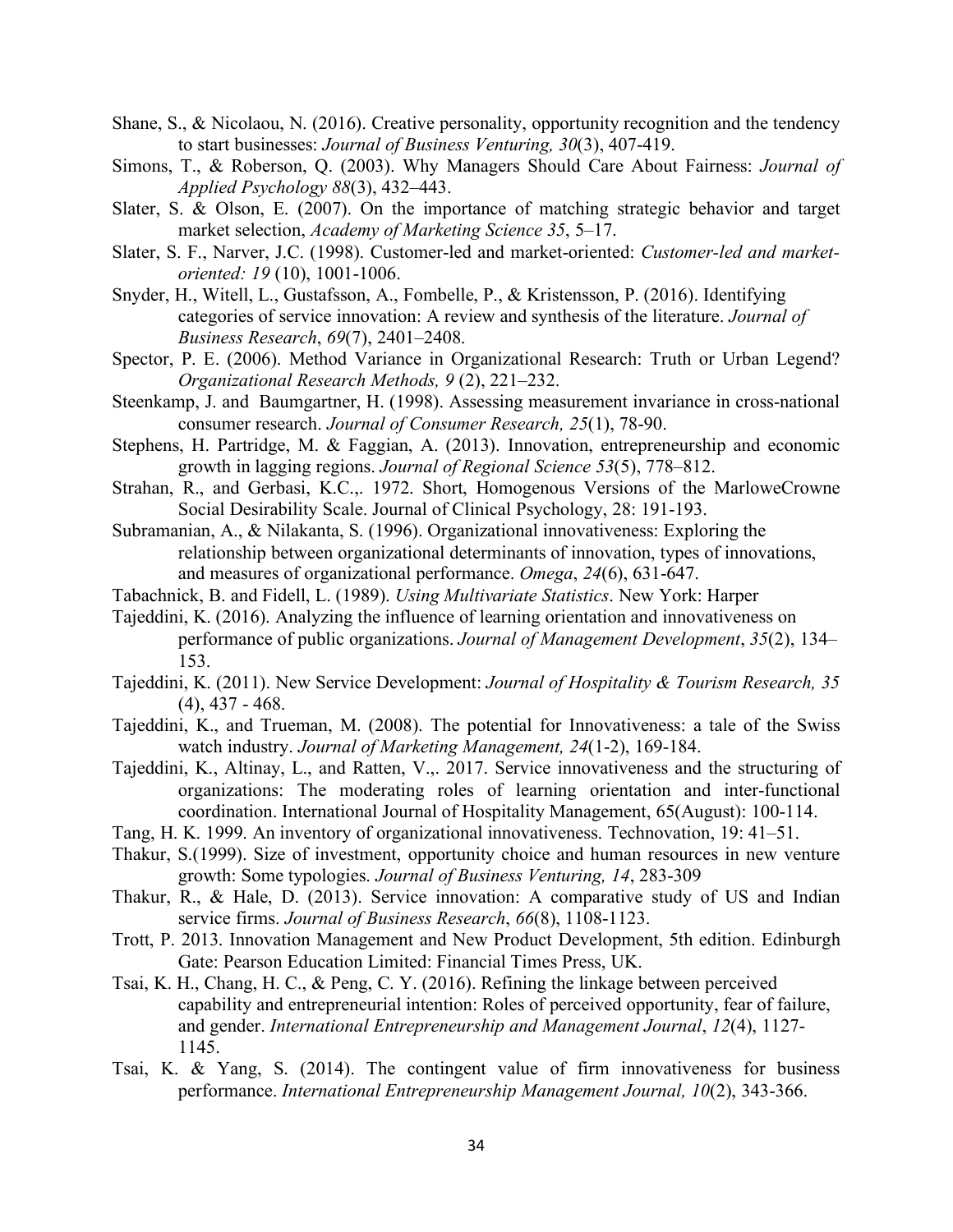- Tseng, M. L., Wu, K.J., Chiu, A.S.F., Lim, M.K., & Tan, K., . 2020. Reprint of: Service innovation in sustainable product service systems: Improving performance under linguistic preferences. International Journal of Production Economics, In Press.
- Tussyadiah, L. and Pesonen, 2016. Impacts of Peer-to-Peer Accommodations Use on Travel Patterns. *Journal of Travel Research*, 55(8): 1022– 1040.
- Van de Ven, A. (1986). Central problems in the management of innovation. *Management Sciences, 32*(5), 590-607.
- van Riel, (2005). Managing service quality. *International Journal of Service Industry Management, 15*.
- Vaux Halliday, S., & Trott, P. (2010). Relational, interactive service innovation: building branding competence. *Marketing Theory*, *10*(2), 144–160.
- Wang, X. H., Kim, T. Y., & Less, D.R.,. 2016. Cognitive diversity and team creativity: Effects of team intrinsic motivation and transformational leadership. Journal of Business Research, 69(9): 3231-3239.
- Witell, L., Snyder, H., Gustafsson, A., Fombelle, P., & Kristensson, P. (2016). Defining service innovation: A review and synthesis. *Journal of Business Research*, *69*(8), 2863–2872.
- Wright, P. M., & McMahan, G. C.,. 1992. Theoretical perspectives for strategic human resource management. Journal of Management, 18(2): 295. .
- Xiao, Z. X., & Tsui, A. S. . 2007. When brokers may not work: The cultural contingency of social capital in Chinese high-tech firms. Administrative Science Quarterly, 51: 1–31.
- Yang, J.-T. (2007). Knowledge sharing: *Tourism Management, 28*, 530-543.
- Yang, K., Zhao, R., Lan, Y.,. 2014. The impact of risk attitude in new product development under dual information asymmetry. Computers & Industrial Engineering 76: 122-137.
- Yee, R. W., Yeung, A. C., & Cheng, T. E. (2008). The impact of employee satisfaction on quality and profitability in high-contact service industries. *Journal of operations management*, *26*(5), 651-668.
- Yoon Kin Tong, D., Fa Tong, X., & Yin, E. (2012). Young consumers' views of infused soft drinks innovation. *Young Consumers*, *13*(4), 392–406.
- Zach, F. (2013). Collaboration for Innovation in Tourism Organizations: *Journal of Hospitality & Tourism Research, 31*(3), 271-290.
- Zach, F. (2016). Collaboration for innovation in tourism organizations: leadership support, innovation formality, and communication. Journal of Hospitality & Tourism Research, 40(3), 271-290
- Zehrer, A., & Hallmann, K.,. 2015. A stakeholder perspective on policy indicators of destination competitiveness. *Journal of Destination Marketing & Management,* 4: 120-126.
- Zhou, J., & Shalley, C.E. (2003). Research on employee creativity, *RP*, Vol. 22, pp. 165 217)
- Zhou, K., Z., Gao, G.Y., Yang, Z., and Zhou, N., . 2005. Developing strategic orientation in China: antecedents and consequences of market and innovation orientations. Journal of Business Research, 58: 1049- 1058.
- Zontek, Z. (2016). The Role of Human Resources in Enhancing Innovation in Tourism Enterprises. *Managing Global Transitions: IRJ, 1*, 55–73.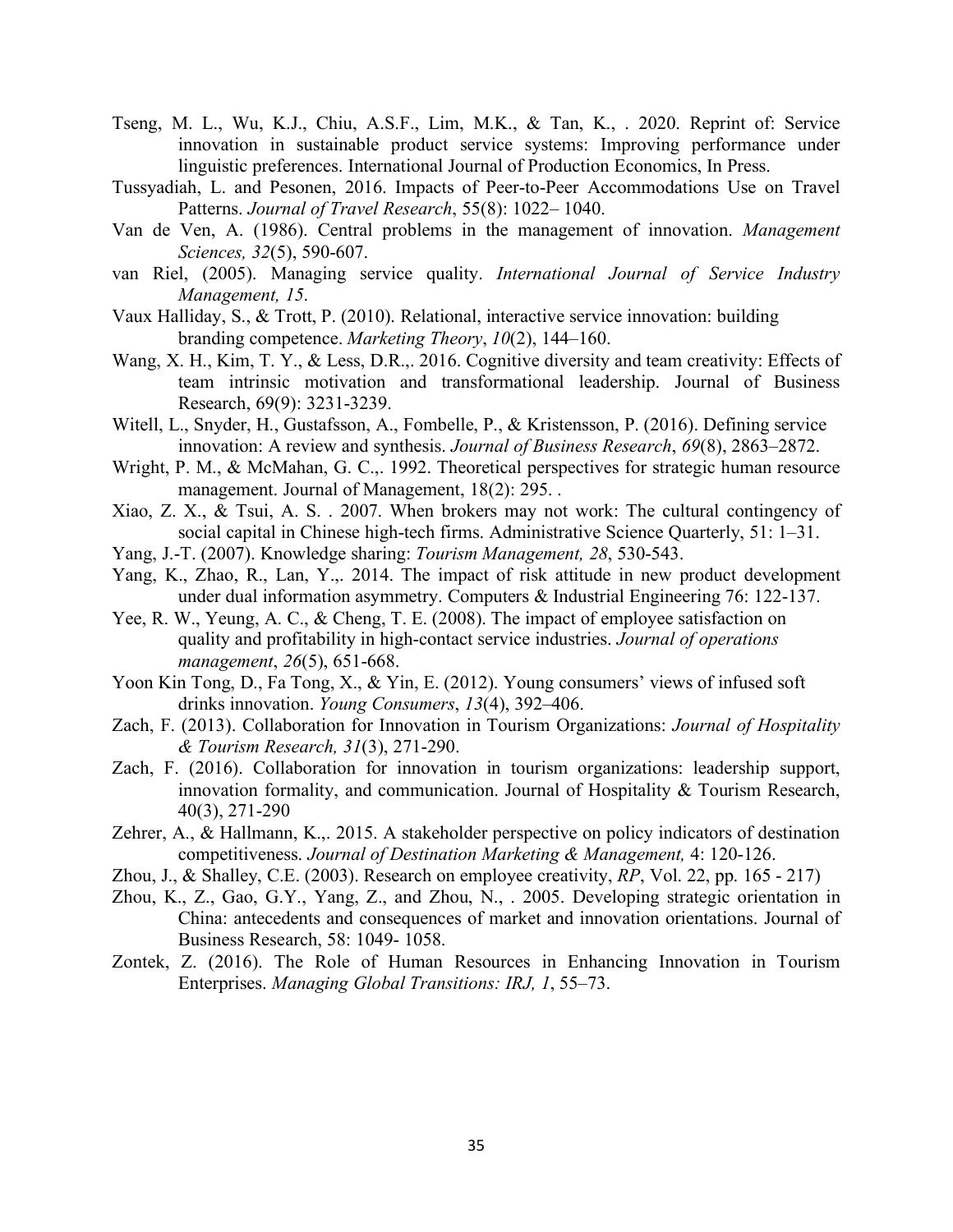Figure 1. Integrated model of service innovation management

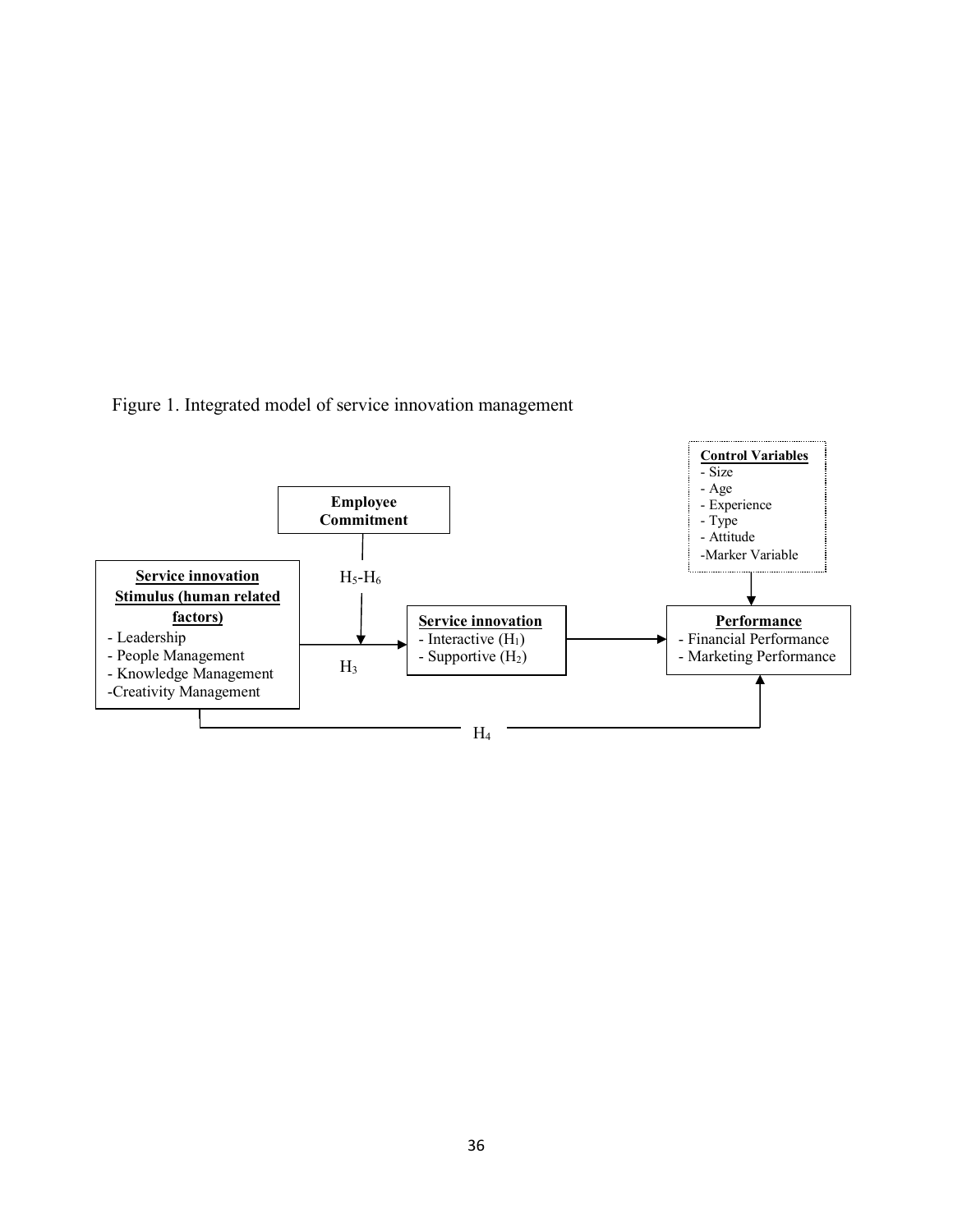Figure 2: The results of SEM



Note: All paths are significant at p =0.00,  $\chi^2$ =119.78, df=69,  $\chi$ 2/df=1.74, p=.00, CFI=.95,  $\Delta$ 2=IFI=.95, RMSEA=.06, TLI=.92, ECVI=1.17, NFI=.89,RFI= .84, LE=Leadership. KM=Knowledge Management, CM=Creativity Management, PM=People Management, STIN= Service innovation stimulus, SI= Service Innovation, SU=Supportive Service innovation, IN= Interactive Service Innovation, PEF= Performance, including financial and marketing indicators.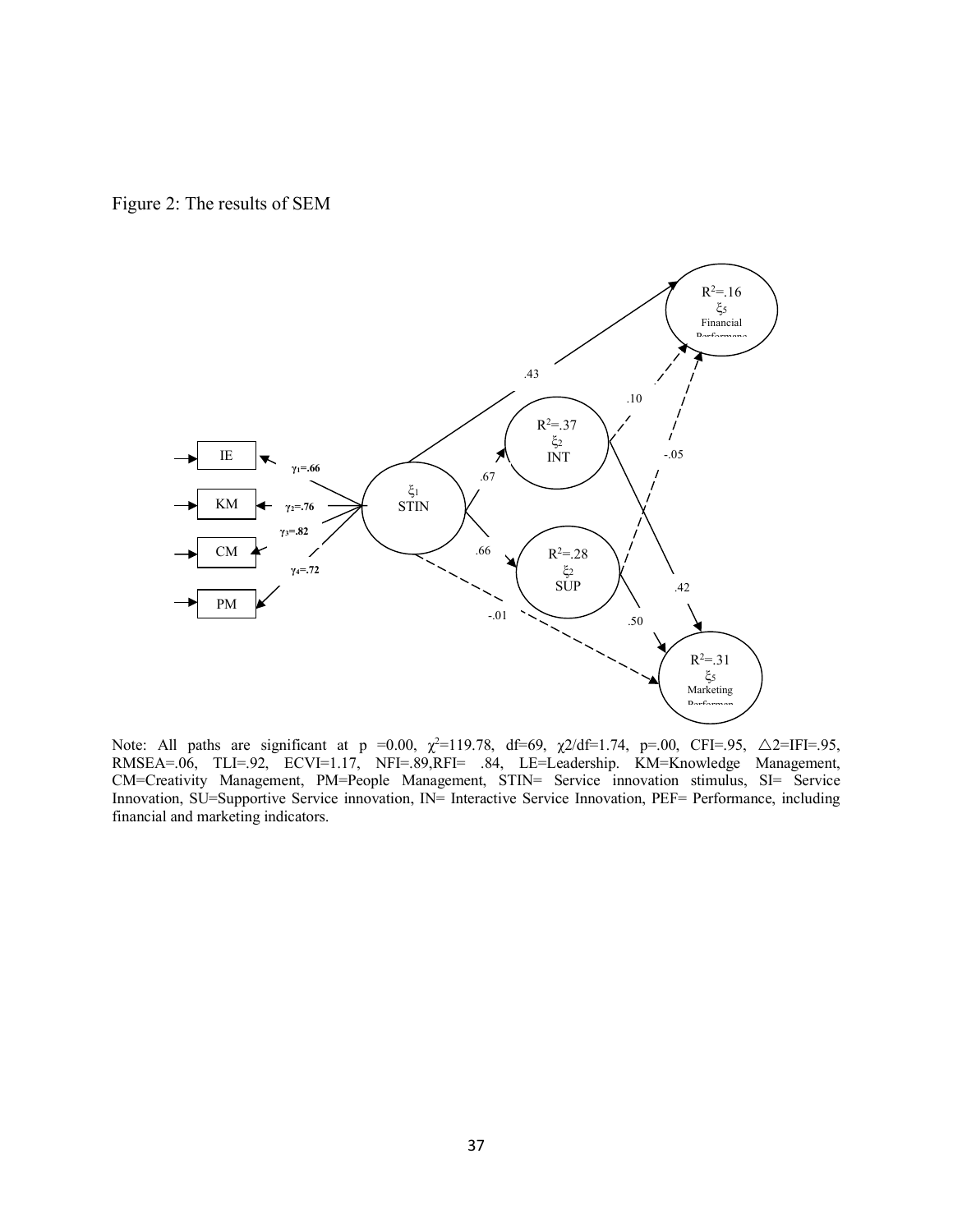

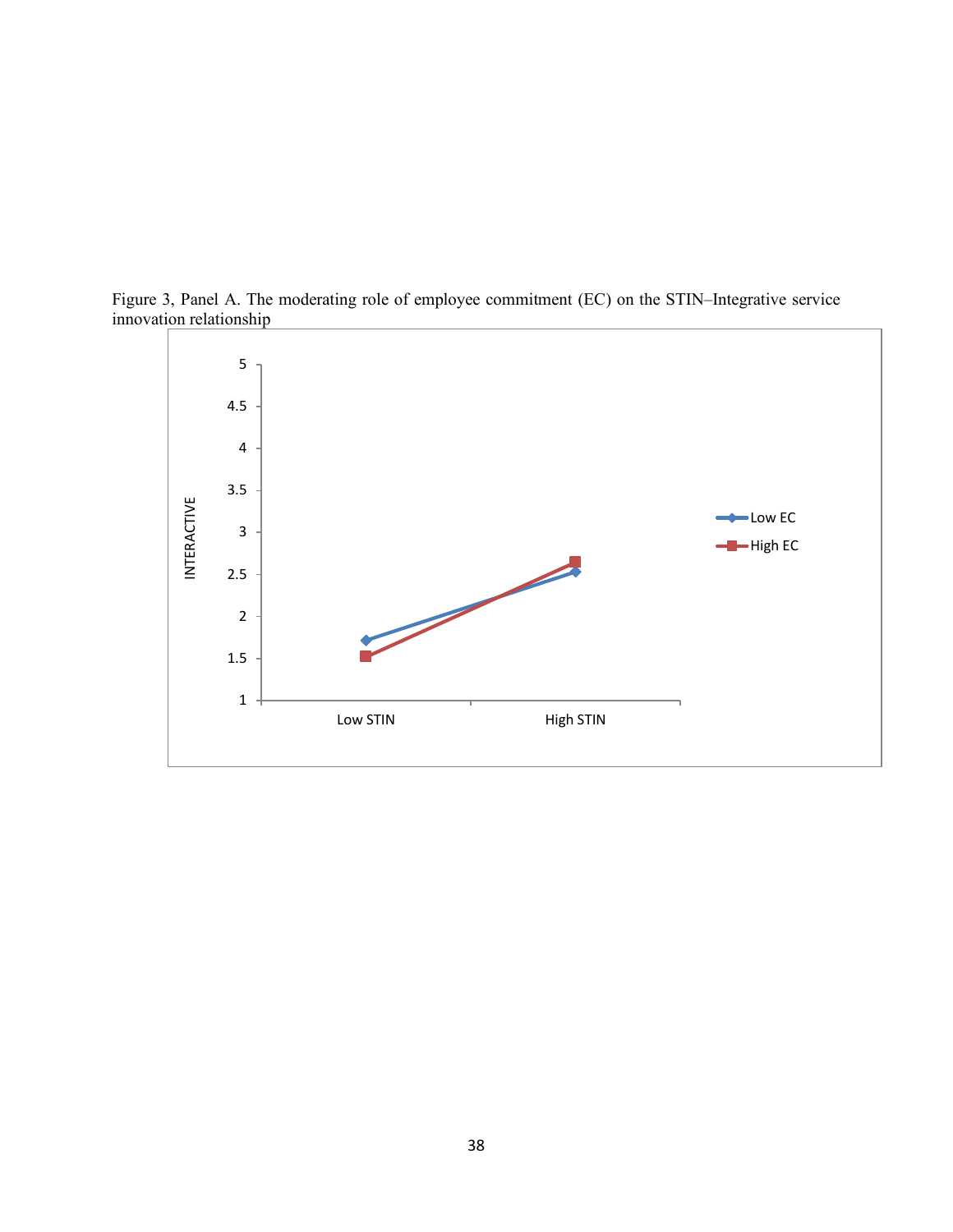

Figure 4. Full Structural Equation Modeling (SEM)

Note: All paths are significant at p = 0.01,  $\chi^2$ =101.41, df=40,  $\chi$ 2/df=2.54, p=.00, CFI=.93, Δ2=IFI=.93, RMSEA=.07, TLI=.86, ECVI=1.07, LE=Leadership. KM=Knowledge Management, CM=Creativity Management, PM=People Management, STIN= Service innovation stimulus, SI= Service Innovation, SU=Supportive Service innovation, IN= Interactive Service Innovation, PEF= Performance, including financial and marketing indicators.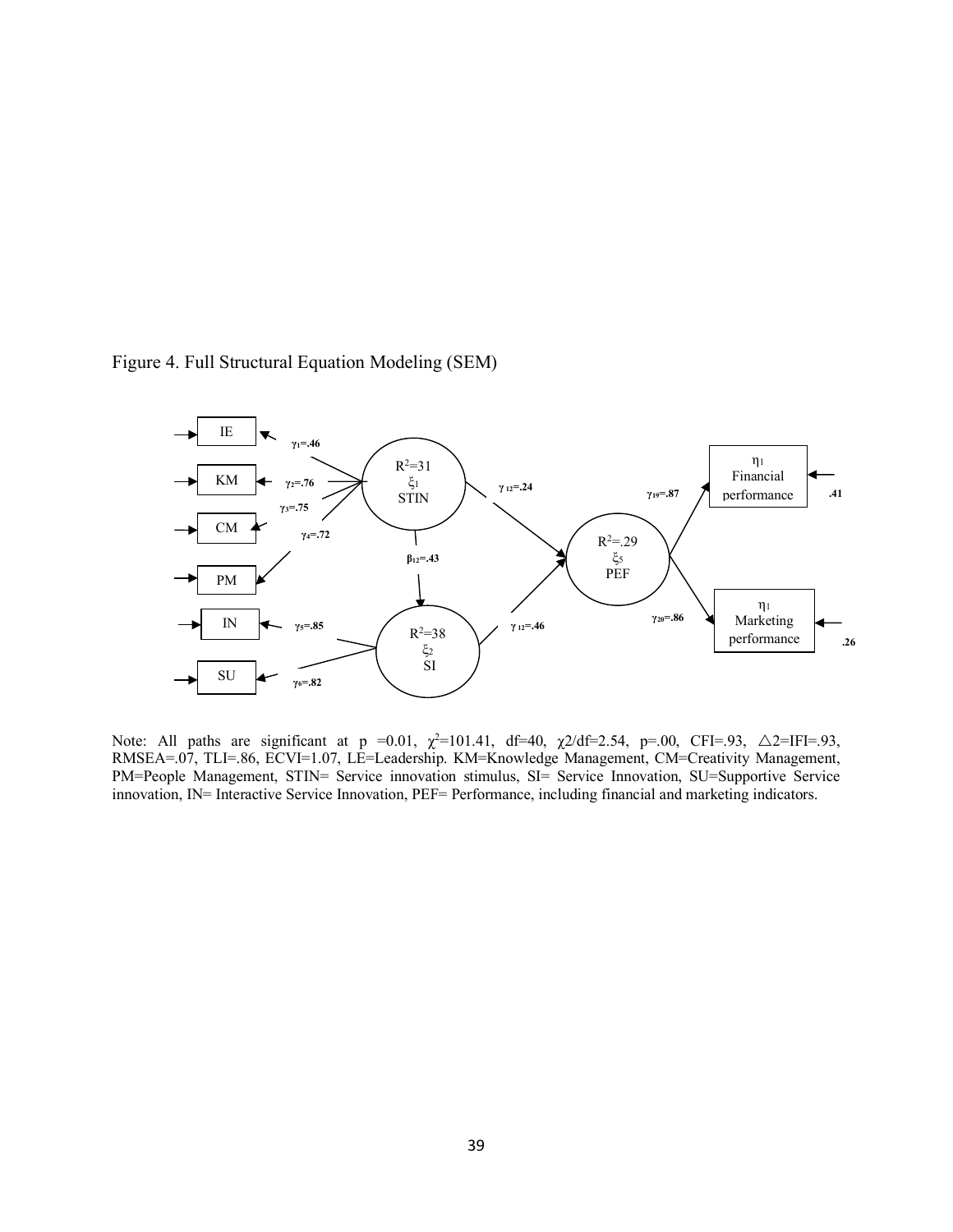| Table 1: Construct validity and reliability ( $n = 201$ ) <sup>a</sup> |  |  |  |
|------------------------------------------------------------------------|--|--|--|
|                                                                        |  |  |  |

| Model/variable                 | Mean | S.D. | CR  | Reliability | Coefficients |        | df  | $\gamma^2/df$ |     | CFI | <b>RNI</b> | Delta <sub>2</sub> | <b>RMSEA</b> |     | <b>ECVI</b> |
|--------------------------------|------|------|-----|-------------|--------------|--------|-----|---------------|-----|-----|------------|--------------------|--------------|-----|-------------|
| Exogenous                      |      |      |     |             |              | 532.69 | 322 | 1.65          | .00 | .95 | .95        | .95                | .05          | .93 | 2.67        |
| Leadership                     | 3.44 | .53  | .86 | .710        | $.81 - .85$  |        |     |               |     |     |            |                    |              |     |             |
| People Management              | 3.30 | .64  | .93 | .871        | $.77 - .82$  |        |     |               |     |     |            |                    |              |     |             |
| Knowledge Management           | 3.18 | .56  | .92 | .831        | $.71 - .79$  |        |     |               |     |     |            |                    |              |     |             |
| <b>Creativity Management</b>   | 3.10 | .52  | .87 | .818        | $.79 - .89$  |        |     |               |     |     |            |                    |              |     |             |
| <b>Endogenous</b>              |      |      |     |             |              | 93.88  | 53  | 1.77          | .00 | .98 | .98        | .98                | .05          | .97 | 1.59        |
| Interactive Service Innovation | 3.23 | .48  | .94 | .915        | $.75 - .86$  |        |     |               |     |     |            |                    |              |     |             |
| Supportive Service Innovation  | 2.67 | .71  | .88 | .903        | $.80 - .89$  |        |     |               |     |     |            |                    |              |     |             |
| <b>Financial Performance</b>   | 4.22 | .43  | .84 | .854        | $.83 - .86$  |        |     |               |     |     |            |                    |              |     |             |
| Marketing Performance          | 4.61 | .25  | .81 | .733        | $.70 - .82$  |        |     |               |     |     |            |                    |              |     |             |
| <b>Employee Commitment</b>     | 3.51 | .34  | .86 | .893        | $.79 - .86$  |        |     |               |     |     |            |                    |              |     |             |

<sup>a</sup> Exogenous (drivers)= service innovation stimulus (leadership, people management, knowledge management, creativity management), Endogenous= (service innovation = interactive service innovation, supportive service innovation), employee commitment,and (performance= financial and marketing performance), All loadings were significant at the  $p < 0.01$  level

CR=composite reliability; χ2—Chi-square; df—degrees of freedom; CFI—Comparative Fit Index; IFI—Incremental Fit Index; NFI—Normed Fit Index; TLI—Tucker–Lewis index; RMSEA—Root Mean Square Error of Approximation; ECVI- Expected Cross-validation Index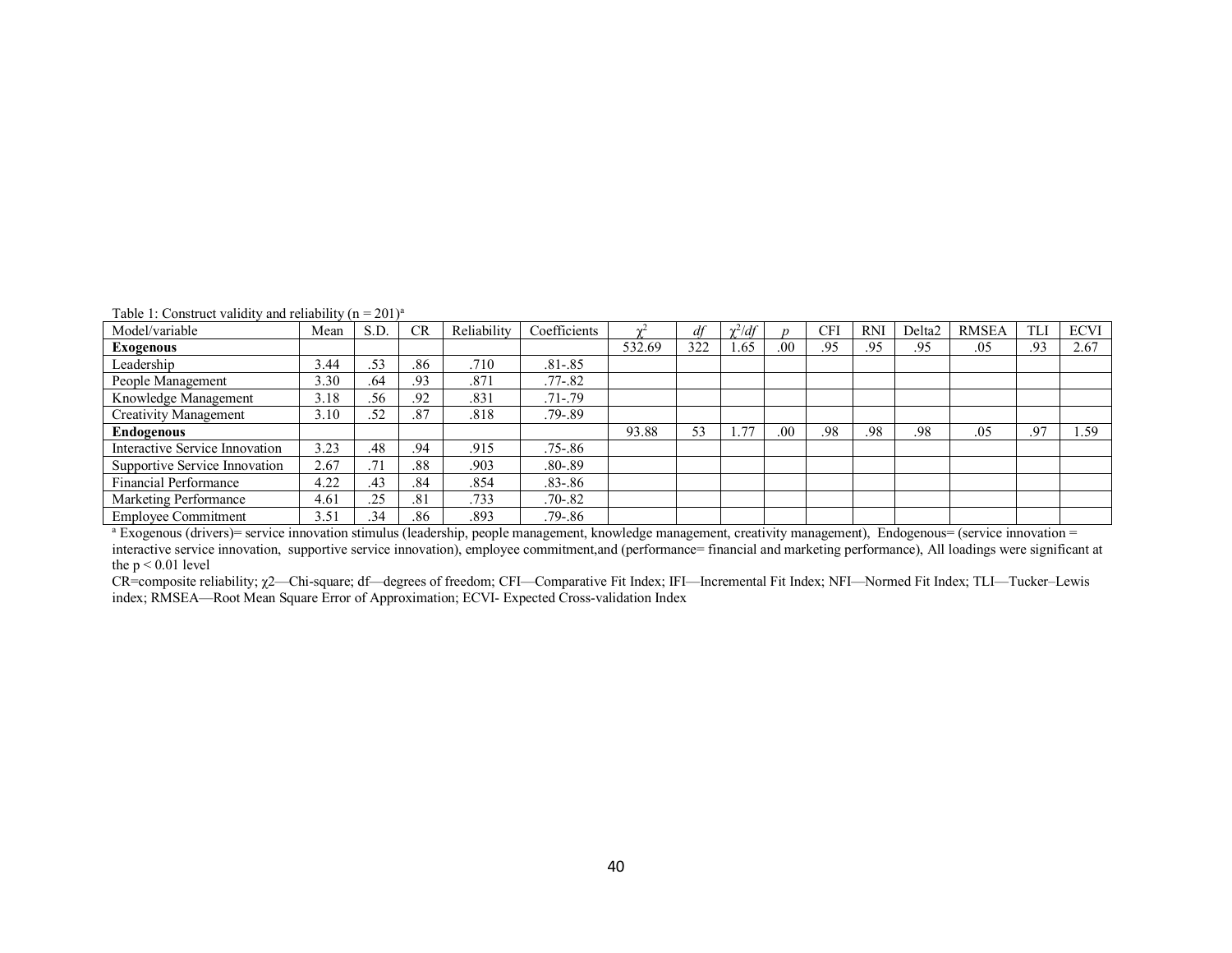|                                    |           |           |           |           |          | 6.                  |           | 8               | 9         | 10                  |          | 12       | 13         | 14        |
|------------------------------------|-----------|-----------|-----------|-----------|----------|---------------------|-----------|-----------------|-----------|---------------------|----------|----------|------------|-----------|
| . Size $(Log)$                     |           | $-.099$   | $.235***$ | $-.202**$ | .007     | $-.082$             | $-.151$   | $-.083$         | .012      | $-.101$             | $-.105$  | $-.120$  | $-.033$    | $-.119$   |
| 2. Age $(Log)$                     | $-.068$   |           | $-0.055$  | .033      | .008     | $.130**$            | $-.049$   | .004            | .017      | .026                | .068     | $-.139$  | .036       | $-.037$   |
| 3. Experience (Log)                | $.265***$ | $-.024$   |           | $-.192**$ | $-.042$  | $-.072$             | $.099*$   | .007            | $-.087$   | .044                | $-.061$  | $-.145*$ | .011       | $-.100$   |
| 4. Type                            | $-.170**$ | .063      | $-.160**$ |           | .008     | .055                | .001      | $.109*$         | $.160**$  | .031                | $.162**$ | $-0.055$ | $186^{**}$ | .007      |
| 5. Attitude                        | .037      | .038      | $-.011$   | .038      |          | $.121**$            | .010      | $.091*$         | $.092*$   | $.137*$             | .028     | .013     | .021       | $-.039$   |
| 6. Leadership                      | $-.050$   | $-.160**$ | $-.040$   | .085      | $.151**$ |                     | $-.103$   | $.170**$        | $.174**$  | $.261**$            | $.157**$ | $-.072$  | $.163**$   | $.164**$  |
| 7. People Management               | $-.119*$  | $-.018$   | $129*$    | .031      | .040     | $-.072$             |           | .014            | $-.189**$ | $\overline{171}$ ** | .044     | $.428**$ | .198       | $.213**$  |
| 8.Knowledge Management             | $-.052$   | .034      | .037      | $.139*$   | $.121*$  | $.200**$            | .044      |                 | $.157**$  | $265***$            | $.230**$ | $.146**$ | $.275***$  | $.283**$  |
| 9. Creativity Management           | .042      | .047      | $-.056$   | $.190**$  | $.122*$  | $.204**$            | $-.157**$ | $.187**$        |           | $353**$             | $.221**$ | .012     | $.257**$   | $.302**$  |
| 10. Employee Commitment            | $-.070$   | .056      | .074      | .061      | $.167*$  | $.291**$            | $201**$   | $\sqrt{295}$ ** | $.383**$  |                     | $.112*$  | $.189**$ | $.082*$    | $.129**$  |
| 11. Interactive Service Innovation | $-.074$   | .098      | $-.030$   | $192**$   | .058     | $.187**$            | .074      | $.260**$        | $.251**$  | $.142*$             |          | $.206**$ | $.236**$   | $.349**$  |
| 12. Supportive Service Innovation  | $-.089$   | $-.108$   | $-.114*$  | $-0.023$  | .043     | $-.040$             | $.458**$  | $.176**$        | .042      | $.219**$            | $.236**$ |          | $.217***$  | $.434***$ |
| 13. Financial Performance          | $-.002$   | .066      | .041      | $.216**$  | .051     | $.193**$            | $.228**$  | $.305**$        | $.287**$  | $.112*$             | $.266**$ | $.247**$ |            | $.382**$  |
| 14. Marketing Performance          | $-.088$   | $-0.06$   | $-.069$   | .037      | $-.008$  | $.194**$            | $.243**$  | $.313**$        | $.332**$  | $.159**$            | $.379**$ | $.464**$ | $.412**$   |           |
| 15. MV marker                      | $-.081$   | .030      | $.150*$   | $.138*$   | $-.109*$ | $-157$ <sup>*</sup> | .034      | .028            | .082      | $.129*$             | .036     | $.136*$  | $.120*$    | $.142*$   |
| Average Variance Extracted         | $---$     | ----      | $---$     | $---$     | ----     | .61                 | .57       | .70             | .61       | .78                 | .71      | .61      | .69        | .58       |
| HSV= Highest Shared Variance       | $- - - -$ | ----      | ----      | ----      | ----     | .04                 | .21       | .10             | .11       | .05                 | .14      | .21      | .17        | .02       |

#### Table 2: Intercorrelations, Average Variance Extracted and shared variances of measures  $(n = 201)^{a}$

<sup>a</sup> Note: Correlations below the diagonal are before the MV adjustment, whereas the correlations above the diagonal are after the MV adjustment (\*p=<.05, two-tailed test). *\*P<.05*

*\*\*P<.01*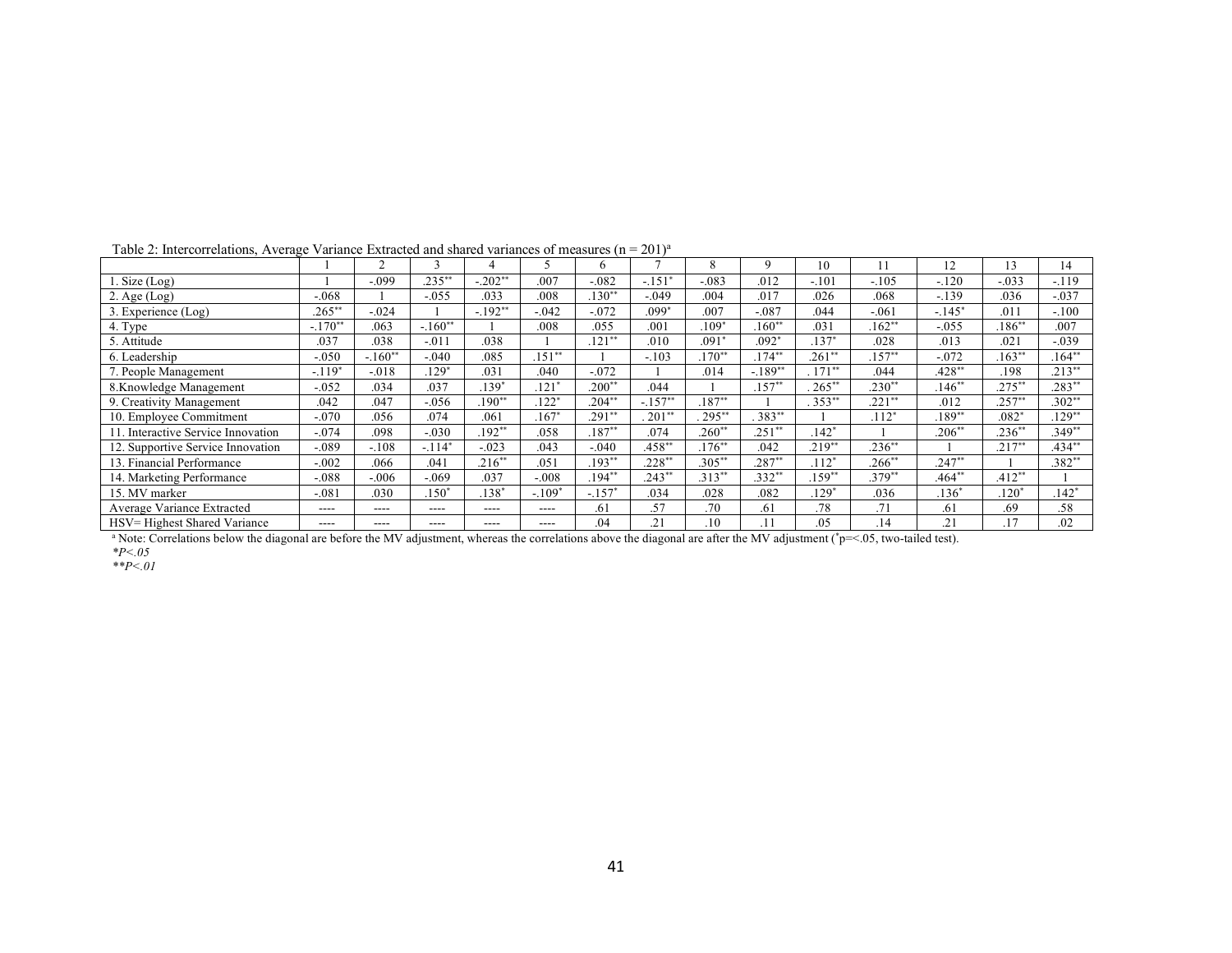| Predictor(Independent) variables                 | Criterion (Dependent) variables |                                |                 |                 |                               |                    |               |                 |  |  |
|--------------------------------------------------|---------------------------------|--------------------------------|-----------------|-----------------|-------------------------------|--------------------|---------------|-----------------|--|--|
|                                                  |                                 | Interactive service innovation |                 |                 | Supportive service innovation |                    |               |                 |  |  |
|                                                  | Model 1                         | Model 2                        | Model 3         | Model4          | Model 5                       | Model 6            | Model 7       | Model 8         |  |  |
| <b>Step 1: Control variables</b>                 |                                 |                                |                 |                 |                               |                    |               |                 |  |  |
| Constant                                         | 3.188(.121)                     | 1.422 (.140)                   | .844(.465)      | .676(.477)      | 3.082(.222)                   | 1.726 (.342)       | 1.172(0.140)  | .202(.146)      |  |  |
| Firm size (log)                                  | .039(.205)                      | .130(.149)                     | .157(.148)      | .156(.148)      | .143(.377)                    | .194(.362)         | .247(.363)    | .241 (.356)     |  |  |
| Firm age (log)                                   | .070(.037)                      | $-0.012(0.027)$                | $-.004(.028)$   | $-.007(.028)$   | $.220**$ (.069)               | $.142*(.067)$      | .151(.068)    | .134(.067)      |  |  |
| Year Experience (log)                            | .118(.060)                      | .002(.044)                     | .011(.044)      | .010(.044)      | .100(.110)                    | .123(.107)         | .016(.107)    | .010(.105)      |  |  |
| Firm type                                        | .016(.031)                      | .012(.022)                     | .008(.022)      | .010(.022)      | .090(.056)                    | .082(.054)         | .077(.054)    | .089(.053)      |  |  |
| Attitude                                         | $-.004(.024)$                   | .008(.018)                     | .009(.017)      | .008 (.017)     | $-.032(.045)$                 | $-.029(.043)$      | $-.028(.043)$ | $-.031(.042)$   |  |  |
| <b>Step 2: Direct effetcs</b>                    |                                 |                                |                 |                 |                               |                    |               |                 |  |  |
| Stimulus factors of innovation management (STIN) |                                 | $.211***(.020)$                | $.392*(.146)$   | $.405**(.146)$  |                               | $.172***$ $(.048)$ | .337(.358)    | .414(.351)      |  |  |
| Employee Engagement (EE)                         |                                 | $.164$ *** $(.017)$            | $.372***(.092)$ | $.390***(.092)$ |                               | .077(.042)         | .410(.225)    | .511(.222)      |  |  |
| <b>Step 3: Interactions</b>                      |                                 |                                |                 |                 |                               |                    |               |                 |  |  |
| $STIN \times EE$                                 |                                 |                                | $.067*(.029)$   | $.071*(.029)$   |                               |                    | $-106(0.071)$ | .016(.262)      |  |  |
| Marker variable                                  |                                 |                                |                 | .035(.023)      |                               |                    |               | $.200***(.054)$ |  |  |
| $R^2$                                            | .027                            | .503                           | .513            | .517            | .051                          | .145               | .153          | .192            |  |  |
| Adjusted $R^2$                                   | .010                            | .490                           | .496            | .498            | .034                          | .121               | .123          | .160            |  |  |
| $\Delta R^2$                                     | $---$                           | .48                            | .006            | .002            | ----                          | .087               | .002          | .037            |  |  |
| $F$ -value                                       | 1.603                           | 36.500                         | 30.101          | 27.714          | 3.106                         | 6.092              | 5.162         | 6.142           |  |  |
| $\Delta F$                                       | $---$                           | 34.897                         | 6.399           | 2.387           | $---$                         | 2.986              | .93           | .98             |  |  |

Table 3: Hierarchical Moderated Regression Analysis (n=201)

<sup>∗</sup>*p < .05,* ∗∗*p < .01,* ∗∗∗*p < .001,* 

*ΔR<sup>2</sup> means the increase in R<sup>2</sup> from the model to the previous model.*<br><sup>a</sup>None of the F statistics was significant when compared to the F critical (3,404) value of 8.53 at α = .05.

*Note: Unstandardizd regression coefficients are reported and ('t' values are given in parenthesis)*